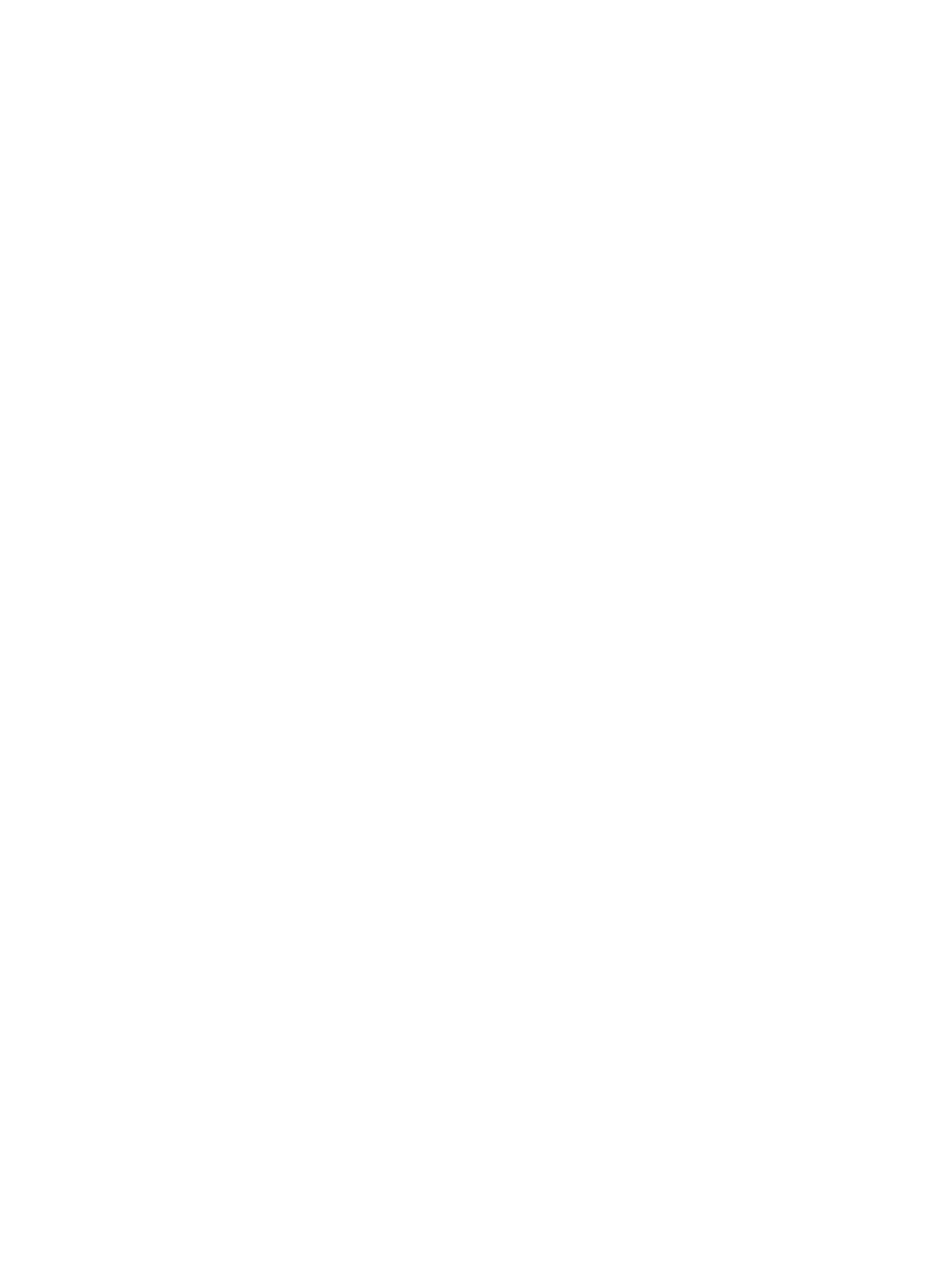370.152 T2261 No. 574

**STX** 

 $\overline{\mathsf{v}}$ 

**Technical Report No. 574** 

THE LIBRARY OF THE

 $JUN$  4 1993

UNIVERSITY OF ILLINOIS<br>URBANA-CHAMPAIGNIS

**RECIPROCAL TEACHING:** A REVIEW OF 19 EXPERIMENTAL STUDIES

**Barak Rosenshine** Carla E. Meister University of Illinois at Urbana-Champaign

**May 1993** 

# **Center for the Study of Reading**

## **TECHNICAL REPORTS**

**College of Education** UNIVERSITY OF ILLINOIS AT URBANA-CHAMPAIGN 174 Children's Research Center 51 Gerty Drive Champaign, Illinois 61820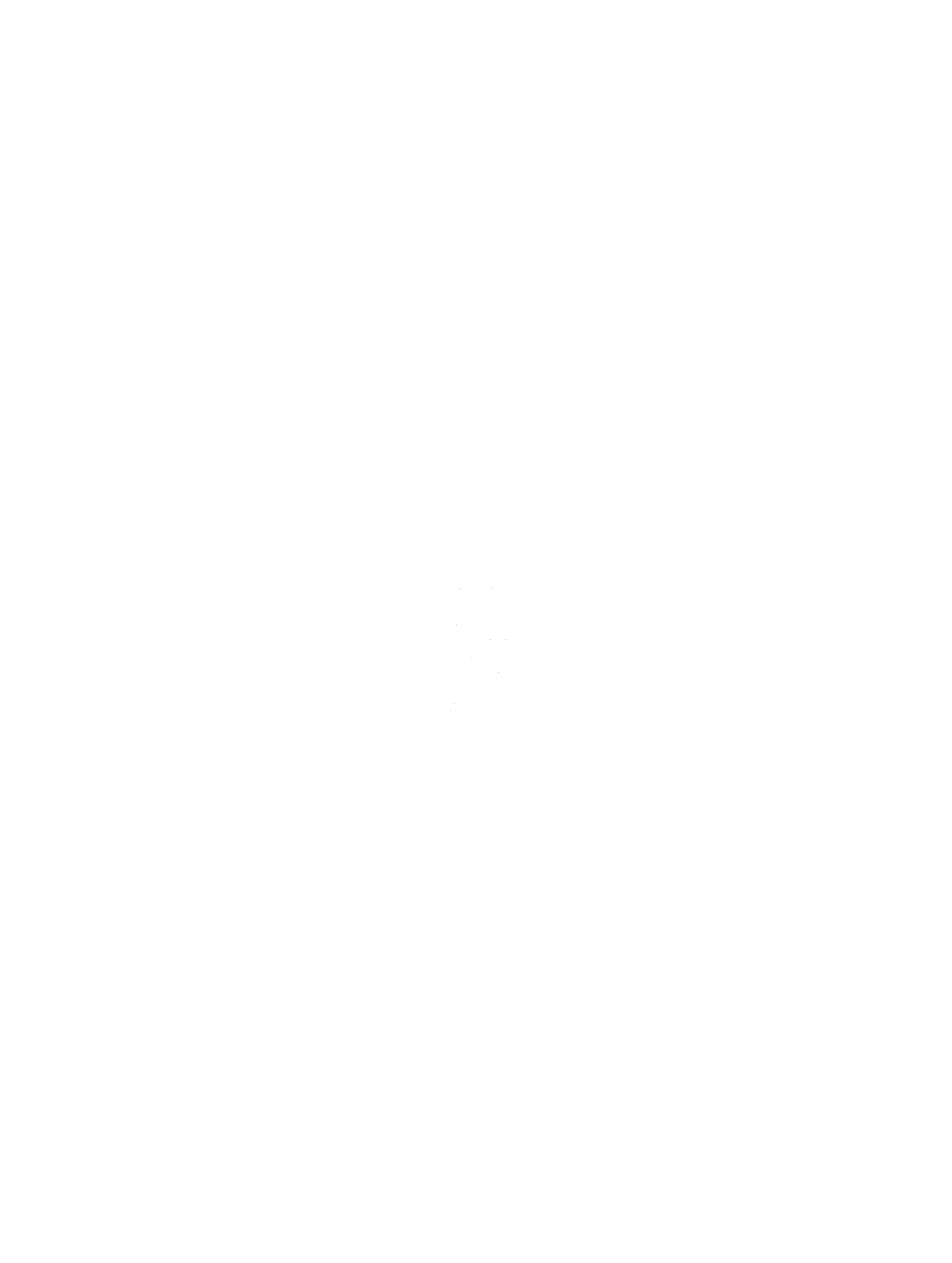## **CENTER FOR THE STUDY OF READING**

**Technical Report No. 574** 

 $\overline{\phantom{a}}$ 

## **RECIPROCAL TEACHING:** A REVIEW OF 19 EXPERIMENTAL STUDIES

**Barak Rosenshine** Carla E. Meister University of Illinois at Urbana-Champaign

**May 1993** 

 $\mathcal{A}^{\mathcal{A}}$ 

**College of Education** University of Illinois at Urbana-Champaign 174 Children's Research Center 51 Gerty Drive Champaign, Illinois 61820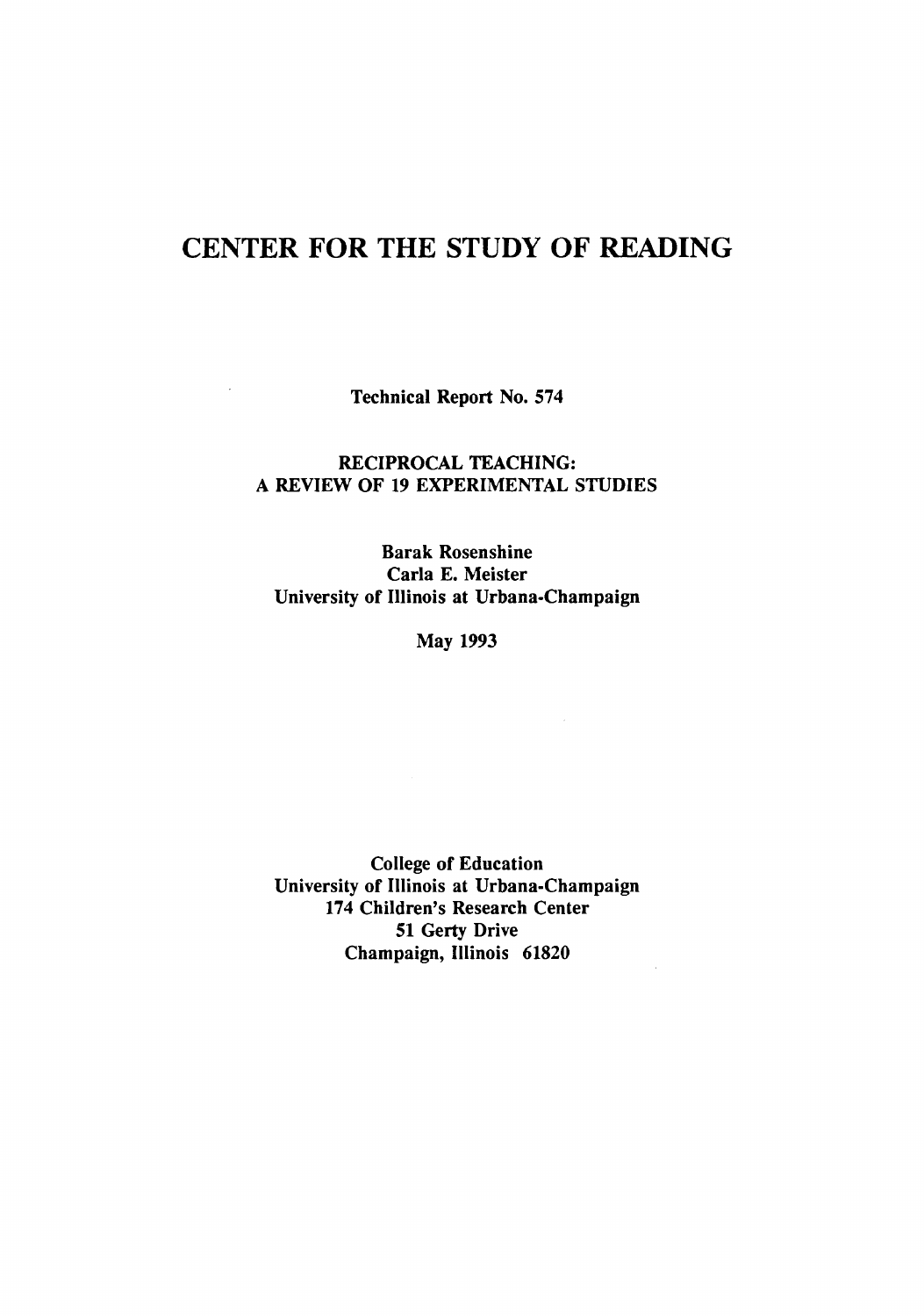## 1992-93 Editorial Advisory Board

**Diane Bottomley** Eurydice M. Bouchereau Clark A. Chinn

**Judith Davidson** 

Colleen P. Gilrane

Heriberto Godina

**Richard Henne** 

**Carole Janisch** 

Christopher Kolár **Brian A. Levine Elizabeth MacDonell** Montserrat Mir Punyashloke Mishra **Jane Montes** 

**Billie Jo Rylance** 

Shobha Sinha

Melinda A. Wright

**MANAGING EDITOR** Fran Lehr

### MANUSCRIPT PRODUCTION ASSISTANT **Delores Plowman**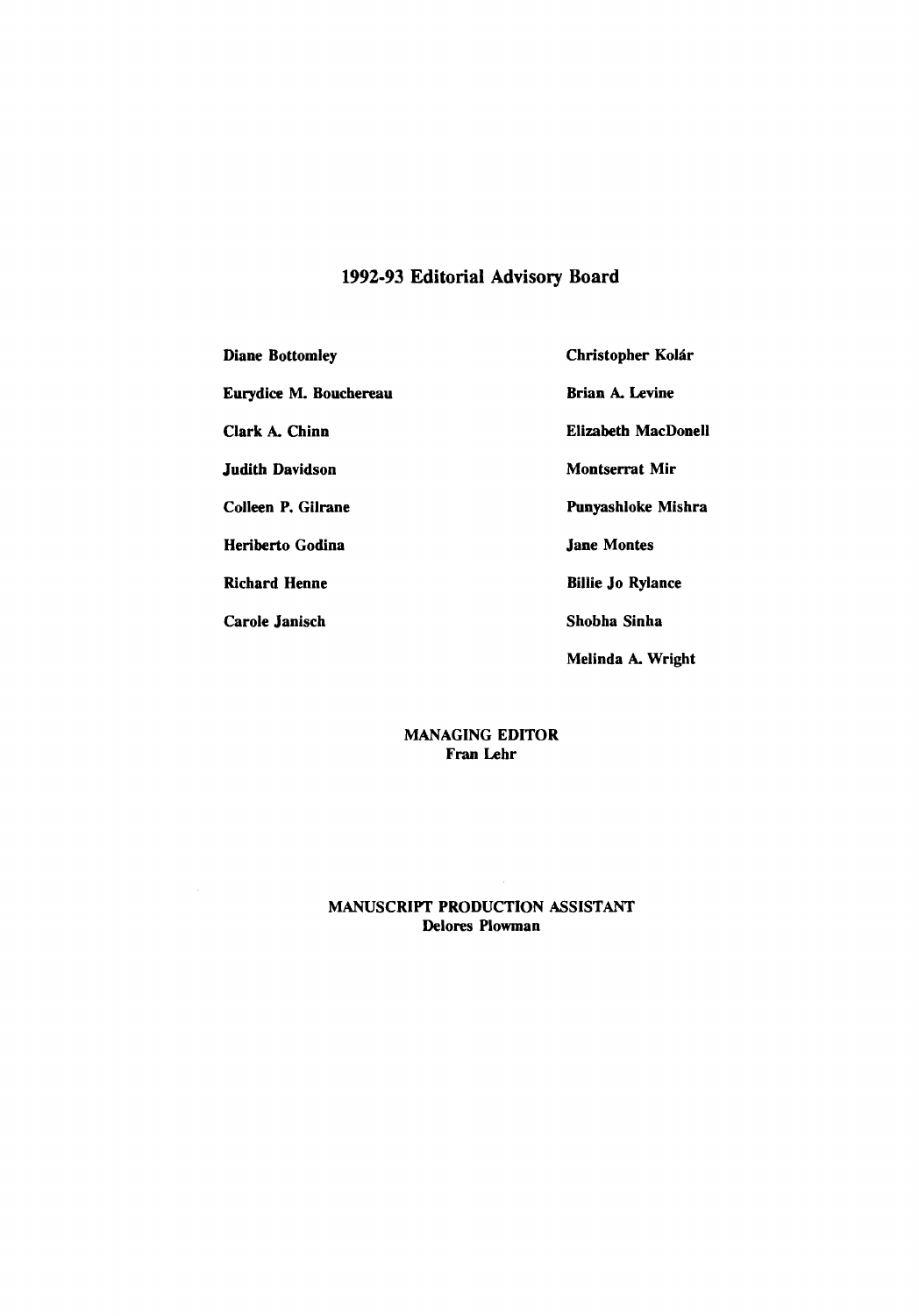#### **Abstract**

Since the introduction of the concept of reciprocal teaching by Palincsar and Brown in 1984, researchers have conducted a number of studies that attempted to replicate and/or extend the original one. A review was conducted of 19 studies that used reciprocal teaching to help students improve their ability to comprehend text. The review found that (a) results were usually more significant when explicit instruction in the cognitive strategies was provided before the reciprocal teaching began than when reciprocal teaching only was used; (b) results were mostly non-significant when below-average students were taught, yet usually significant when all other students were taught; and (c) results were usually significant when experimenter-developed tests were used, yet usually non-significant when standardized tests were used.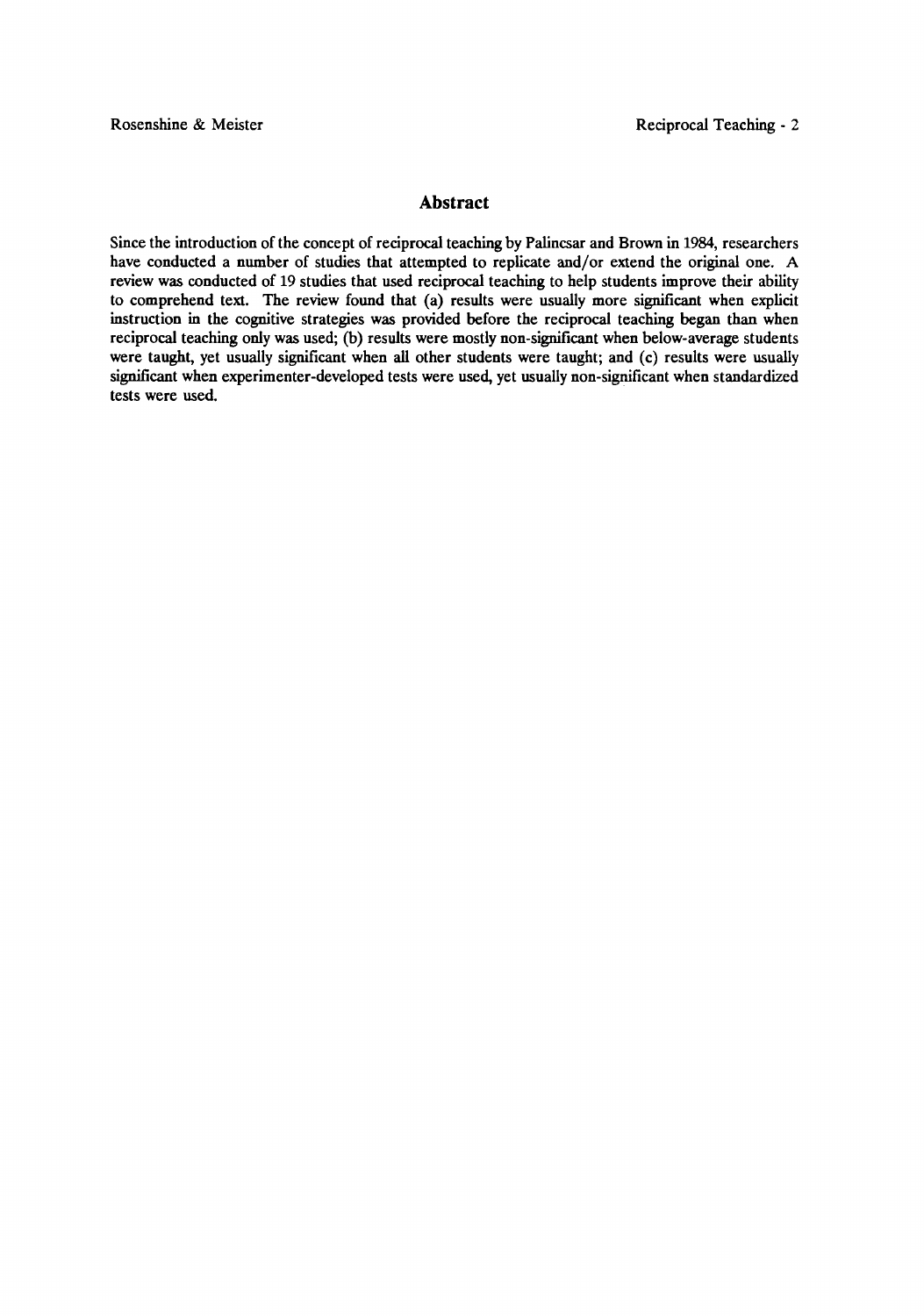## **RECIPROCAL TEACHING:** A REVIEW OF 19 EXPERIMENTAL STUDIES

Following the introduction of the concept of reciprocal teaching in Palincsar and Brown's (1984) exemplary study, there have been a number of studies that attempted to replicate and/or extend the original one. Because of the theoretical and instructional interest, we prepared this report in which we review, organize, and summarize the results of all these studies and discuss the implications for both research and practice.

For this review, we searched the ERIC and Dissertation Abstracts International data bases for experimental studies that used reciprocal teaching. We selected studies if the words reciprocal teaching were explicitly stated and if the authors also referenced the work of Palincsar and Brown (1985) or the earlier work of Manzo (1969). Studies were selected only if they included both experimental and control groups and if they randomly assigned students to the two groups or determined the two groups to be similar on initial measures.

#### **Defining Reciprocal Teaching**

As is unfortunately common in education, terms are given a variety of meanings as they are used by researchers and teachers. Reciprocal teaching is no exception. As we gathered and read studies, we learned that two overlapping but different approaches to reciprocal teaching instruction had been used: the original Palincsar and Brown (1984) approach, which we labeled reciprocal-teaching-only (RTO), and a later but overlapping approach, which we labeled explicit teaching before reciprocal teaching (ET/RT).

#### Reciprocal-Teaching-Only (RTO)

In their classic study, Palincsar and Brown (1984) used the term reciprocal teaching to refer to a set of learning conditions in which children "first experience a particular set of cognitive activities in the presence of experts, and only gradually come to perform these functions by themselves" (p. 123). Students and teacher actively participate in a dialogue that focuses on a section of text being read, taking turns in leading the dialogue. During this dialogue, students learn to use four comprehension-fostering and comprehension-monitoring strategies: generating questions, summarizing, clarifying, and predicting.

The expert, or teacher, initially takes on the major responsibility for the group's activities. As described by Palincsar and Brown (1985),

The teacher models and explains, relinquishing part of the task to novices only at the level each one is capable of negotiating at any one time. Increasingly, as the novice becomes more competent, the teacher increases her demands, requiring participation at a slightly more challenging level. (p. 13)

In addition to allowing active participation of students during the early stages of learning, RTO provides students with many opportunities to witness the success of the strategies in actual reading contexts (Palincsar & Brown, 1984), and provides the "teacher the opportunity to serve as on-line diagnostician for each child, providing him/her with appropriate instruction geared to the child's individual needs" (Lonberger, 1988, p. 17).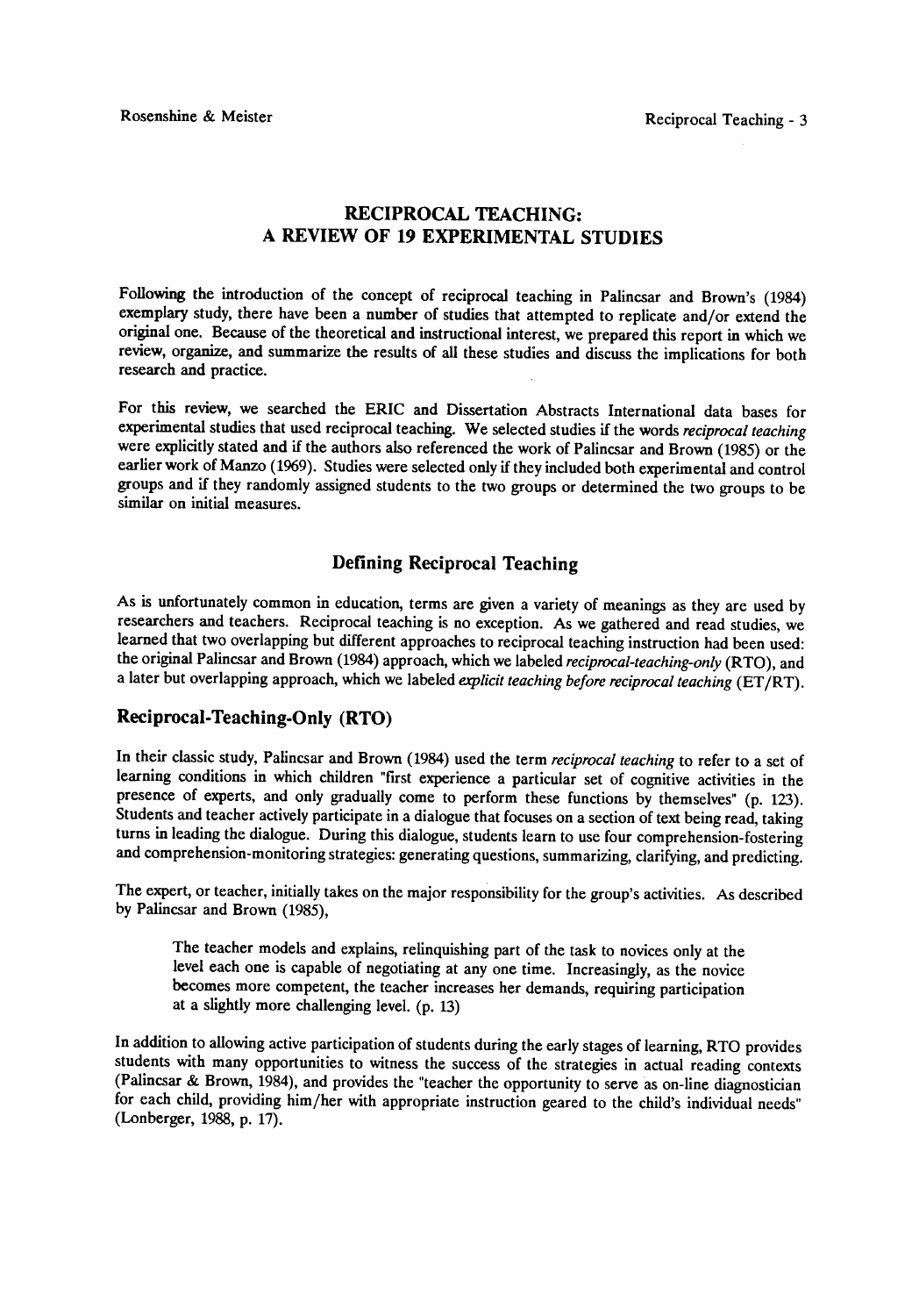In the RTO approach, there is no explicit instruction on the individual strategies before the dialogues. During the dialogues, the teacher provides prompts, models, cues, and feedback on the use of cognitive strategies in the early stages of learning, as illustrated by the following examples taken from the Palincsar and Brown (1984) study:

(Questioning)

- $T:$ What would be a good question about pit vipers that starts with the word "why?"
- $S$ : (No response)
- $\mathbf{T}$ How about, "Why are the snakes called pit vipers?"

. . . . . . . . . .

- T: That's good. Keep going.
- $S:$ How do spinner's mate is smaller than. . . How am I going to say that?
- $T<sub>2</sub>$ Take your time with it. You want to ask a question about spinner's mate and what he does, beginning with the word "how."
- $S:$ How do they spend most of his time sitting?
- $\mathbf{T}$ : You're very close. The question would be "How does spinner's mate spend most of his time?" Now you ask it.
- $S:$ How does spinner's mate spend most of his time?

<u>. . . . . . . . . .</u>

- $S:$ Snakes' backbones can have as many as 300 vertebrae almost \_\_\_\_\_\_ times as many as humans."
- T. Not a bad beginning, but I would consider that a question about a detail. See if the next time you can find a main idea question and begin your question with a question word--how, why, when....

<u>. . . . . . . . . .</u>

(Summarizing)

- T: That was a fine job, Ken, but I think there might be something to add to our summary. There is more information that I think we need to include. This paragraph is mostly about what?
- The third method of artificial evaporation.  $S:$

As the sessions continue, students in the group progressively take on more responsibility for carrying out the dialogue. The four strategies provide the students with a framework for discussing the text. Students in the group begin to provide models, hints, and prompts to each other, as well as feedback regarding the use of the strategies. Although the teacher is not absent from these later discussions, the role of the teacher shifts to that of a sympathetic coach.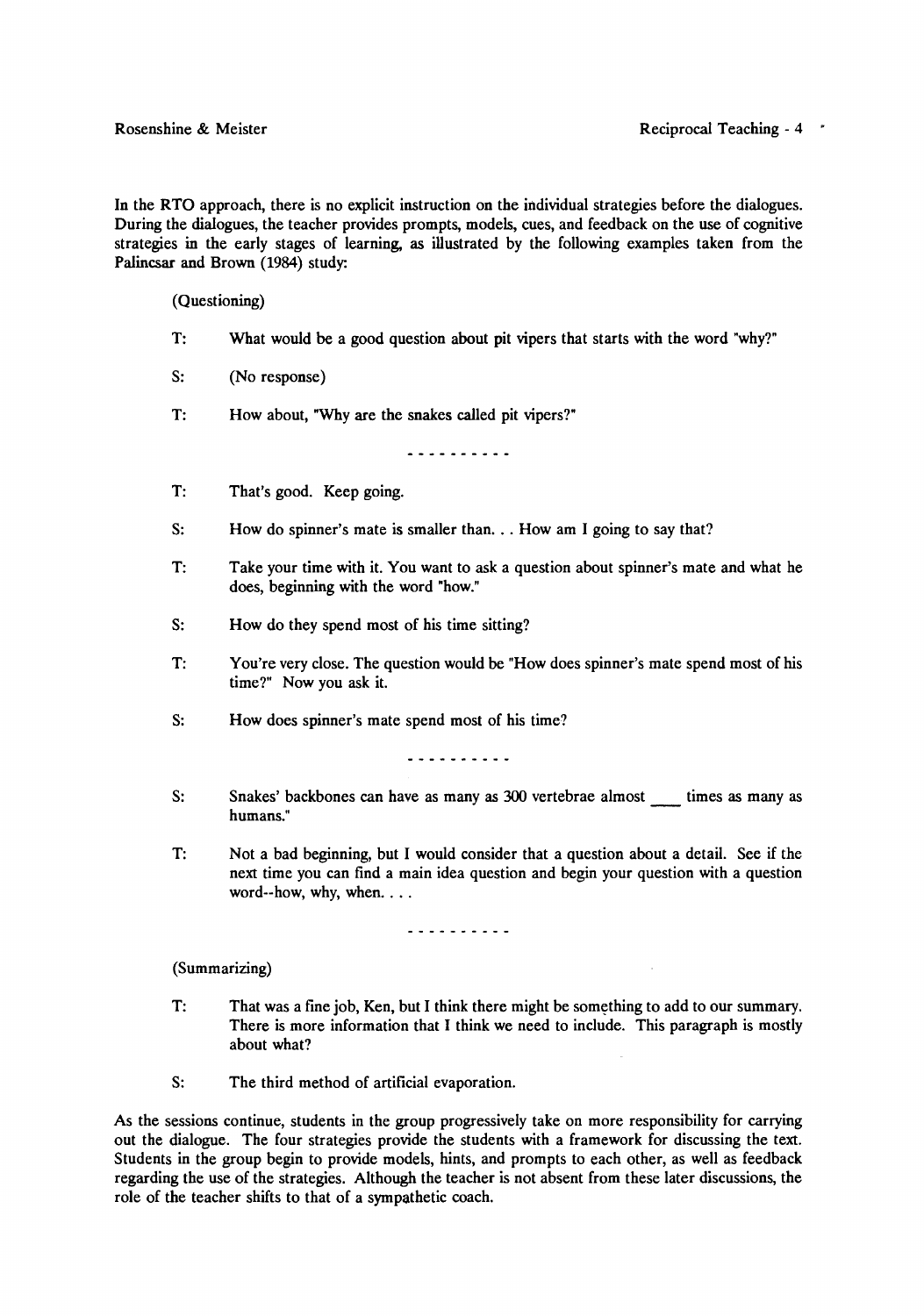We believe that 9 of the 19 studies in our review fit into the RTO category: Fischer Galbert, 1989; Helfeldt and Lalik, 1976; Jones, 1987; Labercane and Battle, 1987; Manzo, 1969; Padron, 1985; Palincsar and Brown, 1984; Rich, 1989; and Rush and Milburn, 1988 (see Appendix A).

#### **Explicit Teaching Before Reciprocal Teaching (ET/RT)**

As researchers conducted reciprocal teaching studies, another, overlapping form of reciprocal teaching emerged. This form of reciprocal teaching refers to the practice of providing explicit teaching of the cognitive strategies before the reciprocal teaching dialogues begin. An example of explicit teaching before reciprocal teaching (ET/RT) is the work of Palincsar (1987), who provided five days of teacher-led explicit instruction in the strategies of questioning, summarizing, predicting, and clarifying. This instruction-which involved teacher presentation, guided student practice, and independent student practice--took place before the reciprocal teaching dialogues began. (To illustrate what explicit instruction before the dialogues might look like, we include in Appendix C the instructional material that Palincsar [1987] developed and gave to the classroom teachers for teaching the strategy of questiongenerating.) In these studies, instruction took place both during the explicit teaching sessions and during the reciprocal teaching dialogues that followed the explicit teaching sessions. The purpose of this explicit instruction before reciprocal teaching was to introduce students to the strategies and accompanying vocabulary, not to ensure mastery of the four strategies. Teachers or experimenters provided prompts, suggestions, hints, explanations, feedback, and correction during the dialogues, as students applied the strategies to the discussion of the text. The amount of support provided was determined by the individual needs of students as they progressively took on more of the responsibility in the application of the strategies to the reading of text. As will be elaborated in the discussion, the  $ET/RT$  studies differed among themselves in both the specific cognitive strategies taught (e.g., summarization, questiongeneration, clarification, prediction) and in the prompts or cognitive facilitators (i.e., question type, signal words) used to teach these strategies.

Of the 19 studies we reviewed, 10 appeared to belong in the ET/RT category: Brady, 1990; Dermody, 1988; Levin, 1989; Lonberger, 1988; Lysynchuk, Pressley, and Vye, 1990; Nolte and Singer, 1985; Palincsar, 1987; Shortland-Jones, 1986; Taylor and Frye, 1988; and Williamson, 1989 (see Appendix B).

One reason for this wide range in instructional activities all taking place under the term *reciprocal* teaching is that the readers of the Palincsar and Brown (1984) article were not told precisely how cognitive strategies were taught during reciprocal teaching. Readers were given examples of dialogues illustrating how a teacher provided support during reciprocal teaching through the use of prompts and feedback. Unfortunately, the article contained little discussion of how the cognitive strategies were taught, or of whether specific prompts or facilitators were provided to help the students learn them. Because of this ambiguity, researchers conducting further studies varied in their interpretation of the concept of reciprocal teaching and varied in the type and amount of instruction that was built into their studies. (A related discussion on assessing teacher implementation of the instructional program can be found under the heading "Additional Assessments.")

One serendipitous advantage of such ambiguity is that there was a wide range of instruction in the subsequent studies, and we were able to probe these differences to learn new lessons about effective instruction. Given this natural variation, we hoped to learn more about reciprocal teaching by grouping studies according to the type of instructional approach used in the study, the type of student, and the type of outcome measure. We read and studied the instructional procedures used in each. Most of the ET/RT studies were easy to classify because they contained a description of the explicit teaching.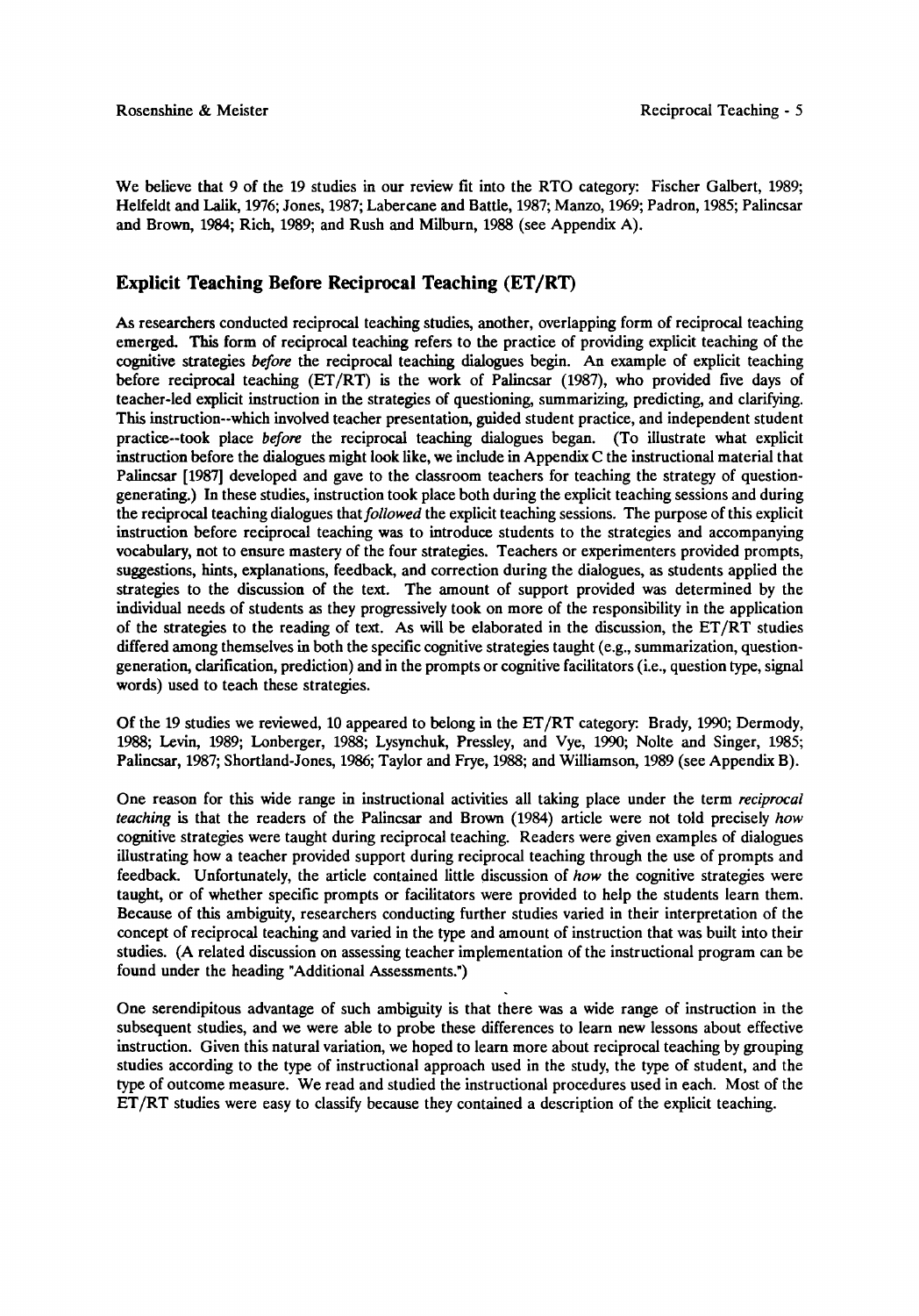However, to be sure about our classification of studies, we wrote or phoned the authors--sometimes a second and third time. In instances where we could not locate the author of a dissertation, we contacted his or her adviser. All authors and advisers were fully cooperative, and we thank them. (It is unfortunate that there is no tradition of providing detailed descriptions of instructional procedures in publications. Indeed, these procedures are often printed in smaller type in many journals.

#### **Summary**

Our reading of these studies indicated that there were two approaches to reciprocal teaching: reciprocal-teaching-only, in which the instruction consisted of models, prompts, and hints and in which all the instruction took place during the dialogues; and explicit teaching before reciprocal teaching, in which instruction in cognitive strategies was provided before the dialogues began. To test whether these different approaches yielded different results, we analyzed these two types of studies separately.

#### **Organizing Results**

In addition to classification by *instructional approach*, we found that the studies could be classified by two other means: type of student and type of outcome measure.

#### **Type of Student**

Good-poor/all students. In about half the studies, the experimenters provided instruction to all the students in a class or grade level and included all of them in the analyses. We coded such studies as all. A second method of selecting students was to use information on their decoding and comprehension abilities. The original Palincsar and Brown (1984) study introduced the valuable idea of selecting students who were near grade level in decoding but below grade level in comprehension. We coded these studies as *good-poor*. Palinesar continued this practice in her 1987 study. This seems a particularly good approach because it enables one to select students having problems specifically with comprehension. Surprisingly, only 3 of the 15 studies that followed the Palincsar and Brown (1984) study used this practice (Dermody, 1988; Lysynchuk et al., 1990; Palincsar, 1987). Significant results on at least one outcome measure were obtained in all four studies that used good-poor students.

As our review progressed, we realized that only a few studies had selected good-poor students, and that the results of these studies were similar to the results obtained in the studies in which all the students in a classroom were instructed. Consequently, we combined the two groups into a classification we called good-poor/all.

Below-average students. The second group of studies involved students labeled below-average. This is a mixed group of studies, containing students in Chapter 1 classes (Fischer Galbert, 1989), learning-disabled classes (Labercane & Battle, 1987; Levin, 1989), and remedial summer classes (Manzo, 1969). This group also contained studies in which the authors stated that a majority of the students were reading a year or more below grade level (e.g., Brady, 1990).

Two of the studies included in this review involved teaching adults, and with some uncertainty, we also included them. Rush and Milburn (1988) used students in a postsecondary occupational training program in diesel mechanics, and we placed this study in the good-poor/all category. Rich (1989) taught adults studying for their General Education Degree (GED) certificate. The mean reading ability for this group was the fifth-grade level, but those students who were selected had an IQ score of 90 or above. We placed this study in the below-average classification.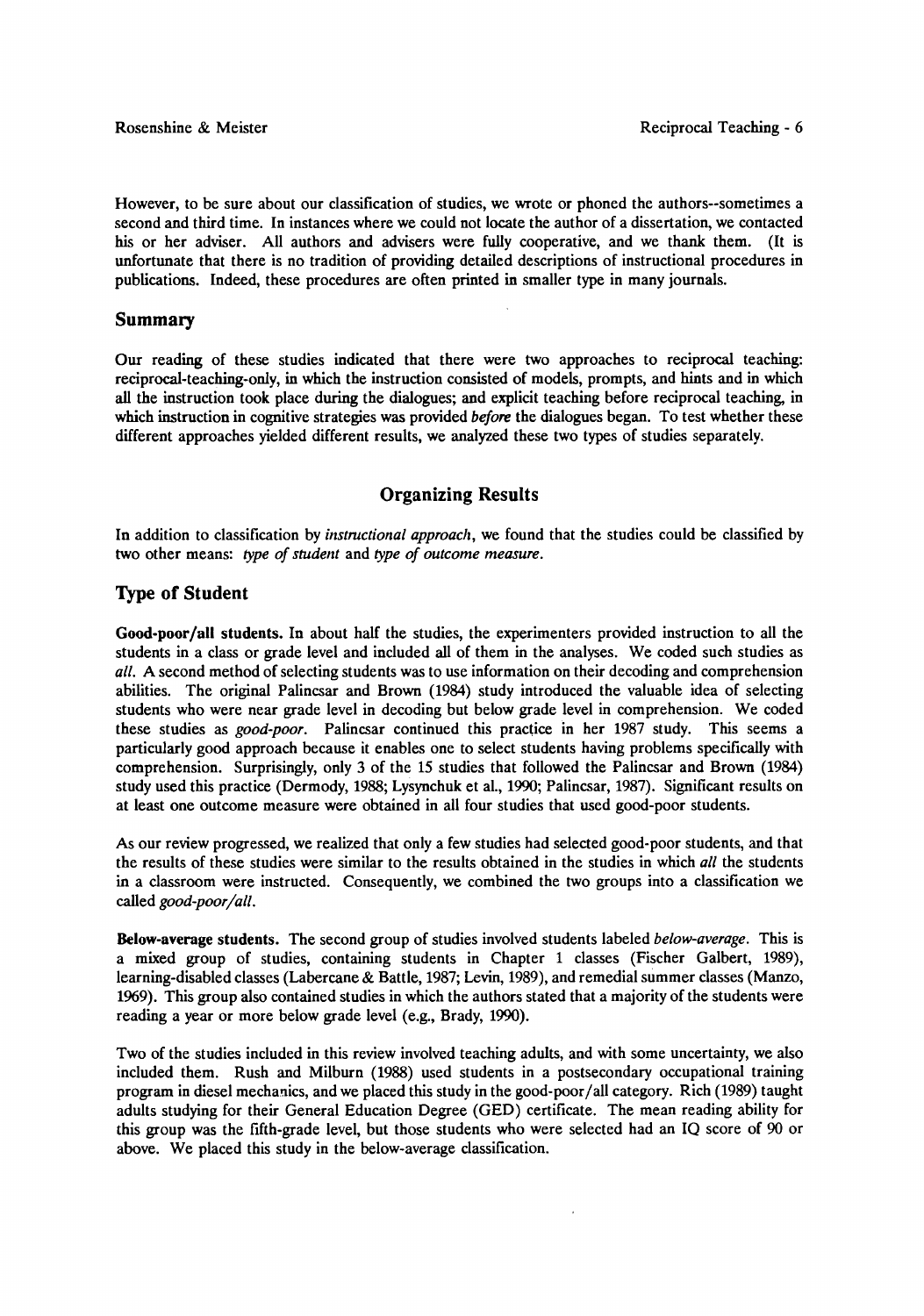#### **Type of Outcome Measure**

We created a third classification based upon the outcome measures used in the studies. Researchers used standardized reading tests or experimenter-developed tests, and some used both types of test. The experimenter-developed tests included passages followed by questions requiring short answers and/or requests to summarize material.

Thus, each study was classified three ways: (a) the type of instruction provided (RTO vs.  $ET/RT$ ), (b) the type of students taught (good-poor/all vs. below-average), and (c) the outcome measures used (standardized reading tests vs. experimenter-developed tests). In this report, we present results separately for each classification.

#### **Results**

#### **Overall Results**

Table 1 presents results for all 19 studies, grouped according to whether the results were significant (S), mixed (S/NS) or non-significant (NS), and gives the overall median effect size. Each study was counted In 5 studies that used two types of outcome measures (standardized tests and only once. experimenter-developed tests), there were mixed results, that is, results were significant on either the standardized test or the experimenter-developed test, but not on both. We reported a single-effect size for these studies, and when listing significance of the results, we reported these studies as S/NS. Effect sizes were not computed for 6 studies in this review. In 5 of these studies, the researchers did not provide standard deviations, and in 1 study, the researcher did not provide the adjusted means.

Overall, the results are evenly split between significant and non-significant results with a median effect size of  $.57$ .

#### [Insert Table 1 about here.]

#### **Additional Analyses**

Table 2 presents results for all studies according to type of instructional approach, type of student, and type of test. Within each grouping, the results are classified as in Table 1.

#### [Insert Table 2 about here.]

Type of instructional approach. When we classified the results by type of instructional approach used-whether there was explicit instruction before beginning the reciprocal teaching dialogues (ET/RT) or whether there was reciprocal teaching only (RTO) without the prior explicit teaching--we found that the ET/RT approach was used in 10 studies, and RTO was used in 9 studies. Table 2 illustrates a trend that favors ET/RT (median effect sizes are .60 vs. .34). Five of the studies that taught cognitive strategies before the reciprocal teaching dialogues used two different outcome measures: a standardized test and an experimenter-developed comprehension test. Results were significant on one of the two tests in all of those studies. Overall, 9 of the 10 studies that explicitly taught cognitive strategies obtained significant results on at least one outcome measure. In contrast, when RTO was used, only 3 of the 9 studies obtained significant results. (Size of instructional groups and the duration of instruction are discussed under the heading of "Additional Results.")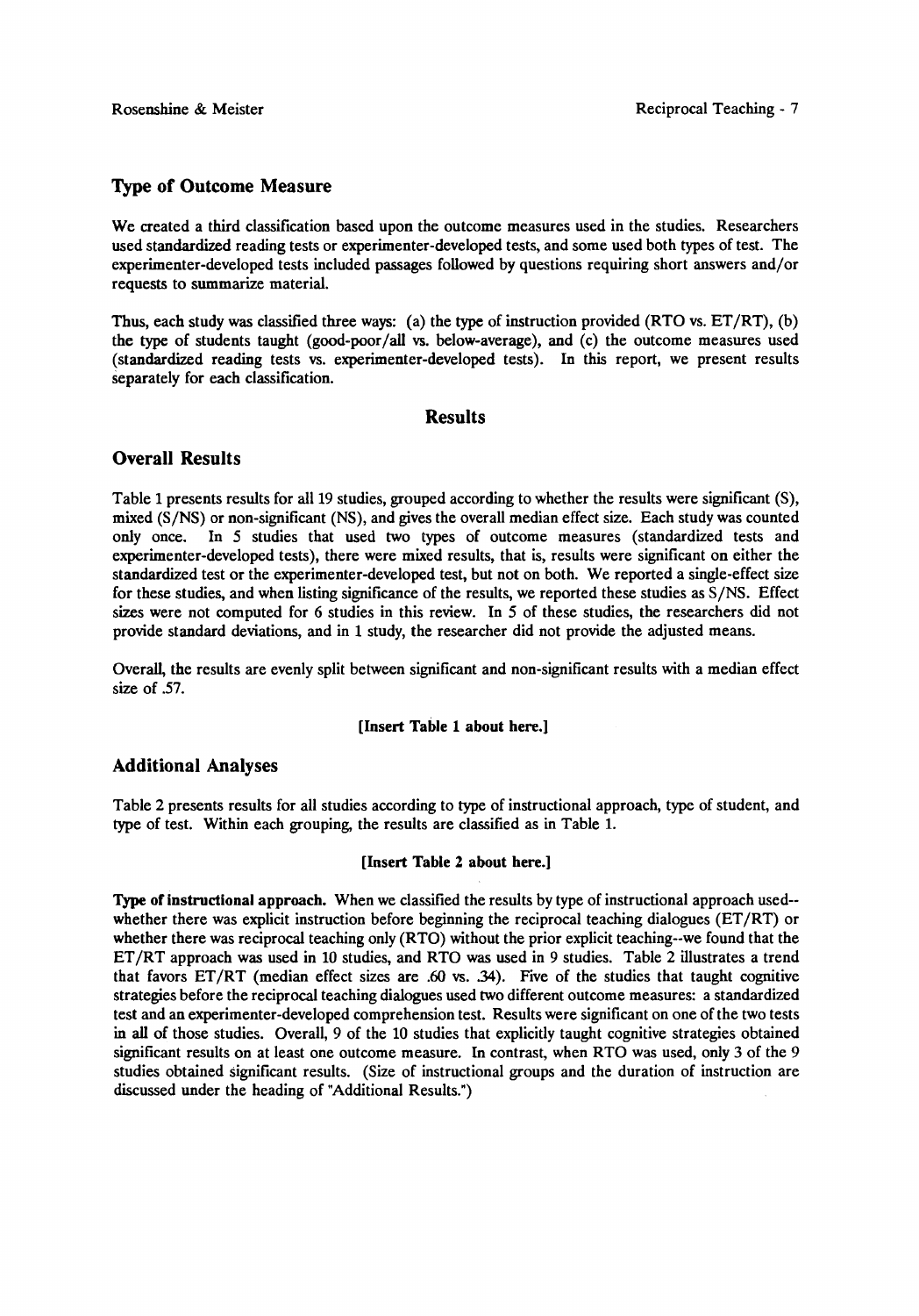Type of student. When we classified results by type of student, we found 12 studies that used good-poor/all students, and the majority of the results of these studies were significant. Only 7 studies were located in which below-average students were taught, and the majority of the results were non-significant.

The median effect size when good-poor/all students were taught was .57. The overall effect size was .48 for the below-average students. These results for the below-average students are somewhat skewed because we could only compute effect sizes for 4 studies, and also because we included the study by Rich (1989), which had an effect size of 1.44. If we were to exclude this study, the median effect size in this category of below-average students would drop dramatically to .14.

Type of outcome measure. Because two types of outcome measures were used in these studies, standardized tests and experimenter-developed tests, we analyzed the results in an attempt to discern any patterns produced by the type of test. Standardized tests were used in 13 studies, the Gates-MacGinitie Reading Test being the most frequently cited. A wide range of tests were found in the 11 studies that used experimenter-developed tests. These tests included experimenter-developed multiple-choice tests, short-answer tests, student summaries scored for total propositions recalled, and student summaries scored for the level of the ideas recalled. The two types of summaries were used most often. We included all of these outcomes under the category of experimenter-developed tests.

Five studies used both a standardized test and an experimenter-developed test: Brady, 1990; Dermody, 1988; Lysynchuk et al., 1990; Taylor and Frye, 1988; and Shortland-Jones, 1986. In the first 4 studies, the results were non-significant on the standardized test but significant on the experimenter-developed test. In the fifth study (Shortland-Jones, 1986), the results were reversed. Thus, when researchers used experimenter-developed tests, particularly requests to summarize, they obtained significant findings more frequently. (In Tables 2, 3, and 4, when presenting results by type of test, we included each of those 5 studies twice: once under results for standardized tests, and once under results for experimenter-developed comprehension measures.)

For studies that used standardized tests, 4 of the 13 studies obtained significant results ( $es = .32$ ). The picture was different for experimenter-developed tests. Here, 8 of the 11 studies had significant results and 1 study had both significant and non-significant results ( $es = .87$ ). Thus, these fairly strong results favor the use of experimenter developed tests.

#### **Students x Test x Instructional Approach**

For studies that provided instruction to the good-poor/all students (see Table 3), the majority of results were significant when experimenter-developed tests were used ( $es = .85$ ), but not significant when standardized tests were used ( $es = .44$ ). The largest effect sizes were obtained when both (a) cognitive strategies were explicitly taught before beginning the reciprocal teaching dialogues, and (b) experimenter-developed tests were used ( $es = .93$ ).

The 2 studies that provided instruction to below-average students (see Table 4) and provided explicit teaching in cognitive strategies before the dialogues began (Brady, 1990; Levin, 1989) were successful on at least one outcome measure ( $es = .87$ ). In contrast, of the 5 studies that did not provide explicit teaching before the dialogues, only 1 was successful (Rich, 1989) ( $es = .14$ ). One should note that there are only 7 studies in this category. Thus, there is the beginning of a trend, albeit a shaky one, also favoring explicit teaching before reciprocal teaching for the below-average students.

#### [Insert Tables 3 and 4 about here.]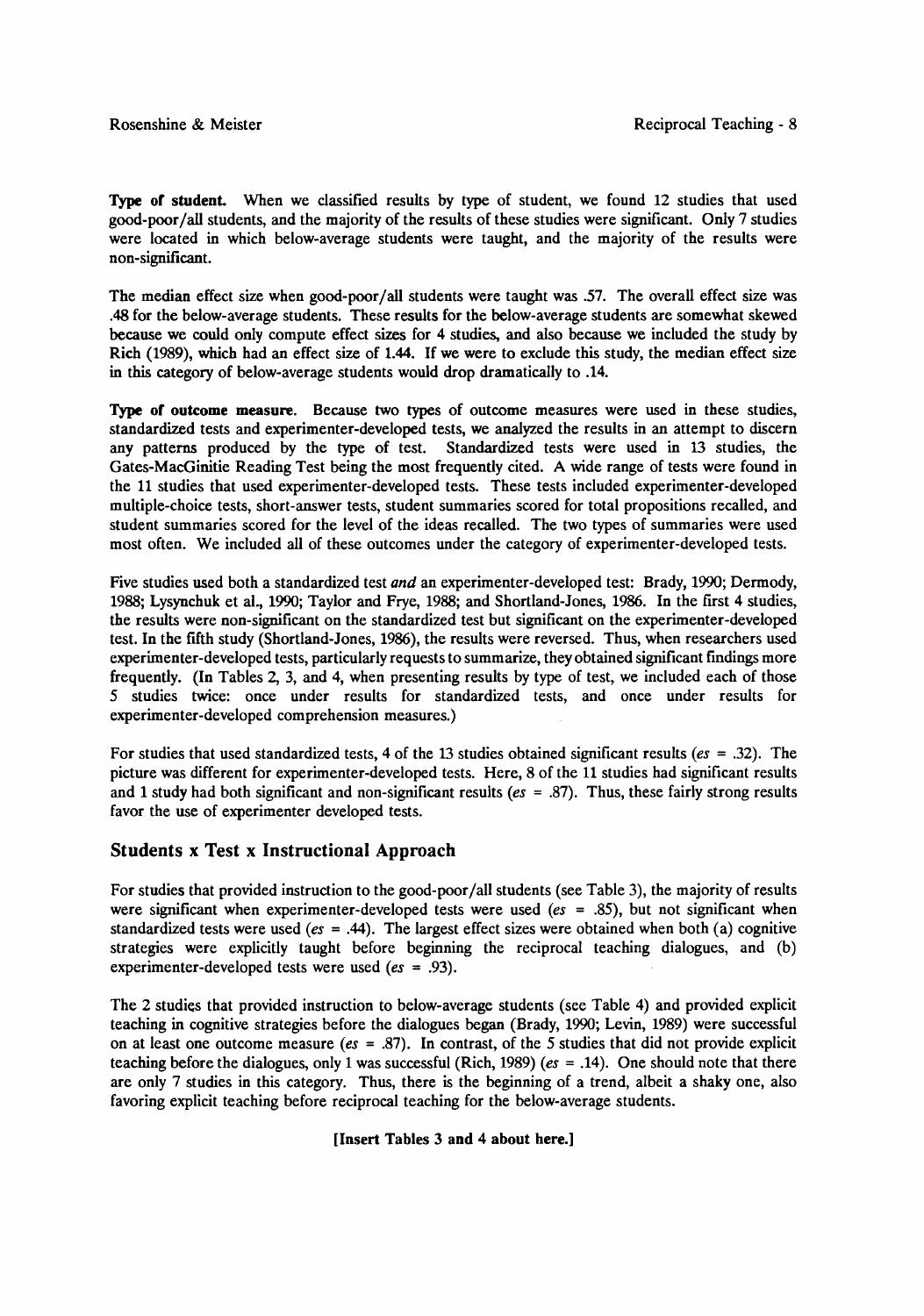Type of test interactions. When we looked at the good-poor/all students by themselves (see Table 3) and the below-average students by themselves (see Table 4), no Type of Test x Type of Student interactions were found. For each type of student, the effect sizes were higher when researchers used experimenter-developed tests than when they used standardized tests (see Table 5).

#### [Insert Table 5 about here.]

Design differences by type of student. When teaching good-poor/all students, the most common practice was to explicitly teach cognitive strategies and to assess the results using both experimenter-developed tests and standardized tests. The results were significant in 6 of the 7 studies that did both (es = .93). In contrast, the most common practice when dealing with below-average students was (a) to use RTO and (b) to test the results using standardized tests. This practice was unsuccessful in 4 of 5 studies. Thus, although no one knew it at the time, from a design point of view, the below-average students appear to have been shortchanged; they received less explicit instruction in cognitive strategies, and researchers more frequently used standardized tests to assess their learning.

#### **Additional Results**

#### **Grade Level**

Instruction in reciprocal teaching was provided for a wide range of grade-level students, from 7-year-olds to adults. When we looked at results by grade level (see Table 6), we found both significant and non-significant effects at all grade levels, with the exception of third grade. Three third-grade classes in 3 separate studies (2 in the good-poor/all sample, and 1 in the below-average sample) yielded non-significant results. This issue needs to be studied further.

#### [Insert Table 6 about here.]

#### **Number of Instructional Sessions**

The number of instructional sessions provided in these studies ranged from 6 sessions to 100 sessions (See Appendixes A and B). We found no differences in the median number of sessions for significant, mixed, and non-significant studies across different types of students (see Table 7). For the good-poor/all students, both the significant and non-significant studies lasted for a median of 20 sessions, and the median was 17 for the studies with mixed results. For the below-average students, the median was 28 sessions for the two significant studies and 29 sessions for the four non-significant studies. Overall, there were more instructional sessions in studies involving below-average students, but again, more sessions were not associated with greater success.

We also looked at the number of sessions for studies in which ET/RT was used and those that used RTO. We found no differences in the total number of sessions for the two types of studies. Interestingly, the non-significant studies that used RTO had the highest number of median sessions.

#### [Insert Table 7 about here.]

#### **Size of Instructional Group**

Table 8 presents results by median size of the instructional group. Again, we found no relationship between the size of the instructional group and the significance of the results for either type of student.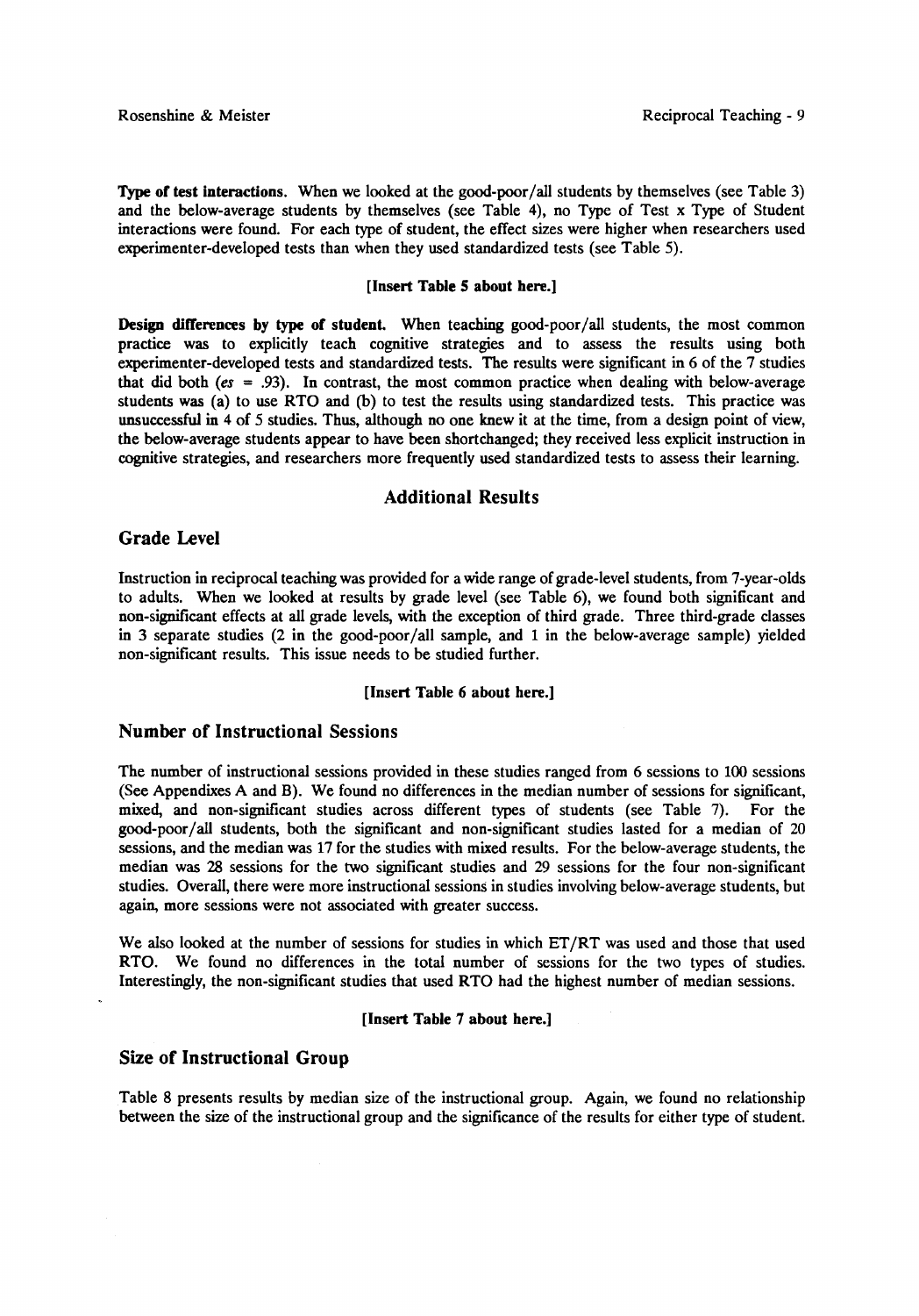Researchers obtained significant results with group sizes of 18 and 19 and non-significant results with group sizes of 4 and 5. If there is any pattern, it is for non-significant results to be associated with smaller group sizes, for both types of students.

#### [Insert Table 8 about here.]

#### Number and Types of Cognitive Strategies Taught

In 11 of the 19 studies, teachers provided instruction on the four comprehension-fostering strategies identified by Palincsar and Brown (1984). The remaining studies taught from one, two, or ten cognitive strategies (Levin, 1989). We found no relationship between the number of strategies taught and student achievement (see Table 9). Indeed, for the studies involving the good-poor/all students, the median number of strategies taught in the studies having significant results was two, and the median number of strategies taught in the studies having non-significant results was four. When below-average students were taught, no difference was found between the median number of strategies taught in those studies that significantly raised comprehension and those that did not. Interestingly, in 3 studies, only one strategy (question-generation) was taught (Helfeldt & Lalik, 1976; Manzo, 1969; Nolte & Singer, 1985), and 2 of these studies yielded significant results.

#### [Insert Table 9 about here.]

We found a pattern in the selection of specific cognitive strategies that were taught. If only one strategy was taught, that strategy was almost always question-generation. If two strategies were taught, the strategies were almost always question-generation and summarization. When four strategies were taught, they were question-generation, summarization, prediction, and clarification. There were only two exceptions to this pattern: one study taught graphic organizers as the third strategy (Shortland-Jones, 1986) and one study (Levin, 1989) taught the 10 Informed Strategies for Learning (ISL) developed by Paris, Cross, and Lipson (1984). Units of the ISL program incorporated the four strategies mentioned above and also taught other strategies, such as previewing the reading task to establish goals and purposes for reading, exploring different kinds of meaning, and making inferences.

#### Person Providing the Instruction

We were interested in whether different results occurred when studies were grouped according to the person providing the instruction--the experimenter or the teacher. These results are summarized in Table 10. We detected no differences. (A discussion of teacher/experimenter implementation can be found under the headings "Additional Assessments" and "Instructional Issues.")

#### [Insert Table 10 about here.]

#### **Types of Control Groups**

There were four types of control groups used in the studies, grouped according to the kind of instruction they received: basal, basal with direct instruction, read and answer questions, and other activities. A few studies had more than one control group. In those cases, we selected as control the group that had traditional basal instruction or that was more similar to traditional instruction. The following is an explanation of each type of control group.

Basal. This category refers to those studies in which the control group read stories and answered questions, but received no further instruction on how to construct answers to these questions. Eight of the studies were placed in this category.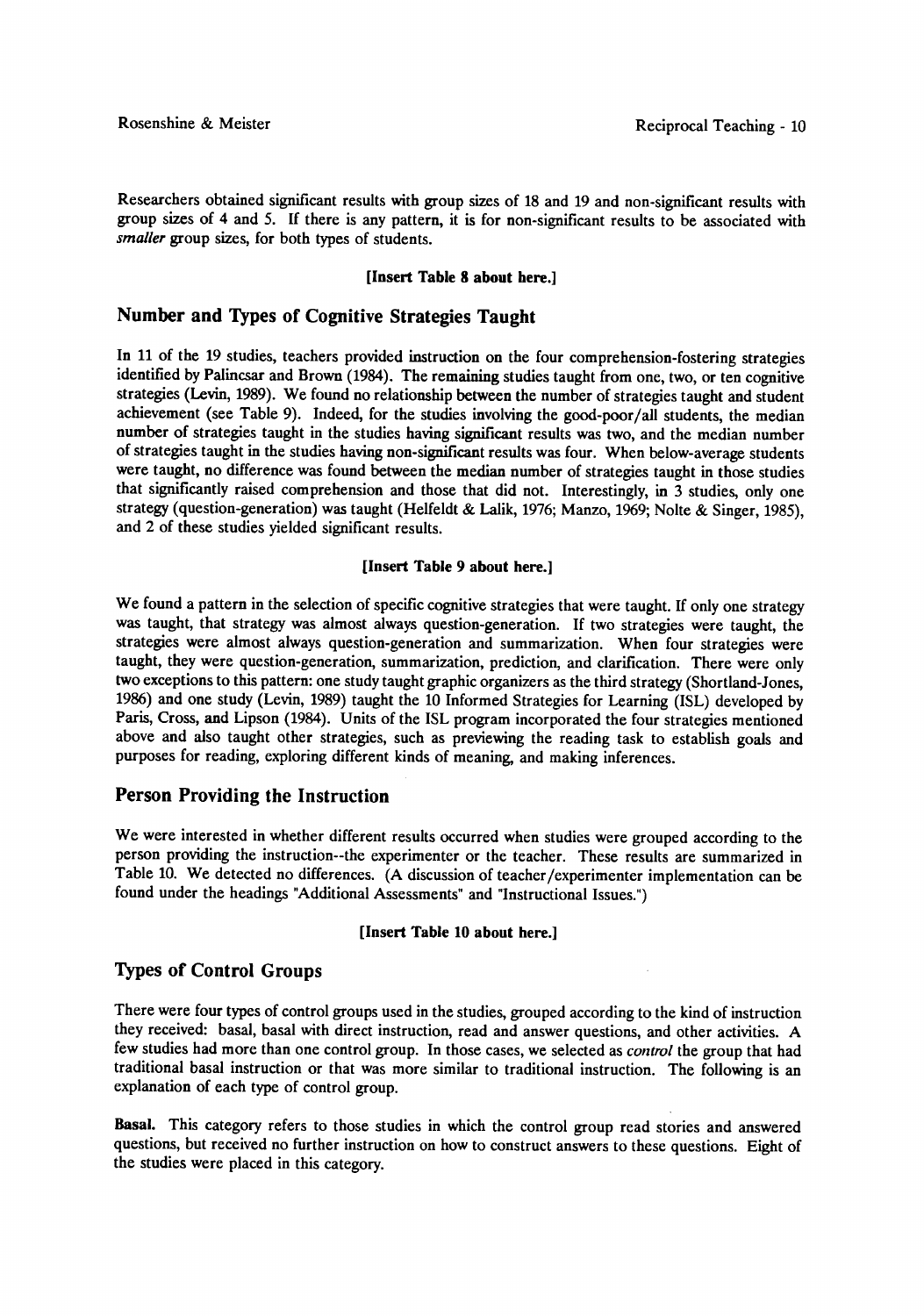Basal with direct instruction. We placed studies in this category when the control group received explicit instruction in reading comprehension, such as instruction in identifying the main idea of a paragraph (Lonberger, 1988), or in answering questions whose answers were explicitly or implicitly in the text (Padron, 1985; Palincsar & Brown, 1984). Six studies were placed in this category.

Thus, in 14 of the 19 studies, students in the control groups received traditional basal instruction or some form of direct instruction.

Read and answer questions. This category includes studies in which the control group silently read the same training passages used by the students in the experimental group. Two studies had control groups that fit this description. In 1 study (Rich, 1989), the students answered questions on the passages. Students in the second study (Lysynchuk et al., 1990) read the training passages, but we could not determine whether those students also answered questions.

Other. We placed in this category those studies that did not fit into any of the other categories. This category contains 3 such studies, 1 in which the control group did computer extension exercises not directly related to reading comprehension (Brady, 1990) but did take the daily comprehension tests, and 2 studies in which it was not stated what the control group did (Dermody, 1988; Labercane & Battle, 1987).

One might argue that only the first two types of control groups--basal and additional instruction--were the most appropriate control groups. Accordingly, we recomputed the overall results just for those 14 studies that used the first two types of control groups (see Table 11). When this was done, the overall pattern of significant and non-significant findings was unchanged. However, the overall effect size did drop from .57 to .40.

#### [Insert Table 11 about here.]

In summary, when we compared studies that had significant results with studies that had non-significant results, we found no differences in results by (a) grade level, (b) number of sessions, (c) size of the instructional group, (d) number of cognitive strategies that were taught, or (e) whether the experimenter or the teacher did the training. No differences were found in the pattern of results between S, S/NS, and NS studies when different control groups were considered, yet there was a slight decrease in the overall effect size when we compared only those studies in which the control groups received some form of instruction.

#### **Additional Assessments**

#### Implementation

In 11 of the studies, the experimenter conducted the lessons, and--with the exception of 1 study (Palincsar & Brown, 1984)--implementation of the reciprocal teaching procedure was not assessed. In the remaining 7 studies, experimenters trained classroom teachers to provide the instruction to the students, and the level of teacher implementation of the treatment was assessed in 6 of these studies (see Table 12). The level of implementation was reported as high in 4 of 5 successful studies. The level of implementation was also high in 1 unsuccessful study (Manzo, 1969). In a second unsuccessful study (Williamson, 1989), the researcher suggested that low teacher implementation of the reciprocal teaching approach may have contributed to the insignificant results obtained.

#### [Insert Table 12 about here.]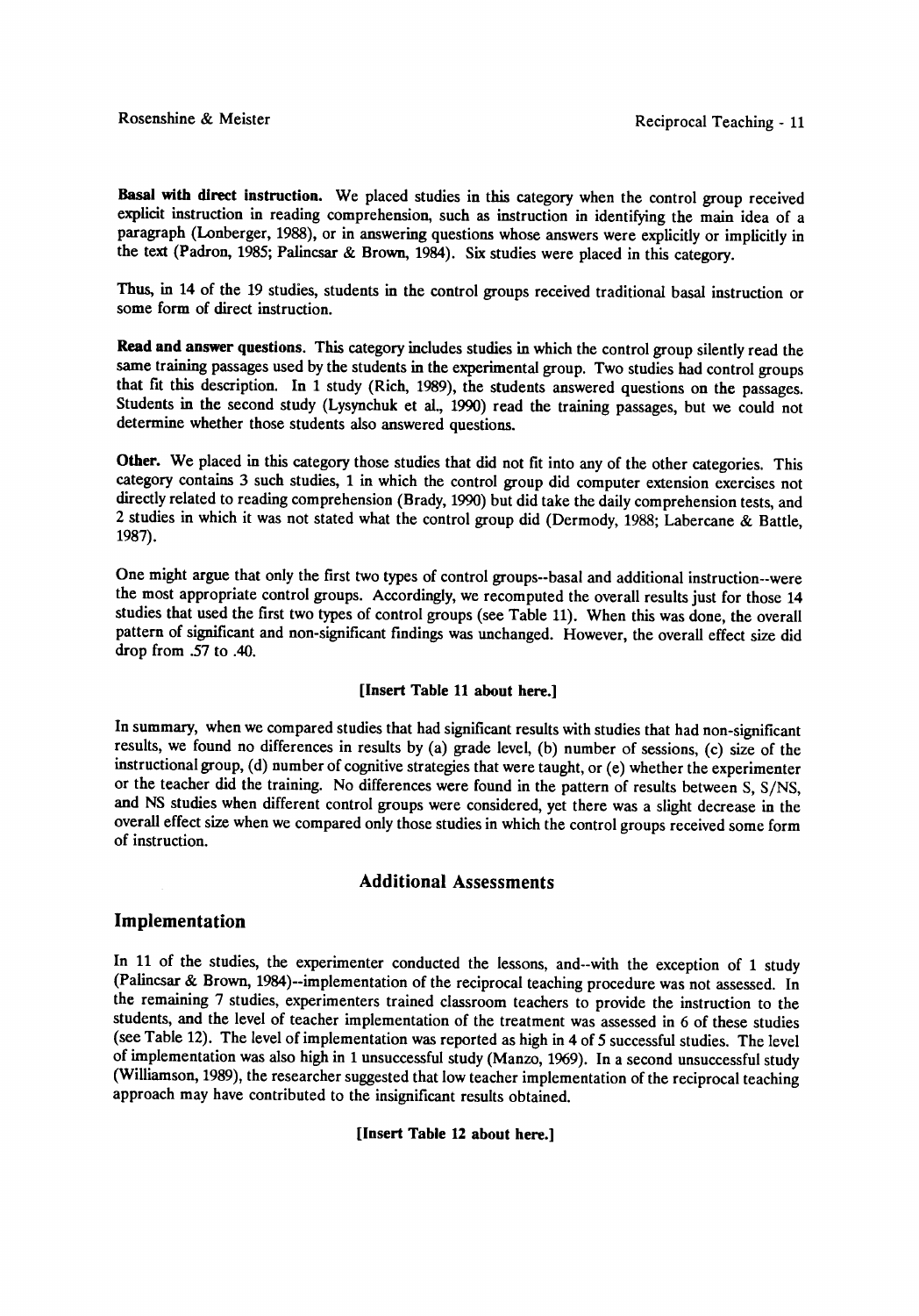As shown in Table 12, these 7 studies differed in how the researchers assessed teacher implementation. For example, in the Manzo (1969) study, the frequency of questions asked by the teachers and students during the tutoring sessions and the type of questions asked (e.g., recall, translation, evaluation) served as the assessment; whereas, Levin (1989) observed teachers on 12 teaching behaviors (e.g., modeling and demonstration of the strategy, encouragement of metaphorical reasoning, use of praise and corrective feedback, and fading of support).

One possible reason for these differences is that Palincsar and Brown (1984) did not provide the implementation criteria. Although they describe how the teachers were trained and explain that "the first author checked weekly on the teacher-directed sessions to see if the intervention was being conducted properly" (p. 158), the authors give no information about how this decision was determined. Thus, subsequent researchers have not had specific implementation criteria to which they can refer, and so several researchers developed their own.

The original Palincsar and Brown studies did report the results of the students' daily comprehension assessments, and these assessments might serve as an indirect measure of implementation. However, similar daily comprehension assessments were used in only two studies, those by Lysynchuk et al. (1990) and Brady (1990).

In later articles, Palincsar and her associates (Palincsar, 1986; Palincsar, Stevens, & Gavelek, 1989) illustrated and made explicit the important instructional features of dialogues by comparing the dialogues of several primary teachers. However, none of the more recent studies in this review referenced these articles or referred to these critical features. (We include a list of these features in the discussion on quality of dialogue found under the heading "Suggestions for Classroom Practice and Future Research.")

#### **Student Learning of the Strategies**

In 8 of the studies reviewed, the researchers assessed the extent to which the students had learned the specific strategy. Four different assessments of student learning and the studies that used them are listed in Table 13. The results are discussed in this section.

#### [Insert Table 13 about here.]

Asking students to generate questions about a new passage. At the completion of the reciprocal teaching sessions in the Palincsar and Brown (1984) study, the researchers assessed student ability to generate questions. Students were given two passages (written at their seventh-grade level) and asked to "write 10 questions a classroom teacher might ask if testing a student's knowledge of a passage" (p. 134). The student questions were typewritten, corrected for grammar and spelling, and scored by two independent raters.

They were asked to rate each question as a main idea question (worth two points) or a detail question (worth one point), as a question lifted directly from the text (zero points) or paraphrased (one point). In addition, the overall the quality of each question was rated on a five-point scale from one to five. Finally, a question that the rater indicated she would ask herself was awarded an extra point. (Palincsar & Brown, 1984, p. 150)

We present this assessment procedure in some detail because it is sensible, and it is one that might well be used in future research.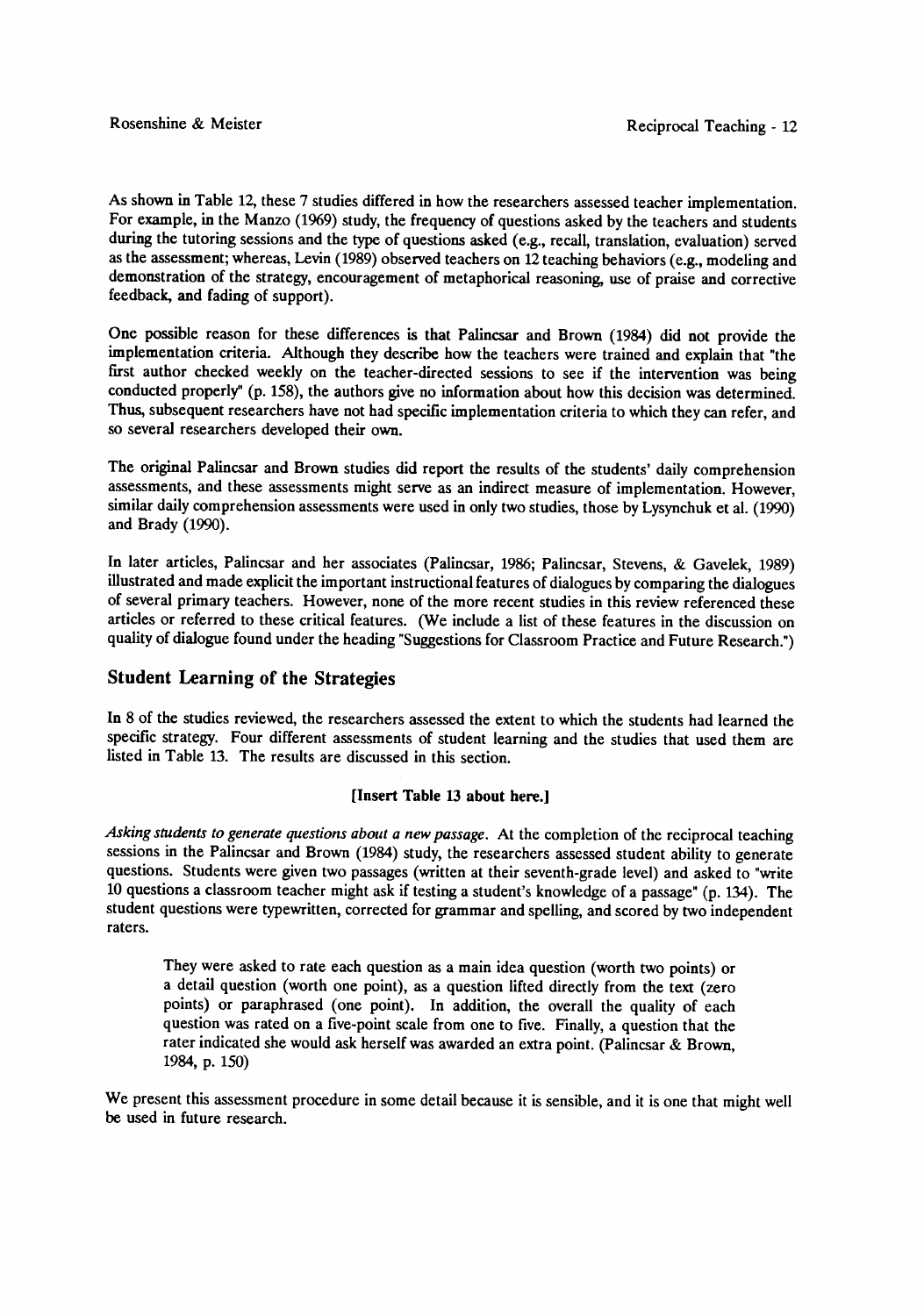Surprisingly, although question-generation was one of the strategies taught in all of the studies, the ability to generate questions was assessed in only 7 studies: Dermody, 1988; Lysynchuk et al., 1990; Padron, 1985; Palincsar, 1987; Palincsar and Brown, 1984; Shortland-Jones, 1986; and Taylor and Frye, 1988.

The results of this assessment procedure are rather surprising. In 6 of the 7 studies, the students in the experimental group were not superior to students in the control group on the quality of the questions they wrote. Yet, despite this lack of a difference, students in 5 of those 6 studies were superior to control students on one of the two outcome measures. In other words, we found no relationship between ability to generate questions and reading comprehension scores. This relationship was also lacking in a study conducted by Risko and Feldman (1986), which found no relationship existed between the type of question asked about a story by three remedial second-grade students and their ability to answer that type of question on a posttest.

This is a perplexing finding. Here we have 6 studies in which the students in the experimental groups were superior to the controls on one of the major outcome measures, yet they were not superior on an implementation measure that assessed the learning of the strategy. In this case, we suggest, albeit tentatively, that in the successful studies that taught question-generation, the students in the experimental groups learned some additional processing procedure that they applied to the reading of new passages. The argument would be that what the students learned was not simply how to generate questions. Rather, as explained by Palincsar and Brown (1984), the new strategies they had acquired enabled the students to do deeper processing of what they read, to engage in making sense of what they read, to be aware of when they did not understand the material, and to engage in additional reading and searching when they encountered comprehension difficulties. These findings remain an interesting puzzle. We are not aware of this phenomenon occurring in other studies in which cognitive strategies such as study skills or summarization were taught.

Coding student questions during reciprocal teaching sessions. Another way of assessing student learning of the cognitive strategies is to assess their performance during the dialogues. As far as we could tell, such formal assessment took place in only 1 study (Manzo, 1969). In this study, 57% of the 145 questions generated by the students in the experimental group were questions requiring translation, conjecture, and explanation. In contrast, only six questions asked by students in the control group were similarly coded. Interestingly, despite these differences in questioning, there were no significant differences between experimental and control students' scores on the standardized reading tests.

Asking students to summarize a passage. In 6 of the studies, after completing the strategy training, students were asked to read a new passage and to write a summary of it (Dermody, 1988; Lysynchuk et al., 1990; Palincsar, 1987; Palincsar & Brown, 1984; Shortland-Jones, 1986; Taylor & Frye, 1988). The summary was then rated, usually by scoring each idea for its importance in the passage. Significant differences favoring the experimental group were obtained in 4 studies (Dermody, 1988; Palincsar, 1987; Palincsar & Brown, 1984; Taylor & Frye, 1988) but not in the fifth (Shortland-Jones, 1986). In the sixth study (Lysynchuk et al., 1990), one grade had significant results and one grade did not.

We suggest that a measure of student ability to summarize is both a measure of implementation and also a legitimate comprehension outcome measure; therefore, we also used summarization as an outcome measure in the previous section.

Asking students to make predictions. Although students were taught to make predictions in 12 of the 18 studies, they were assessed on this ability in only one study. Dermody (1988) asked students to make predictions on what the story might be about by simply reading the title of the story. The results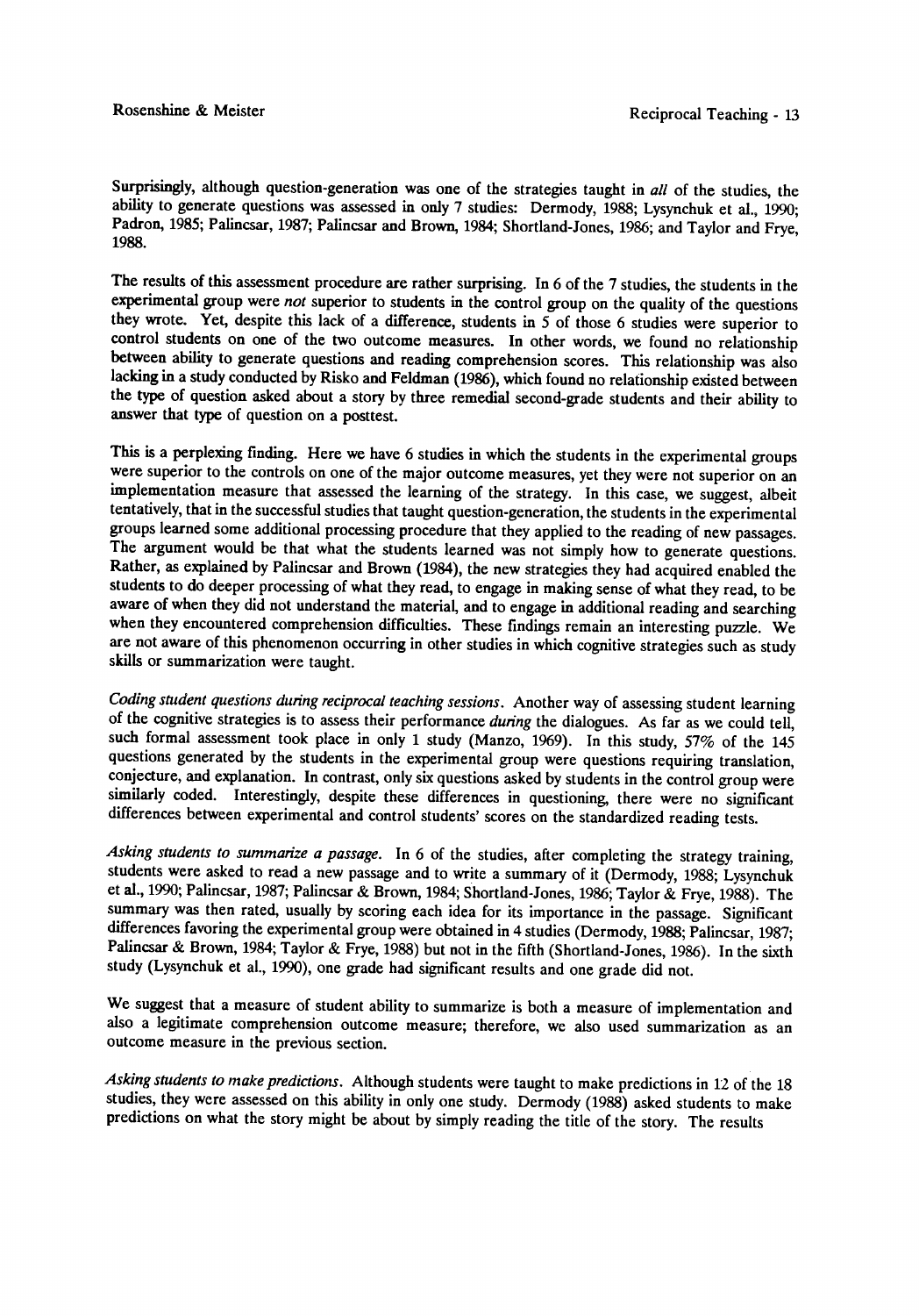significantly favored the experimental group over the control group on ability to make predictions. (Concerns regarding this particular strategy, as expressed by Brady [1990], are discussed under the heading "Differences in Selecting and Teaching the Cognitive Strategies.")

Summary. Four procedures were used to assess student learning of the strategies, but only two appeared more than once: student ability to generate questions and student ability to summarize a portion of text. Interestingly, in most of the studies there was no difference between experimental and control students in ability to generate questions; nonetheless, the experimental students were usually superior on the comprehension measure. We interpret this result by suggesting that the students in the experimental group learned some additional processing, processing that was not assessed simply by asking students to generate questions.

#### **Instructional Issues**

#### A Comparison of Different Settings for Teaching Cognitive Strategies

In the studies we reviewed, instruction occurred in two settings: explicit teaching before beginning the dialogues and instruction during the dialogues. By and large, researchers obtained significant gains more often in settings that provided explicit teaching before beginning the dialogues.

A possible third instructional approach for improving student comprehension of text is that of providing instruction without reciprocal teaching dialogue or cooperative learning. Five of these studies are described below.

Bereiter and Bird (1985) identified strategies used by expert readers when they had difficulty comprehending text (for example, rephrasing the material in simpler terms or reforming the difficulty into a problem). They taught these strategies to readers by first defining the strategies, reading passages aloud, and demonstrating the strategies as they thought aloud. The next step consisted of the instructor reading new passages aloud, applying the strategies, and asking the students to identify the strategy being used. Finally, the students read passages and orally marked their use of each strategy. A similar instructional procedure was used by Raphael and Pearson (1985) as they taught students to generate different types of questions. The researchers first modeled the questions and identified their type. Next, they modeled the questions, and students identified their types. Finally the students generated the questions and identified their types. Davey and McBride (1986) taught students to generate questions using prompts, models, guided practice, and a self-evaluation checklist. Students worked alone generating questions on passages and applying the self-evaluation checklist. In a study by Cohen (1983), students were provided with models and guided practice and then worked alone to complete "questiongenerating booklets." Blaha (1979) provided students with three questions that helped them to summarize. The students were first taught in a group to generate and answer these questions, and then individually practiced generating and answering questions. Before each session ended, the students came together in a group to compare answers and clear up difficulties.

In all five studies, students in the experimental group had significantly higher posttest scores than students in the control group on both a standardized reading test and experimenter-developed comprehension tests.

#### Differences in Selecting and Teaching the Cognitive Strategies

Type and number of strategies taught. In the 19 reciprocal teaching studies we reviewed, experimenters taught from one to ten cognitive strategies. No relationship existed between the number of strategies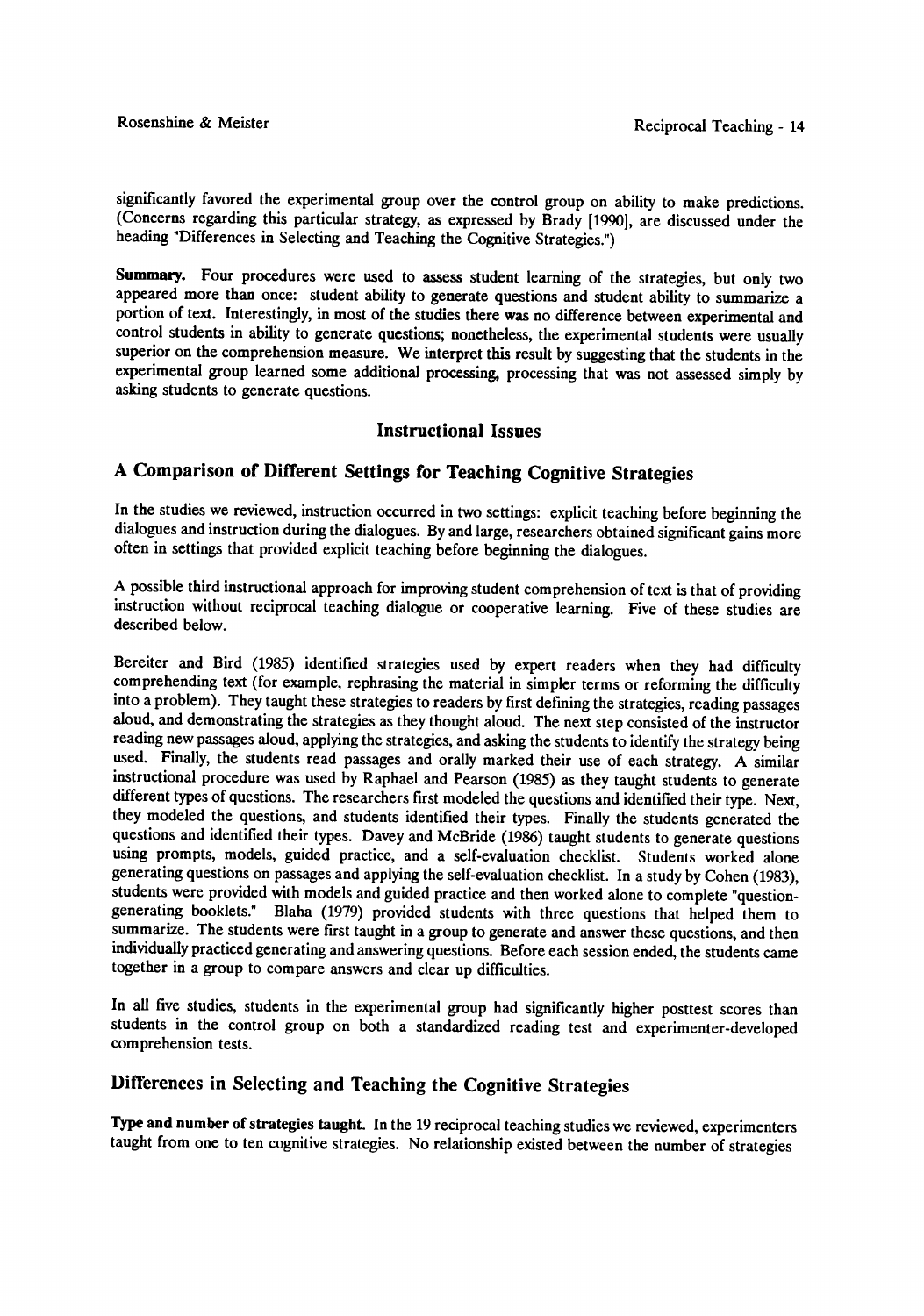taught and whether the results of the study were significant, not significant, or mixed (see Table 9). Studies that taught only one strategy, four strategies, or ten cognitive strategies all produced significant gains in comprehension.

However, we did detect a pattern in the selection and combination of the cognitive strategies taught. If only one strategy was taught, that strategy was almost always question-generation. If two strategies were taught, the strategies were usually question-generation and summarization. If four strategies were taught, they included the same four introduced in Palincsar and Brown's reciprocal teaching study: prediction, question-generation, summarization, and clarification. We were surprised that teaching one strategy appeared to be as effective in improving reading comprehension as teaching two or four strategies. This result raises questions about the internal processing that each strategy generates and about the new reading approach that might develop as a result of applying the strategy.

Brady (1990), for example, noted that when students used a clarification activity, it was most often in the form of requests for definitions. Even when using context, the glossary, and classmates, students were able to produce an appropriate definition only some of the time. Brady, therefore, was unconvinced of the efficacy of this activity. On the other hand, he did note that the effective result of this activity was to legitimize students' efforts to seek help from and offer assistance to each other, and that this might be part of what students liked about reciprocal teaching.

Brady also noted that the prediction activity was seldom successful. In his study, he found that the social studies text the students were using made it "virtually impossible to accurately predict the content of the next paragraph" (pp. 104-105). This was partly because the text lacked coherence and partly because of the chronological nature of the text. Brady recommended that future studies should evaluate the effectiveness of this activity through the use of both poorly and well-organized text.

Resnick (1987) agreed that we know little about how training procedures operate to produce their effects. That is, how can instruction in strategies such as question-generation or summarization, which may not be the actual components used by skilled readers, improve automatic comprehension processes? Researchers are not sure how the processing works. Perhaps these strategies are used by skilled readers but in an invisible form. Perhaps these strategies are only used when smooth comprehension breaks down. Perhaps practice in deliberate searching for meaning helps students develop approaches ("knowledge structures") that are applied to subsequent reading. Resnick stated:

Research has located a "psychological space" in which educationally powerful effects seem to occur, but it has not yet adequately explained what happens in that space to produce the effects. Until we can produce a more substantial explanation, . . . it will be difficult to determine in advance the essential components of a training approach.  $(p. 27)$ 

Differences in the concrete prompts used. A key instructional procedure in the studies that used explicit teaching was to provide students with specific, concrete prompts or "procedural facilitators" (Scardamalia & Bereiter, 1985) that served as aids students could refer to as they learned the cognitive strategy. We identified both the different prompts used in these studies and the procedures used to teach them (see Table 14).

#### [Insert Table 14 about here.]

Prompts for question-generation. Four different concrete prompts were used in 10 studies to help students learn the strategy of question-generation. The most common concrete prompt, used in 6 studies, provided students with signal words such as when, why, and how (Brady, 1990; Lysynchuk et al., 1990; Palincsar, 1987; Palincsar & Brown, 1984; Taylor & Frye, 1988; Williamson, 1989). A second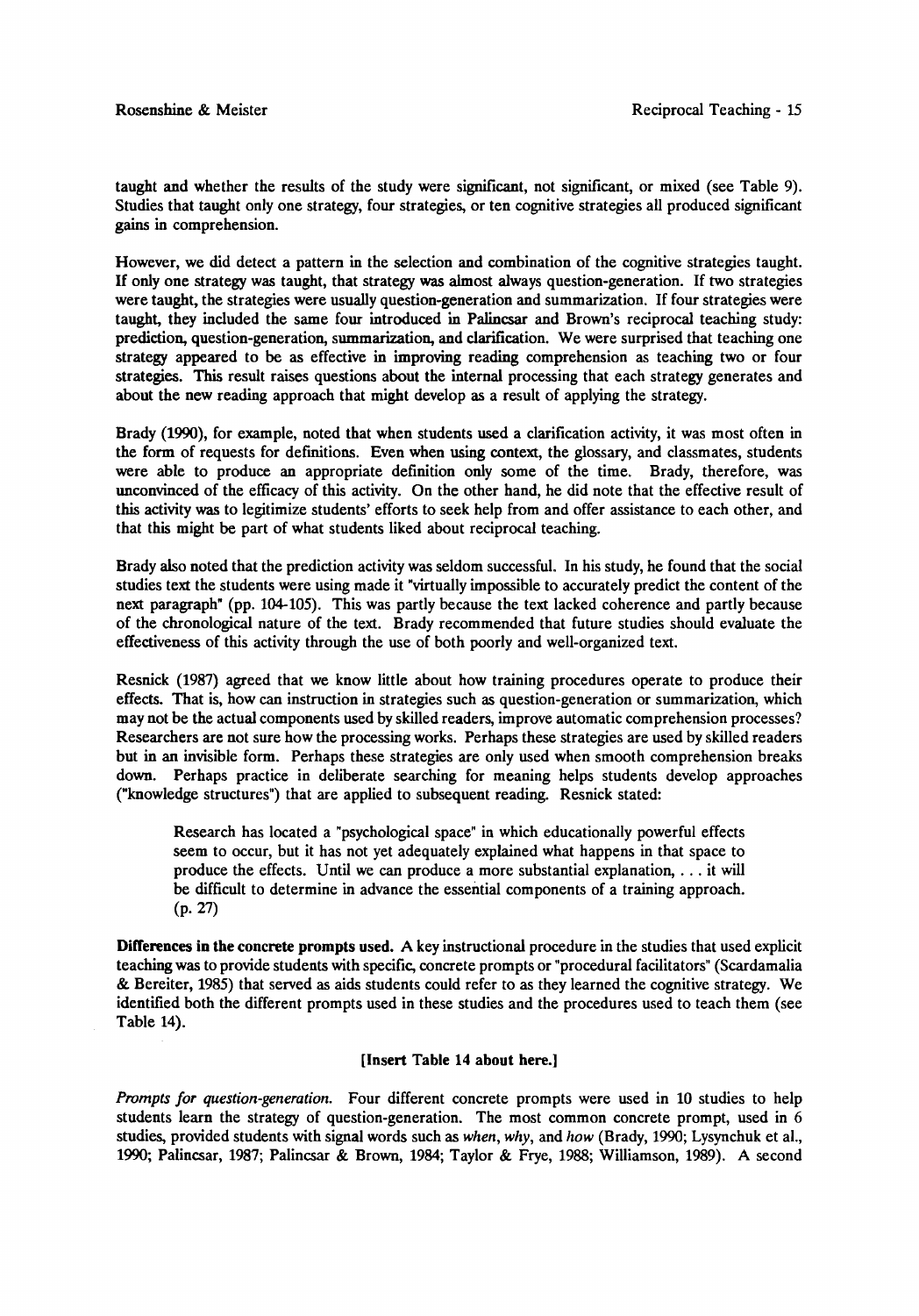prompt, question types, was used to show students that there were three types of questions--those with answers that lay in a single sentence, those with answers that required combining information, and those with answers that lay outside the text. Students then used this concept to help them generate questions (Dermody, 1988). The third prompt, locating main ideas, instructed students to use the main idea as an aid in generating questions (Lonberger, 1988; Rich, 1989), and the fourth prompt consisted of teaching students a story grammar (story elements such as setting, character, and problem) to aid in generating questions (Nolte & Singer, 1985). Each concrete prompt was used in at least 1 study that obtained significant results. Unfortunately, there were too few studies using each type of prompt to enable us to discuss whether any one prompt was more successful than the others.

*Prompts for summarization.* Two major concrete prompts were used in 5 studies to assist the learning of the cognitive strategy of summarization. Both Palincsar (1987) and Brady (1990) taught students how to apply a set of procedures that were derived from the procedures used by experts to summarize, procedures first identified by Kintsch & van Dijk (1976).

- Step 1. Identify the topic sentence
- Step 2. If the topic sentence is not given, then identify the topic and the most important information about that topic.
	- Rule 1. Leave out unimportant information.
	- Rule 2. Give steps or list a title.
	- Rule 3. Cross out information that is redundant/repeated.

Brady added an additional prompt, providing the students with a sentence starter: "This paragraph tells us that...." Brady explained that this additional aid was developed during the pilot testing to avoid a frequent error made by students who often made too general a summary statement such as "This paragraph was about horses" or "This paragraph is about herds."

Other researchers (Dermody, 1988; Lonberger, 1988; Taylor & Frye, 1988) taught students a "legs-and-table" procedure. Students were taught to list the main details in a paragraph and then use these details as a prompt to generate the summary.

The two concrete prompts used to help teach summarization, the Kintsch and van Dijk procedure and the legs-and-table procedure, have a number of separate parts or components. Each component was presented and practiced separately. First, the teacher presented one step or component, such as "leave out unimportant information," and then provided students with practice in applying that component to new examples. After each step or component was learned and practiced separately, students consolidated the components and applied them as a complete strategy. In summary, a form of subskills--we might call them cognitive subskills--appeared in the teaching of cognitive strategies for summarization.

Both of the summarization prompts discussed in this section were found in successful studies. Four other studies included summarization in the reciprocal teaching dialogues but did not describe or make explicit any prompts for teaching summarization (Levin, 1989; Lysynchuk et al., 1990; Palincsar & Brown, 1984; Williamson, 1989). Two of these studies obtained significant results (Levin, 1989; Palincsar & Brown, 1984), 1 obtained mixed results (Lysynchuk et al., 1990), and 1 obtained non-significant results (Williamson, 1989).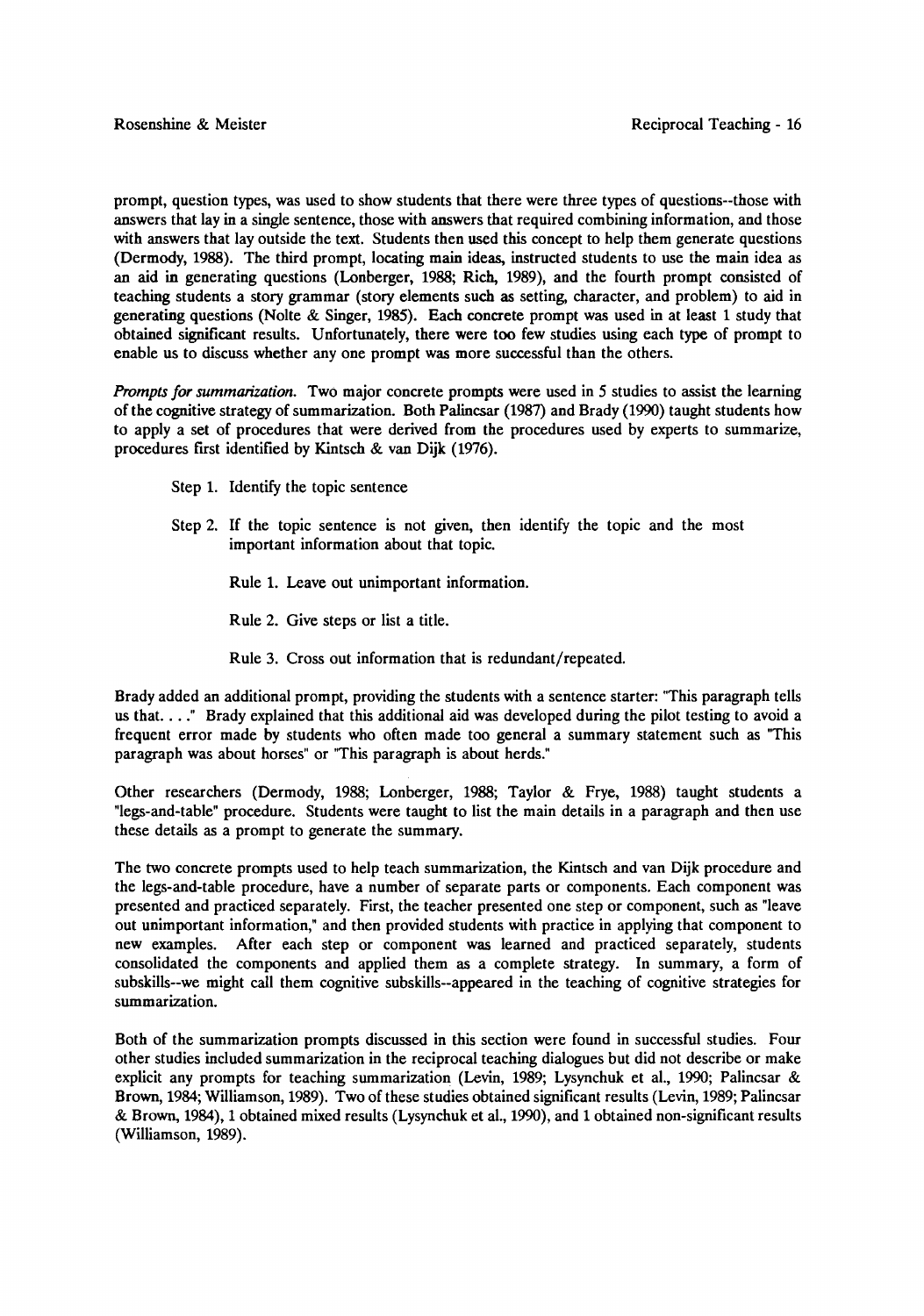In sum, concrete prompts or procedural facilitators are important for helping students learn cognitive strategies. In these studies, a variety of concrete prompts successfully supported students as they learned the cognitive strategies. It is possible that different concrete prompts can be equally successful, but there is a need for further study on the characteristics of successful prompts.

#### **Suggestions for Classroom Practice and Future Research**

Quality of the dialogue. Dialogue plays a critical role in providing scaffolded instruction (Palinesar, 1986). Palincsar and her associates (Palincsar, 1986; Palincsar et al., 1989) attempted to describe the important instructional features of dialogues by comparing the dialogues of several primary teachers. They found that the less successful teachers often provided mere recitation of information about the strategy being taught during the dialogues. Students' involvement occurred mostly at the word level as they were asked to provide labels for strategies or to complete sentences begun by the teacher. In contrast, the more successful teachers engaged students more at the *idea* level and focused the dialogue on using the strategies as part of the discussion of the passage. They encouraged students to engage in the dialogue by rephrasing a question when students were unable to respond and by using and elaborating upon a student's response. They provided support by explicitly modeling ("If I were asking a question,  $I \ldots$ "; "If I were going to summarize,  $I \ldots$ ") and helped students label the language or features of the interaction.

The following features, which emerged in Palincsar's (1986) analysis as distinguishing certain dialogues, might be used to evaluate implementation of reciprocal teaching in future studies:

- $1.$ teacher support of the students' contribution to the dialogue was at the idea level as opposed to the word level;
- $2.$ there was deft use of student ideas and linking of those ideas to new knowledge;
- $3<sub>1</sub>$ the dialogues had focus and direction;
- $\boldsymbol{4}$ . the point of instruction was made explicit to the student and seemed explicit to the teacher; and
- 5. evaluative statements were made in ways that changed the complexion of a student response from negative to constructive. (p. 96)

Teaching the strategies. As noted, the more successful studies also provided direct instruction in the cognitive strategies before the dialogue began. To help in future studies, and in classroom practice, we present a few interesting instructional procedures for teaching the strategies that appeared in some of these studies.

- $1.$ When concrete prompts have a number of meaningful components, teach each component separately, consolidating them in the end. The Kintsch and van Dijk procedure and the legs-and-table procedure, which were used to teach summarization, have a number of separate parts or components, and each component was taught separately (Palincsar, 1987).
- $2.$ Regulate the difficulty of the materials for the students by selecting practice materials that are below the grade level of the students (Levin, 1989; Lonberger, 1988; Rich, 1989).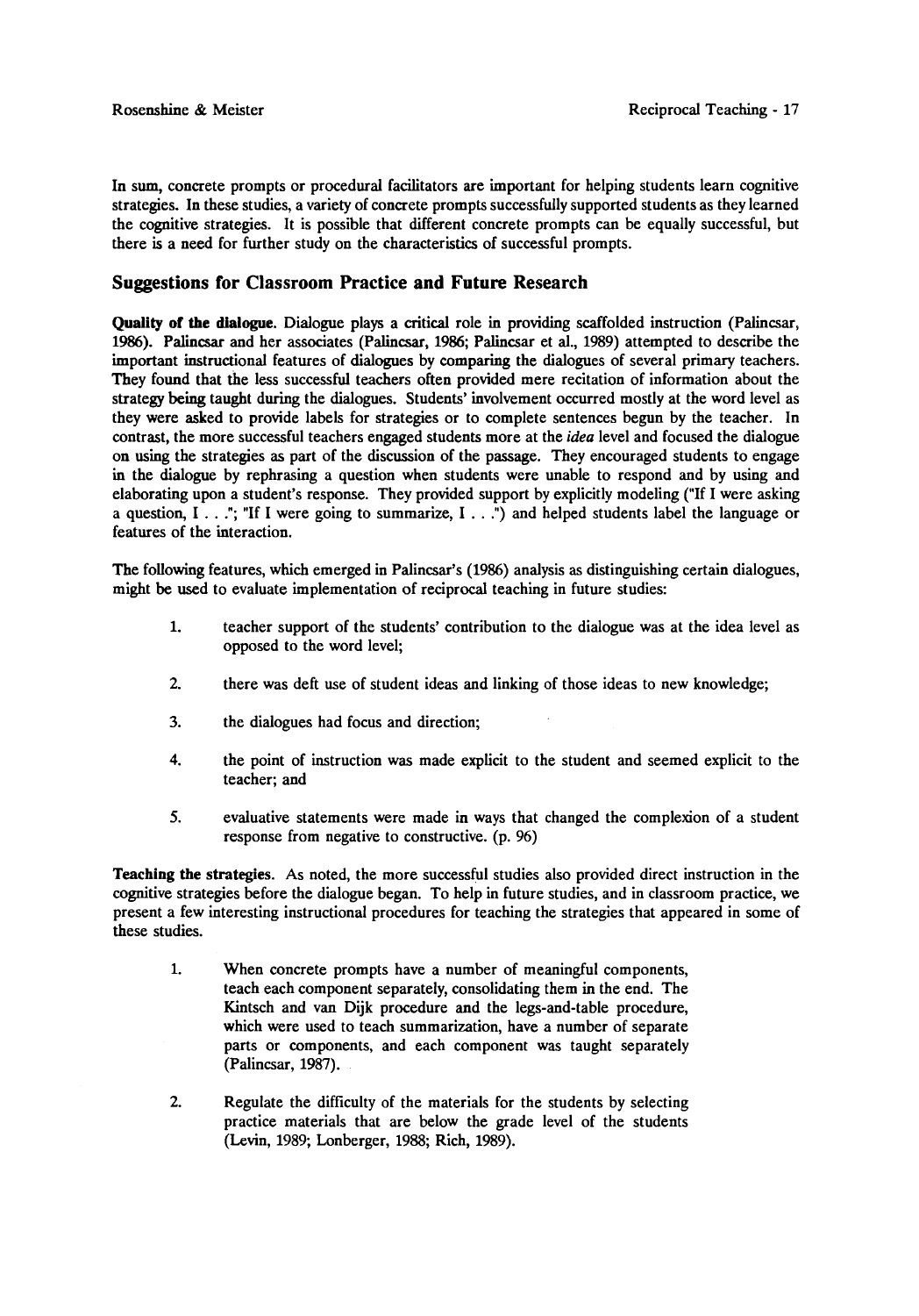- $3.$ Regulate the difficulty of the instructional task by starting with simpler tasks such as generating questions about a single sentence and then moving to questions about a paragraph (Brady, 1990; Palincsar, 1987).
- Provide cue cards that contain the concrete prompts to which students  $\overline{4}$ . can refer during practice (Brady, 1990).
- 5. Provide self-checking or fix-up procedures to which students can refer after completing the task (Lonberger, 1988).
- Gradually increase student responsibility, supporting students as they 6. perform certain aspects of the task (Lonberger, 1988; Nolte & Singer, 1985).

It was unfortunate that out of the 19 reciprocal teaching studies, only 1 (Brady, 1990) discussed the problems that emerged during the dialogues. Such information would be useful for both teachers and researchers implementing reciprocal teaching and would contribute greatly to our collective knowledge on classroom instruction. We hope it will appear in future studies.

Assessing implementation. One of the shortcomings of this research and of the dissemination of reciprocal teaching is that little attention has been paid to implementation. Those who wish to implement reciprocal teaching in their classrooms or who wish to conduct future studies do not have a source they can turn to for guidance in practice and for assessment of implementation.

We hope that the above sections and our listing of the implementation procedures in Table 12 contribute toward that development, but there is a need for increased work not only in developing assessment procedures but also in identifying and discussing problems that occur during the instruction and the dialogues.

#### **Shticklach**

This section contains three topics that did not readily fit in the above discussions of assessments or instruction: (a) significant results with below-average students, (b) unexpected findings, and (c) the exemplary contributions of Palincsar and Brown (1984) and Brady (1990).

#### **Significant Results with Below-average Students**

We remain impressed with the selection criteria used by Palincsar and Brown (1984) in their original pioneering study--the selection of those students who were near grade level in decoding but below grade level in comprehension. This selective approach enables one to place poor readers in their "area of sensitivity to instruction." These selection criteria imply that reciprocal teaching is not likely to be successful with students who are poor in decoding. Yet, significant results were obtained in 3 of the 7 studies that provided instruction to below-average students or poorer readers. However, sufficient data were not provided in these studies to determine the decoding ability of the below-average students. The 3 studies are described below.

The subjects in Brady's (1990) study were 6 Native Alaskan students who had reading comprehension test scores below the 50th percentile--3 with scores two or more years below grade level. Brady conducted separate analyses by type of test item and found that the experimental students did quite well.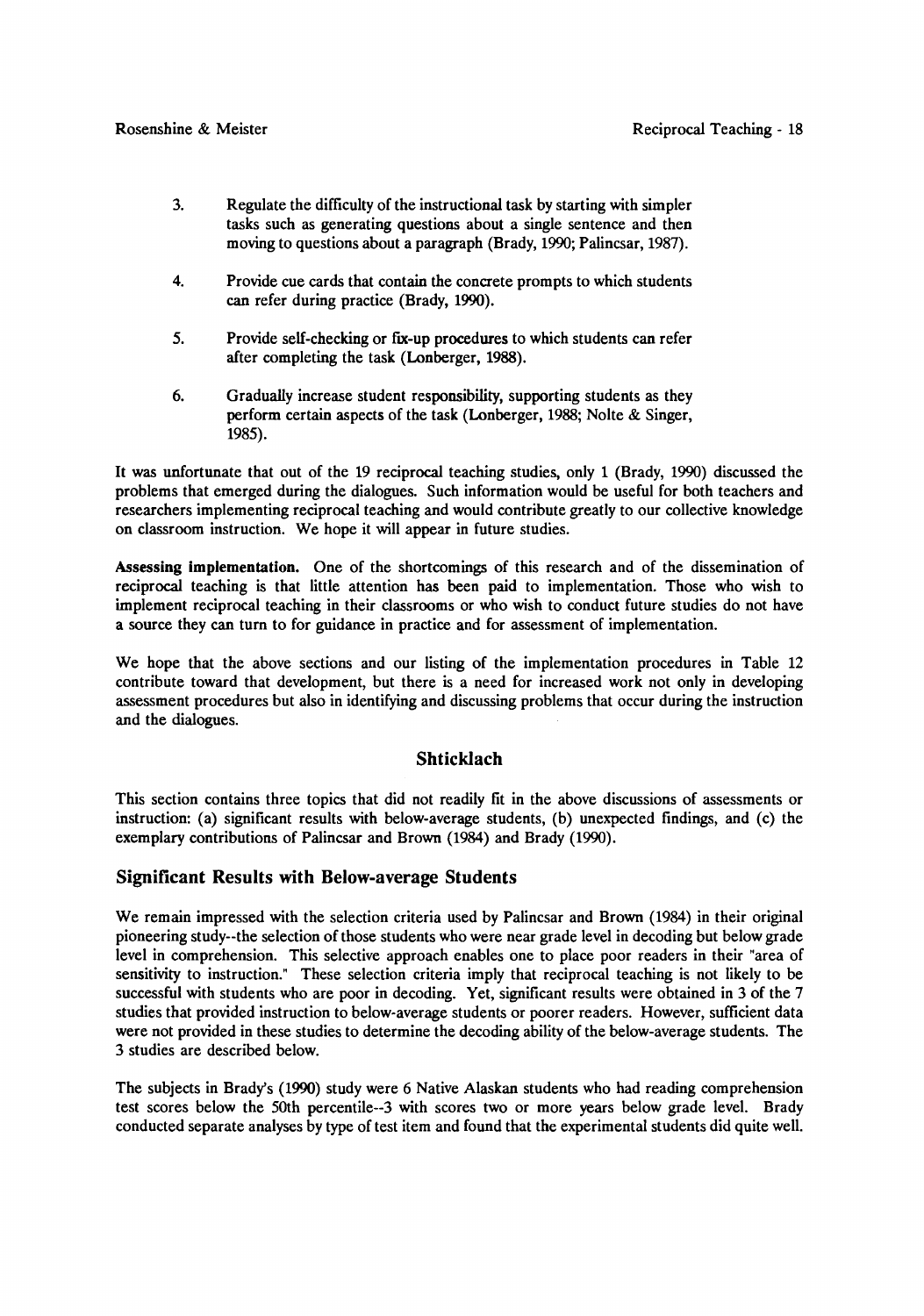They were superior to control students not only on text-explicit items in the comprehension tests but also on the inferential text-implicit items and on the items for which background knowledge was required. The test materials, those developed by Palincsar (1987), were at the grade level of the students.

In Brady's study, the students used their own social studies and science textbooks, and completed pretests and posttests based on seventh-grade material (the students' grade level). If Brady's materials were at or near grade level, then his students did exceptionally well in an area beyond their expected competence as determined by standardized reading tests. As noted, his students also did well on test items for which outside background knowledge was required. Brady stated that although his students were poor decoders, they could still "plug their way through the texts that they had to read." He explained further:

The continual emphasis on making meaning that is required by the questioning, summarizing, and predicting activities actually forced the students to move beyond a belief that decoding the words was a sufficient response to a request that they "read" a passage. This emphasis on making meaning pushed them through the decoding and into making sense of what they read. I felt that for some of them, this was the first time the concept of reading included this element as a major concern. (personal communication, September 26, 1991)

In the study by Levin (1989), which also obtained significant results, the students were sixth-, seventh-, and eighth-grade special education minority students, all of whom had been classified as learning disabled. There were a number of interesting elements in the Levin study. First, the instructional period was 10 weeks long. Each week the students learned another reading strategy. On the first two days of the week, the teacher taught the strategy directly. On the third day, the teacher provided students with guided practice. On the last two days, the students provided examples for each other. Levin made two decisions that may have contributed to the significant outcomes. First, she prepared instructional materials at both the third- and fifth-grade levels "so that the skill could be introduced with less challenging reading, and later applied to more difficult material" (p. 75). Second, the outcome measure was the comprehension scale of the third-grade level of the Stanford Achievement Test, scored for out-of-level students.

Five studies provided instruction for below-average students throughout the reciprocal teaching dialogue only. Only one of those studies was successful. In that study (Rich, 1989), the students were adult poor readers taking a course that prepared them for the high school equivalency exam, that is, the GED. Reading levels for these students ranged from 3.7 to 7.1. The mean IQ of these students was 93.2, with a standard deviation of 3.6. Rich used reading selections taken from fifth- to seventh-grade science textbooks as the instructional material, and the reading selections for the pretest and posttest came from reading material with a grade level of 6.7 (Rich, 1989, pp. 54-56).

In both the Levin and the Rich studies, the instructional materials and the test materials were below the students' grade levels and closer to their reading levels, thus situating the instruction within the students' zone of sensitivity to instruction (Palincsar & Brown, 1984). In general, this procedure of using instructional material closer to the actual reading level of the students should be considered for future practice.

In summary, these studies offer two suggestions that might be considered when preparing instruction for students who are poor in both decoding and comprehension: (a) provide for explicit teaching in the cognitive strategies, and (b) use reading materials that are close to the students' reading level.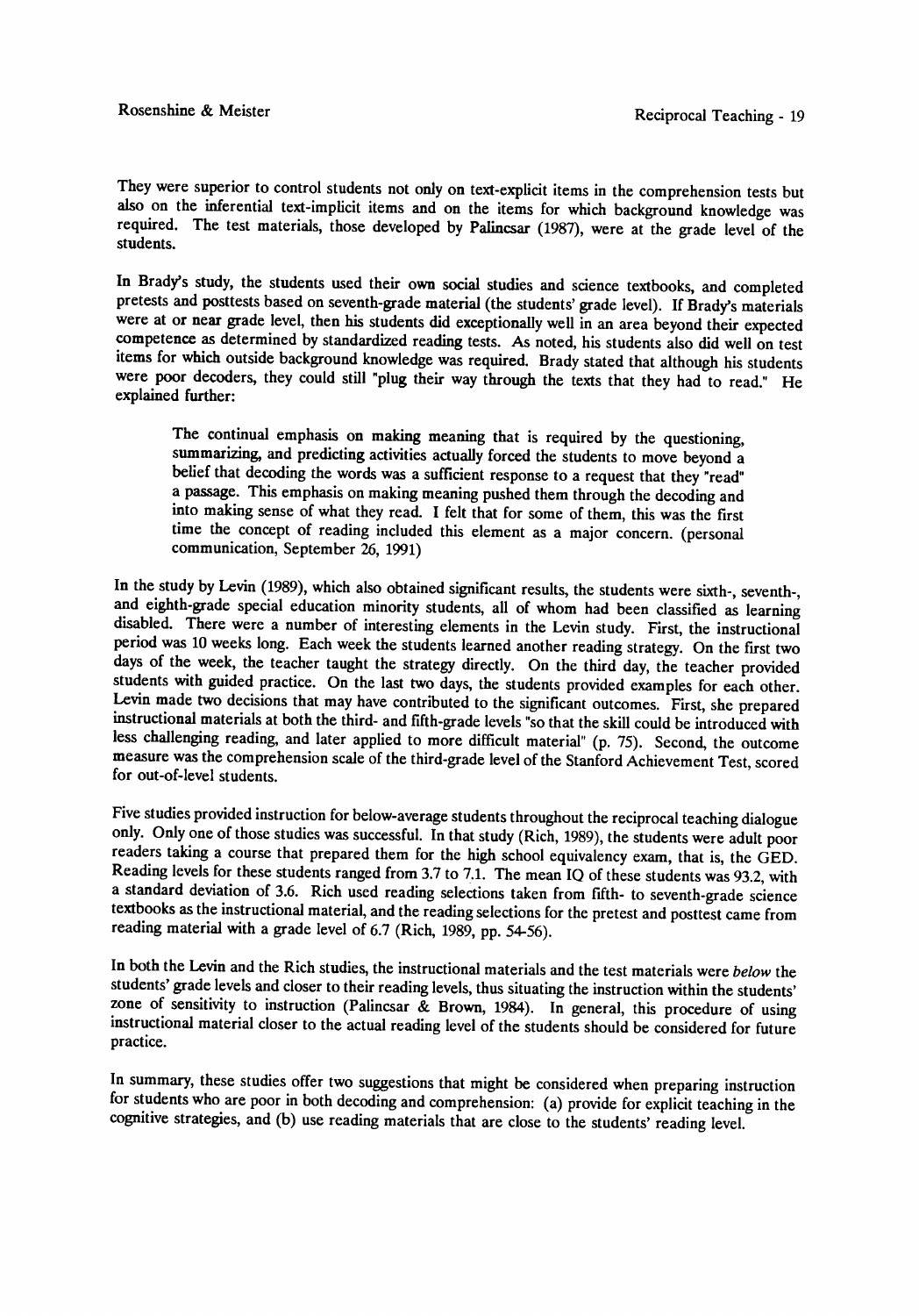#### **Unexpected Findings**

Some unexpected findings previously uncovered and discussed in this review of reciprocal teaching studies deserve repeated emphasis.

- $\mathbf{1}$ Although Palincsar and Brown (1984) inferred that it is important to situate the teaching of the cognitive strategies in the context of the dialogues, the results in our review suggest that significant student learning occurred when cognitive strategies were taught before the dialogues began.
- Although it has been suggested that cognitive strategies are best taught  $2<sup>1</sup>$ holistically (Pearson & Dole, 1987; Tharp & Gallimore, 1988), in these studies the strategy of summarizing was frequently and successfully taught through the use of procedural facilitators that divided the strategy into After successful completion of each subgoal, they were subgoals. consolidated and practiced as a complete strategy.
- $3.$ We were surprised to find no difference in the results associated with the number of instructional sessions (see Table 7), even among the explicit teaching  $(ET/RT)$  studies. Nor were there differences in results associated with the number of students in the instructional groups (see Table 8), or the specific strategies taught, or the number of strategies taught (see Table 9).

#### The Contributions of Palincsar and Brown (1984) and Brady (1990)

Palincsar and Brown (1984) have made a number of major contributions to the teaching of reading. The first is the introduction of the terms comprehension fostering and comprehension monitoring. Such terms place a greater emphasis upon teaching the students skills that they can use to enhance their comprehension. These terms help provide a shift from the teacher monitoring comprehension by asking students questions about a story to providing students with activities they can use independently to monitor and enhance their own comprehension.

A second contribution is the identification of four such comprehension-fostering and comprehension-monitoring activities: self-questioning, summarizing, clarifying, and predicting. The combination of only four pervasive strategies is a great improvement over previous listings of 150 "reading skills" that appeared in many basal readers.

A third contribution is Palincsar and Brown's refinement and popularization of the instructional concepts of reciprocal teaching and scaffolding. That contribution, and the studies that followed their work, allow us a closer examination of various instructional approaches.

The fourth contribution is the assessment of student learning *during* the study. These assessments, which were discussed more fully in the section on comprehension, included (a) assessment of student ability to generate questions, (b) assessment of student ability to summarize, and (c) monitoring of student comprehension (comprehension probes) throughout the training. These assessments, which seldom occurred in instructional intervention studies, serve to advance the state of the art when doing future intervention studies. However, we were surprised to see that these design elements, clearly stated in the Palincsar and Brown (1984) study, appeared in only 5 of the 13 studies that followed Palincsar and Brown. The assessment of student comprehension throughout the intervention and the assessment of whether students learned the strategies would seem important in studies that taught cognitive strategies.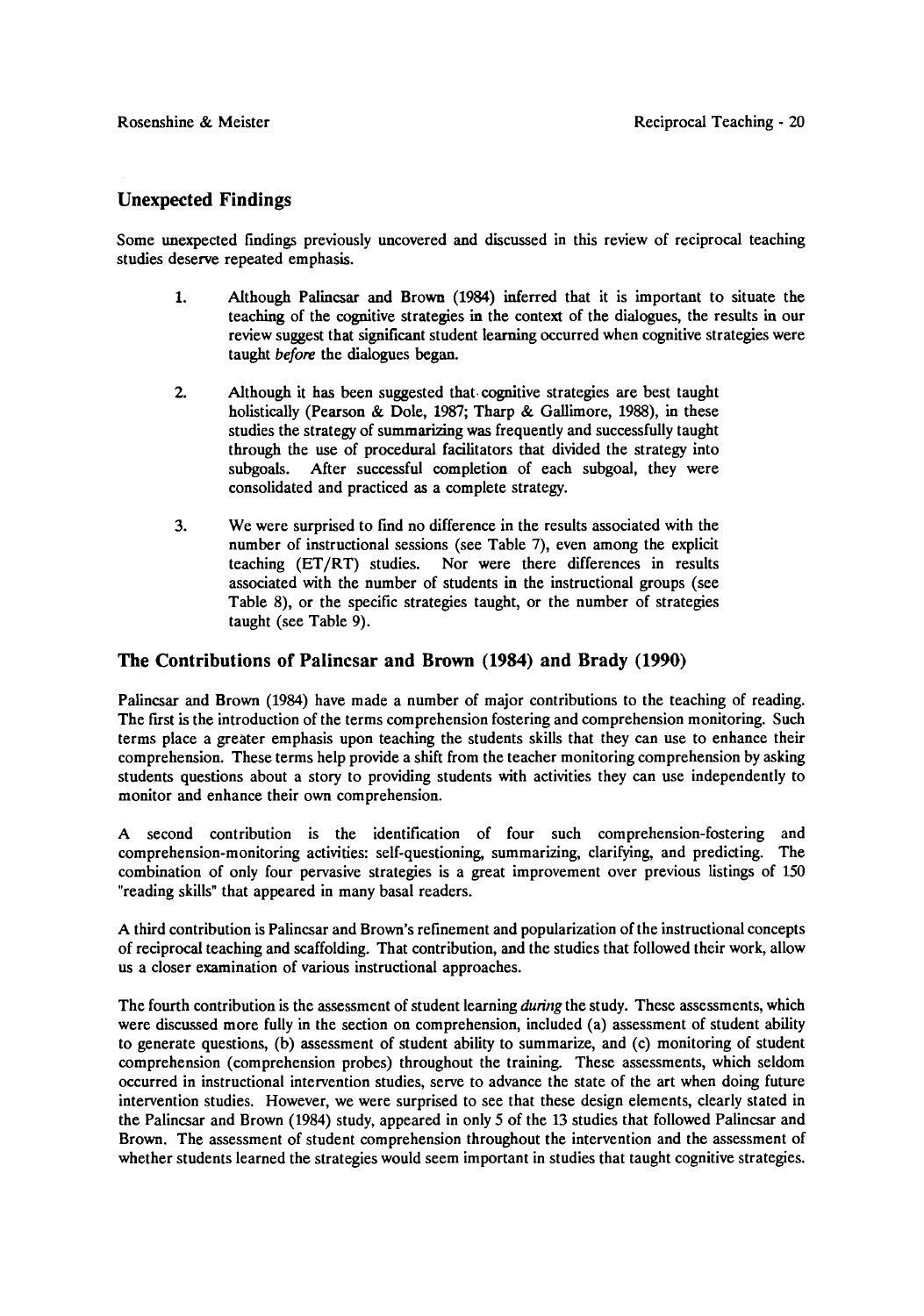The final contribution made by Palincsar and Brown is the criteria for selection of students: Only students near grade level in decoding but below grade level in comprehension were selected.

Four contributions by Brady (1990) to the design of studies also merit mention. First, Brady provided students with cue cards containing specific prompts on question-generation and summarization to use during the dialogues. Second, he presented data for all three types of questions on the comprehension tests. Third, he conducted follow-up testing 60 days after the posttest, and fourth, he presented a clear discussion of problems faced during the dialogues.

#### **Summary of All Results**

1. Reciprocal teaching overall. The overall results for all studies that used reciprocal teaching, regardless of instructional approach, are evenly distributed between significant and non-significant results with an overall median effect size of .57 (see Table 1).

2. Instructional approach. The results favor ET/RT (es = .60, Table 2) rather than RTO (es = .34, Table 2).

3. Type of student. Overall, the results are equally effective for the two types of students, with a median effect size of .57 (see Table 3) for the studies using good-poor/all students and .48 (see Table 4) for the studies using below-average students. However, as we shall see below, there are some interesting "interactions" between students and type of test.

4. Type of test. There was a strong effect favoring experimenter-developed tests. Across all students the effect size was .32 (see Table 5) when standardized reading tests were used and .87 (see Table 2) when experimenter-developed tests were used.

5. Instructional approach by type of student. In studies providing instruction to good-poor/all students (see Table 3), reciprocal teaching was more effective when experimenter-developed tests were used (es = .85) than when standardized reading tests were used ( $es = .44$ ). With these students, the strongest effects were obtained when there was the combination of teaching cognitive strategies before reciprocal teaching and using experimenter-developed tests ( $es = .93$ ). For the below-average students (see Table 4), there was only a single study in which cognitive strategies were taught with ET/RT and experimenter-developed tests were used, and it was successful ( $es = .87$ ).

For studies providing instruction to below-average students (see Table 4), effect sizes were higher following ET/RT (es = .87) than following RTO (es = .14). Effect sizes were much higher when experimenter-developed tests were used ( $es = 1.16$ ) than when standardized reading tests were used ( $es$ = .14). The weakest effects were obtained when the RTO instructional approach was used and results assessed using standardized reading tests ( $es = -.21$ ).

In sum, reciprocal teaching was most effective, for both types of students, when ET/RT and experimenter-developed tests were used. The results were particularly weak when RTO was provided for below-average students and standardized reading tests were used.

6. Grade level of students. Students of all ages, 7 years through adult, were found in both significant and non-significant studies. However, results were not significant in the 2 studies (Jones, 1987; Williamson, 1989) that instructed only third-grade students (see Table 6).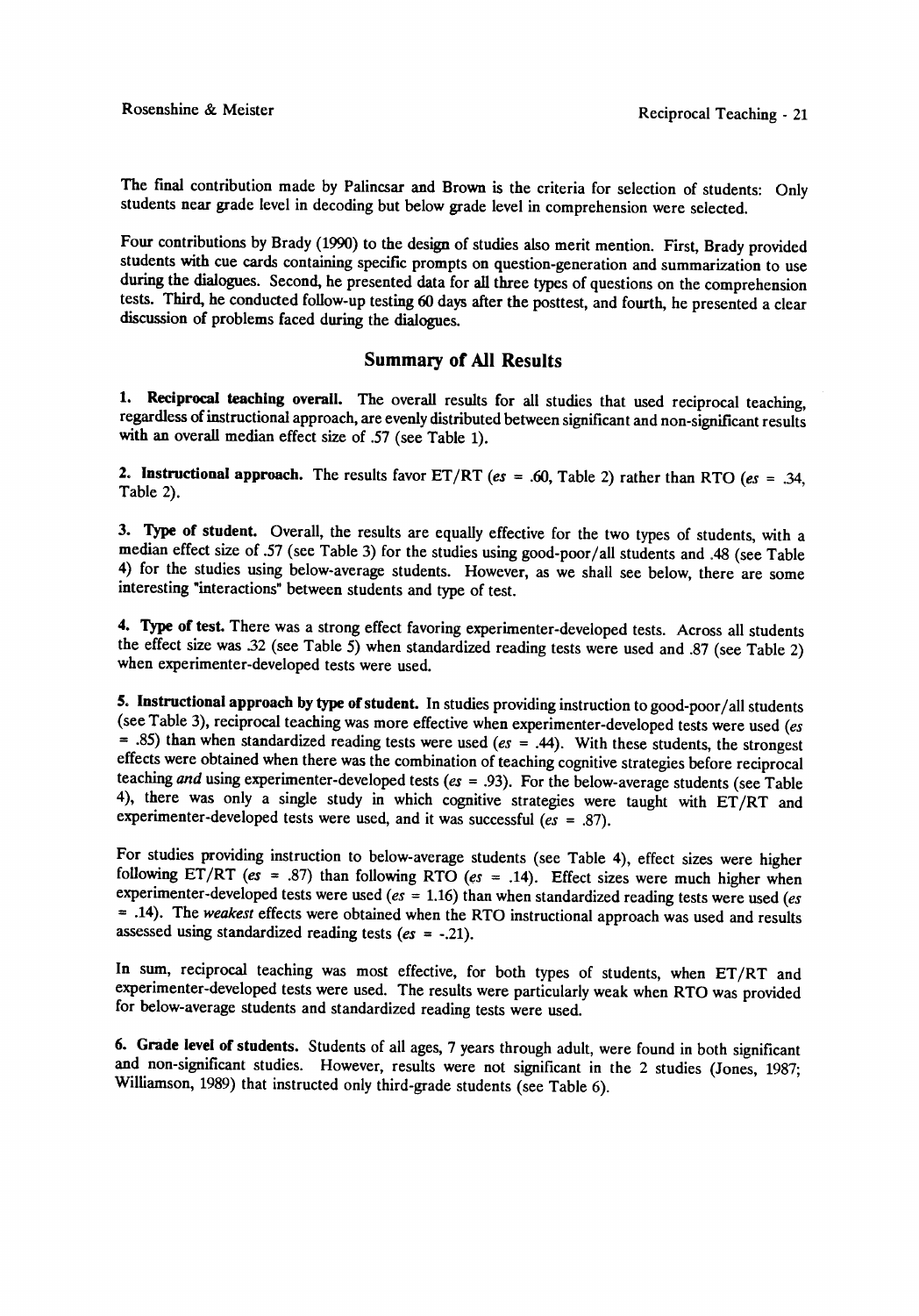7. Number of sessions. The number of sessions ranged from 6 to 100. No relationship was found between the number of sessions and the significance of the results. No difference was detected when we compared the number of sessions between studies that provided ET/RT and studies that provided RTO (see Table 7).

8. Size of instructional group. Instructional group size ranged from 1 to 22 students. We investigated the relationship between the size of the instructional group and success. Surprisingly, for both the good-poor/all students and the below-average students, the median group size for the significant studies was larger than the median group size for the non-significant studies (see Table 8).

9. Number of strategies taught. The number of strategies taught ranged from one to ten; however, in 11 of the studies, the four cognitive strategies of prediction, clarification, question-generation, and summarization were taught. No relationship was found between number of strategies taught and student There were successful studies in which only one cognitive strategy was taught achievement. (question-generation) and a successful study in which the ten cognitive strategies of ISL (Paris et al., 1984) were taught (see Table 9).

10. Experimenter versus teacher. We also classified studies according to whether the experimenter or the classroom teacher provided the instruction. There were 9 studies in each category, and the results were identical for both. In each category, 3 of the studies had significant results, 3 had both significant and non-significant results, and 3 had results that were non-significant (see Table 10).

11. Type of control group. When we recomputed the overall results for only those studies that used basal or additional instruction as the control group ( $N=14$ ), the overall pattern of significant and non-significant findings was unchanged. However, the overall effect size dropped from .57 to .40 (see Table 11).

#### Conclusion

Six interesting questions emerged from our analysis of this research, and our answers to them may be of interest to both teachers and researchers.

### How effective is reciprocal teaching in improving student comprehension?

Reciprocal teaching was more effective when teachers provided explicit teaching of cognitive strategies before the reciprocal teaching dialogue. This trend was strongest in studies using the combination of good-poor/all students and experimenter-developed tests. Only a few studies involved below-average students, but the trend for these few studies favors providing below-average students with explicit teaching before the dialogues and not using standardized reading tests.

Among all types of students, significant results occurred more often when experimenter-developed tests were used, and less frequently when standardized tests were used.

The results were weakest when below-average students (those reading well below grade level or those found in remedial or learning disabled classrooms) were involved in RTO and, particularly, when researchers used standardized tests to assess the outcomes.

#### What are the more effective cognitive strategies to teach?

Most of the studies taught the four strategies introduced by Palincsar and Brown (1984), strategies that serve to promote both comprehension-fostering and comprehension-monitoring activities. Other studies that obtained significant results taught only the strategy of question-generation, the combination of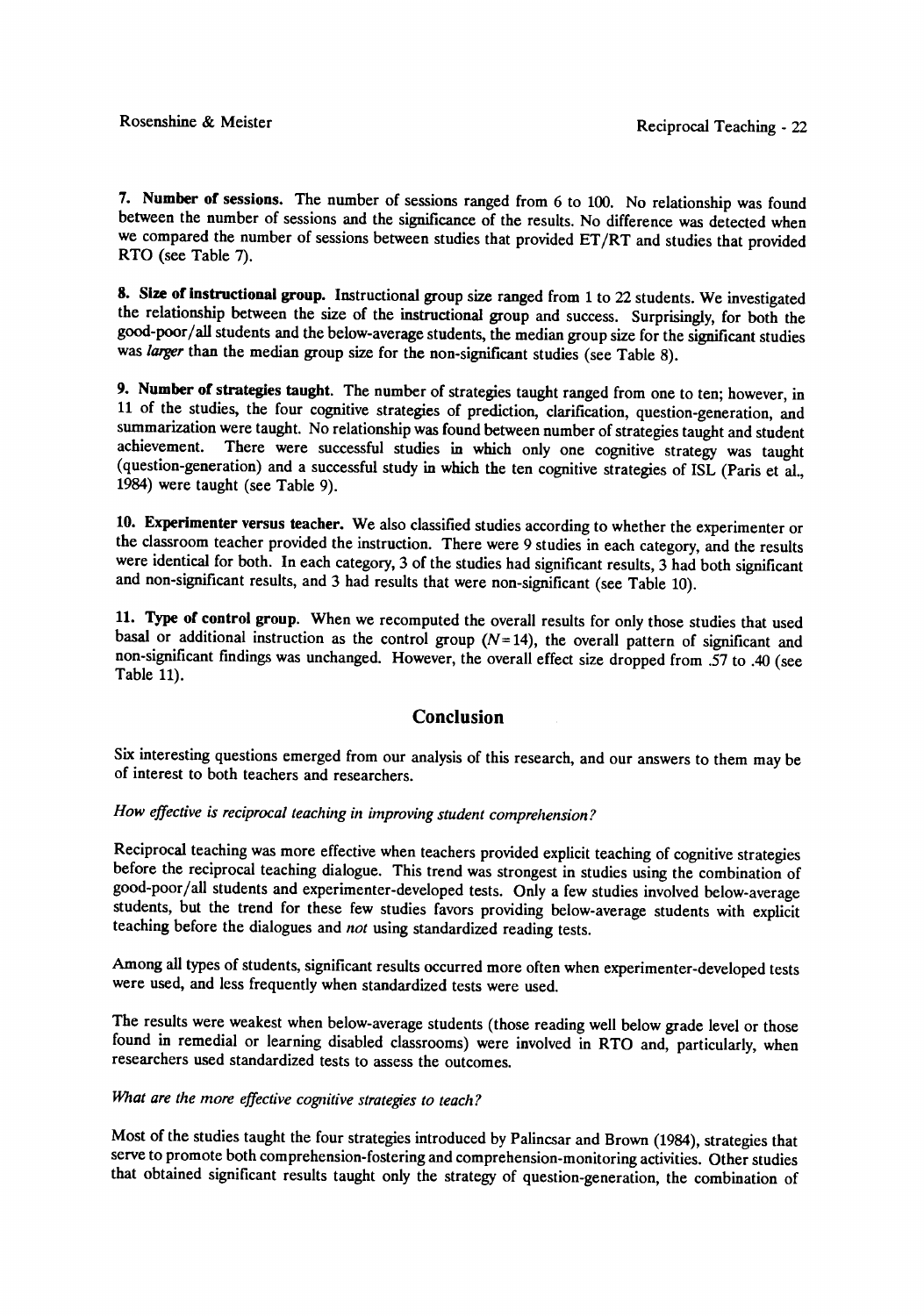question-generation and summarization, or the 10 ISL strategies (Levin, 1989). Based on the studies in this review, one cannot make a definitive statement on which strategies are more effective; there is a need for more research on the effects of individual strategies and combinations of strategies. Nevertheless, based on this research, the strategy of question-generation, taught individually and in combination with other strategies, had the highest success rate, followed by summarization. In the future we would be particularly interested in studies contrasting the learning of question-generation and summarization where the results are assessed by both summarization and another type of comprehension measure.

More research is needed on the cognitive strategies of prediction and clarification, particularly when contrasted with question-generation and/or summarization. Brady (1990) suggested that it is difficult for students to use prediction as a strategy when they read history textbooks because these textbooks use a chronological sequence rather than a canonical form. Brady also noted that the clarification strategy is difficult for students to use when they read history textbooks because the new terms they encounter in these textbooks are frequently specific to the text. We would be interested in further exploration of Brady's ideas.

Strategies similar to clarification are the "fix-up strategies" or procedures one activates when comprehension difficulties arise while reading a text. Bereiter and Bird (1985) identified four main on-line comprehension strategies used by expert readers--restating material, rereading, demanding relationships between text information, and formulating the difficulty as a problem--and demonstrated that teaching such strategies can lead to improved comprehension. We would be interested in seeing these fix-up strategies taught through reciprocal teaching.

In sum, we are uncertain which are the more effective strategies to teach with reciprocal teaching or how many strategies to teach. The two strongest candidates are question-generation and summarization, both of which serve a comprehension-fostering function in that they require a student to search the text and perform deeper processing. They also serve a comprehension-monitoring function in that difficulty in performing either task signals the student that there are comprehension difficulties.

#### What are the more conducive settings for teaching cognitive strategies?

Is it more effective to explicitly teach cognitive strategies before beginning the reciprocal teaching, or are such strategies best introduced and taught in the context of the reciprocal teaching dialogues? In this review, although there were successful studies using each approach, the balance of significant to non-significant results and the effect sizes favor providing students with explicit teaching in cognitive strategies before the reciprocal teaching dialogue begins. This finding is particularly strong when the good-poor/all students are taught and the results assessed using experimenter-developed tests. Only 3 successful studies provided instruction to below-average readers, and 2 of these studies provided ET/RT. Good models of studies that used ET/RT are those conducted by Brady (1990), Palincsar (1987), and Taylor and Frye (1988).

Based on this research, we would recommend the ET/RT approach because it has been successful with both regular and below-average students.

We also note a third possible approach; other studies have successfully taught question-generation or summarization using explicit instruction procedures but without using reciprocal teaching (Bereiter  $\&$ Bird, 1985; Davey & McBride, 1986; Grajia, 1988). Future studies might contrast this approach, explicit instruction without reciprocal teaching, with RTO to gain further insights into the effects of reciprocal teaching.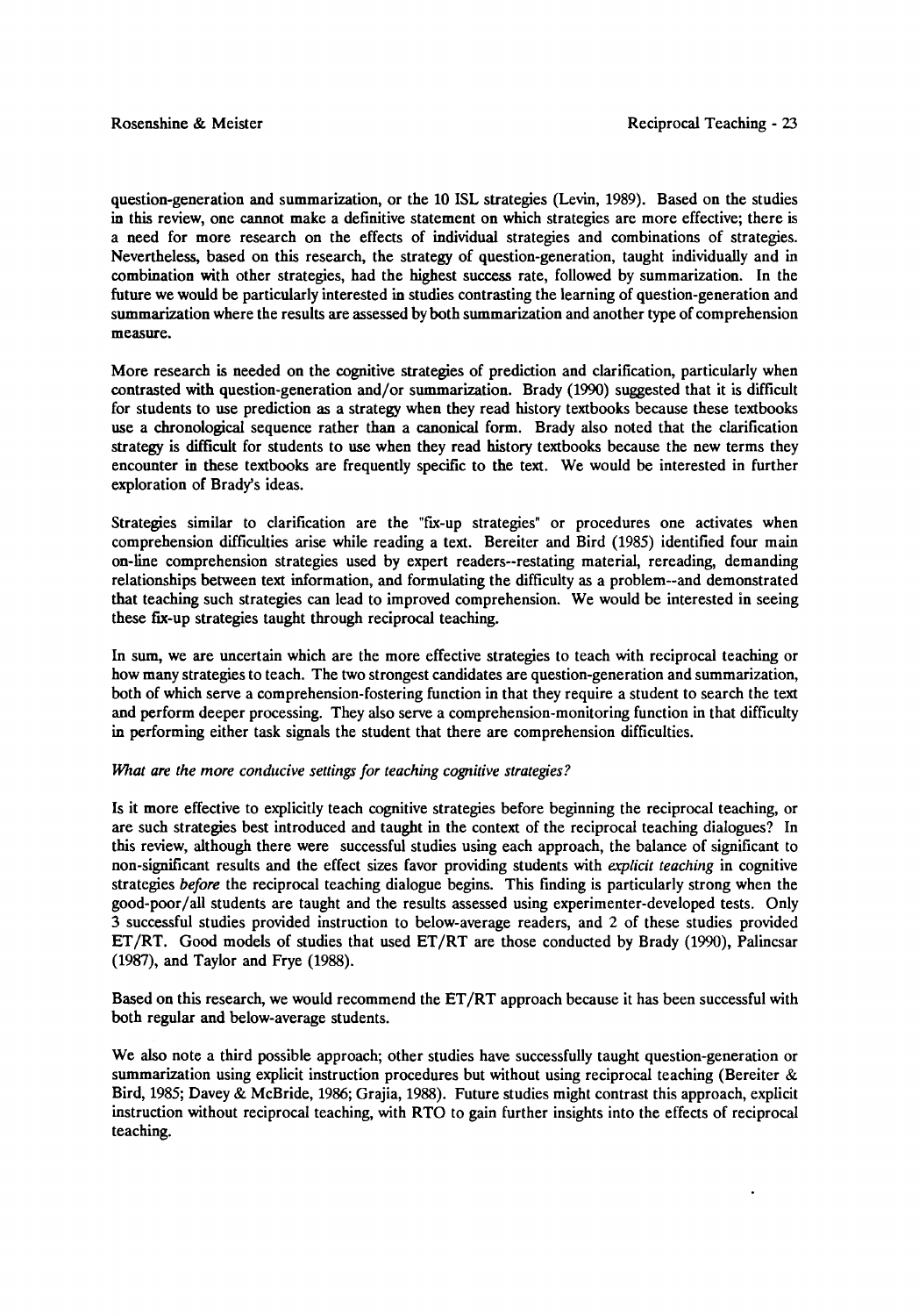#### What are the more effective prompts for teaching these strategies?

We looked at the facilitators or prompts that were used to teach the two major cognitive strategies--question-generation and summarization--in hopes of identifying which were the more effective. We were somewhat surprised to find that in the context of these studies, all of the prompts used to teach question-generation and summarization were equally successful. Indeed, 9 of the 10 studies that taught cognitive strategies using concrete prompts were successful in at least one of the two types of outcome measures. The question, then, of which facilitators are more useful for teaching cognitive strategies awaits future experimental studies that contrast the use of different facilitators for teaching the same cognitive strategy.

#### What instructional procedures are useful for teaching the strategies?

To answer this question, we read through the instructional procedures of each study in an attempt to identify interesting variables. We found six such variables:

- $1.$ regulate the difficulty of the materials by starting with materials below the grade level of the students.
- $2.$ regulate the difficulty of the instructional task by starting with the teacher modeling the first part of the task.
- 3. provide cue cards giving the prompts (i.e., teacher-generated questions or questionsignal words), which students can refer to during the dialogues.
- $4.$ model the process of using the procedure in developing questions and summaries.
- 5. provide models of good questions and summaries.
- 6. increase student responsibility during the dialogues by gradually diminishing the prompts and models, increasing the complexity of the material, and putting all the component parts or steps together.

#### What outcome measures produced more significant results?

Two types of outcome measures were used in these studies: standardized reading tests and experimenter-developed tests. Four of the 13 studies that used standardized reading tests to assess comprehension had significant results, compared to 8 studies out of 10 having significant results on experimenter-developed tests. Further, in 4 of the 5 studies that used both forms of tests, the results were significant when experimenter-developed tests were used and non-significant when the standardized tests were used. It appears, then, that significant results were obtained much more frequently when experimenter-developed tests were used. We are not sure why this difference exists between standardized tests and experimenter-developed tests. One probable explanation is that the options offered as possible answers on the standardized tests were more discriminating, whereas most of the experimenter-developed tests required summarization or short answers to questions about a passage and did not distract or confuse students with highly discriminating options from which to choose the best answer.

#### For which type of students is teaching these strategies more effective?

The procedure of providing explicit teaching before the reciprocal teaching dialogues appears to have been effective for all types of students, from fourth graders through adults. For the good-poor/all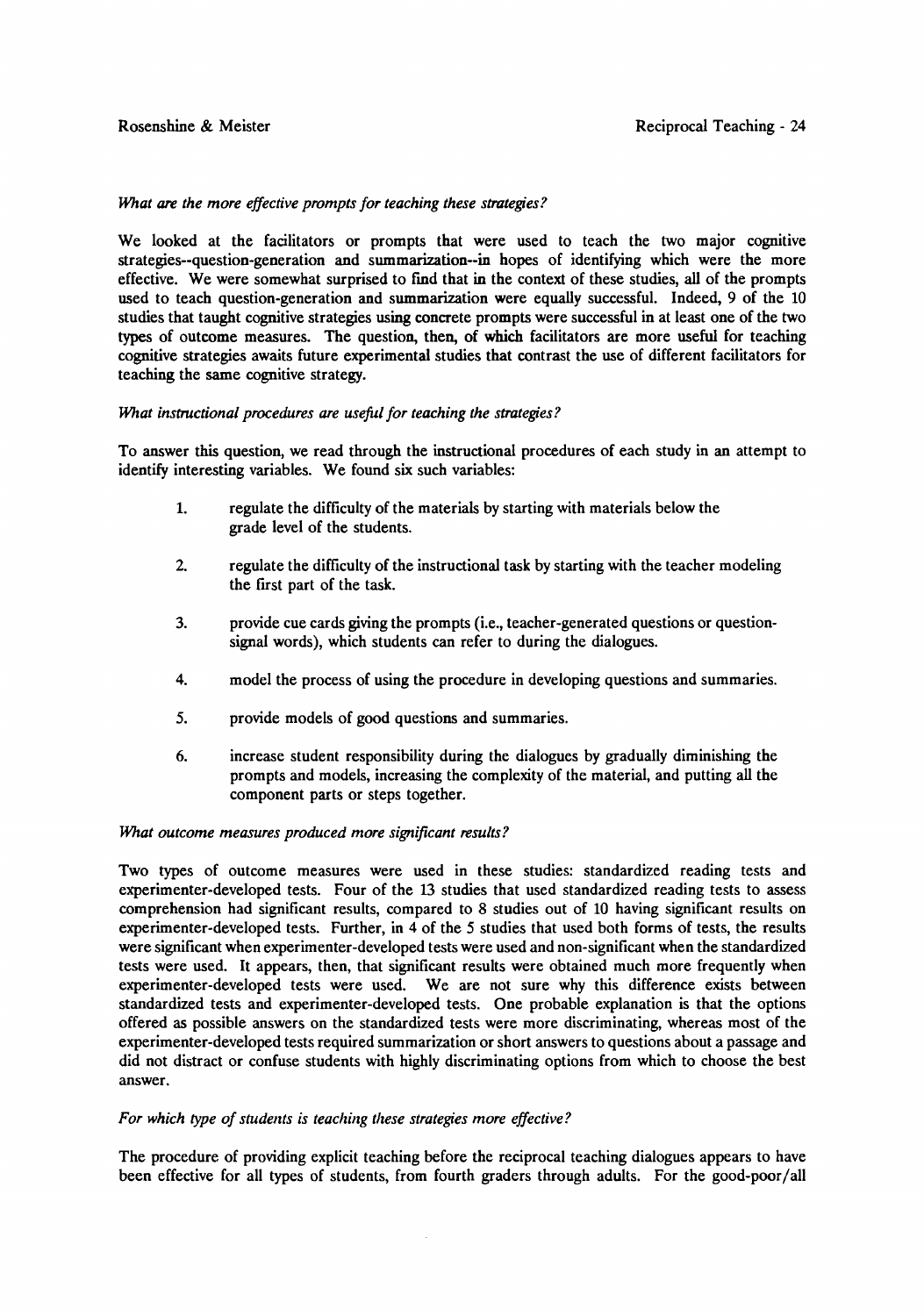students, 7 of 8 studies yielded significant results on at least one dependent measure when explicit teaching was used. This pattern, favoring explicit teaching, held even when we removed those studies instructing students who were good in decoding but poor in comprehension and tallied only those studies using all students. In contrast, only 2 of 4 studies yielded significant results when RTO occurred. RTO was particularly unsuccessful when below-average readers were taught without prior assessment of whether the problem was in decoding or in comprehension. With the below-average students, the 2 studies that provided explicit teaching were successful. In contrast, only 1 of the 5 studies that used RTO was successful. Note, however, only a limited number of studies with below-average students was available for this review.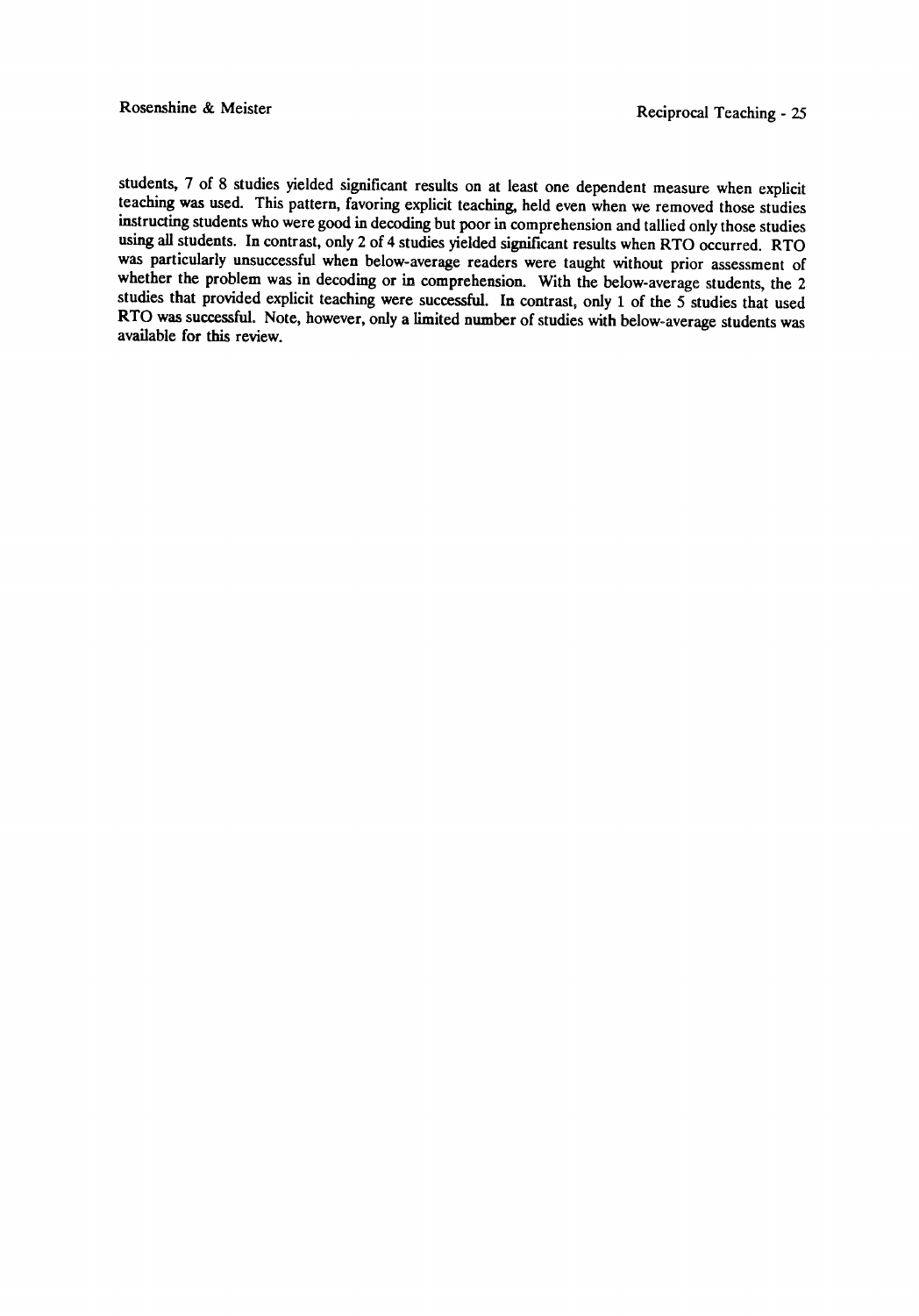#### **References**

- Bereiter, C., & Bird, M. (1985). Use of thinking aloud in identification and teaching of reading comprehension strategies. Cognition and Instruction, 2, 131-156.
- Blaha, B. A. (1979). The effects of answering self-generated questions on reading. Unpublished doctoral dissertation, Boston University.
- Brady, P. L. (1990). Improving the reading comprehension of middle school students through reciprocal teaching and semantic mapping strategies. Unpublished doctoral dissertation, University of Oregon, Eugene.
- Cohen, R. (1983). Self-generated questions as an aid to reading comprehension. The Reading Teacher, 36, 770-775.
- Davey, B., & McBride, S. (1986). Effects of question-generation training on reading comprehension. Journal of Educational Psychology, 78, 256-262.
- Dermody, M. (1988, February). Metacognitive strategies for development of reading comprehension for younger children. Paper presented at the annual meeting of the American Association of Colleges for Teacher Education, New Orleans, LA.
- Fischer Galbert, J. L. (1989). An experimental study of reciprocal teaching of expository text with third, fourth, and fifth grade students enrolled in Chapter 1 Reading. Unpublished doctoral dissertation, Ball State University, Muncie, IN.
- Grajia, M. L. (1988). Direct instruction of a summarization strategy: Effect on text comprehension and recall in learning disabled students. Unpublished doctoral dissertation, The Pennsylvania State University, University Park.
- Helfeldt, J. P., & Lalik, R. (1976). Reciprocal student-teacher questioning. Reading Teacher, 33, 283-287.
- Jones, M. P. (1987). Effects of reciprocal teaching method on third graders' decoding and comprehension abilities. Unpublished doctoral dissertation, Texas A&M University, College Station.
- Kintsch, W., & van Dijk, T. A. (1976). Toward a model of text comprehension and production. Psychological Review, 85, 363-394.
- Labercane, G., & Battle, J. (1987). Cognitive processing strategies, self-esteem, and reading comprehension of learning disabled students. Journal of Special Education, 11, 167-185.
- Levin, M. C. (1989). An experimental investigation of reciprocal teaching and informed strategies for learning taught to learning-disabled intermediate school learners. Unpublished doctoral dissertation, Teachers College, Columbia University, New York.
- Lonberger, R. B. (1988). The effects of training in a self-generated learning strategy on the prose processing abilities of fourth and sixth graders. Unpublished doctoral dissertation, State University of New York at Buffalo.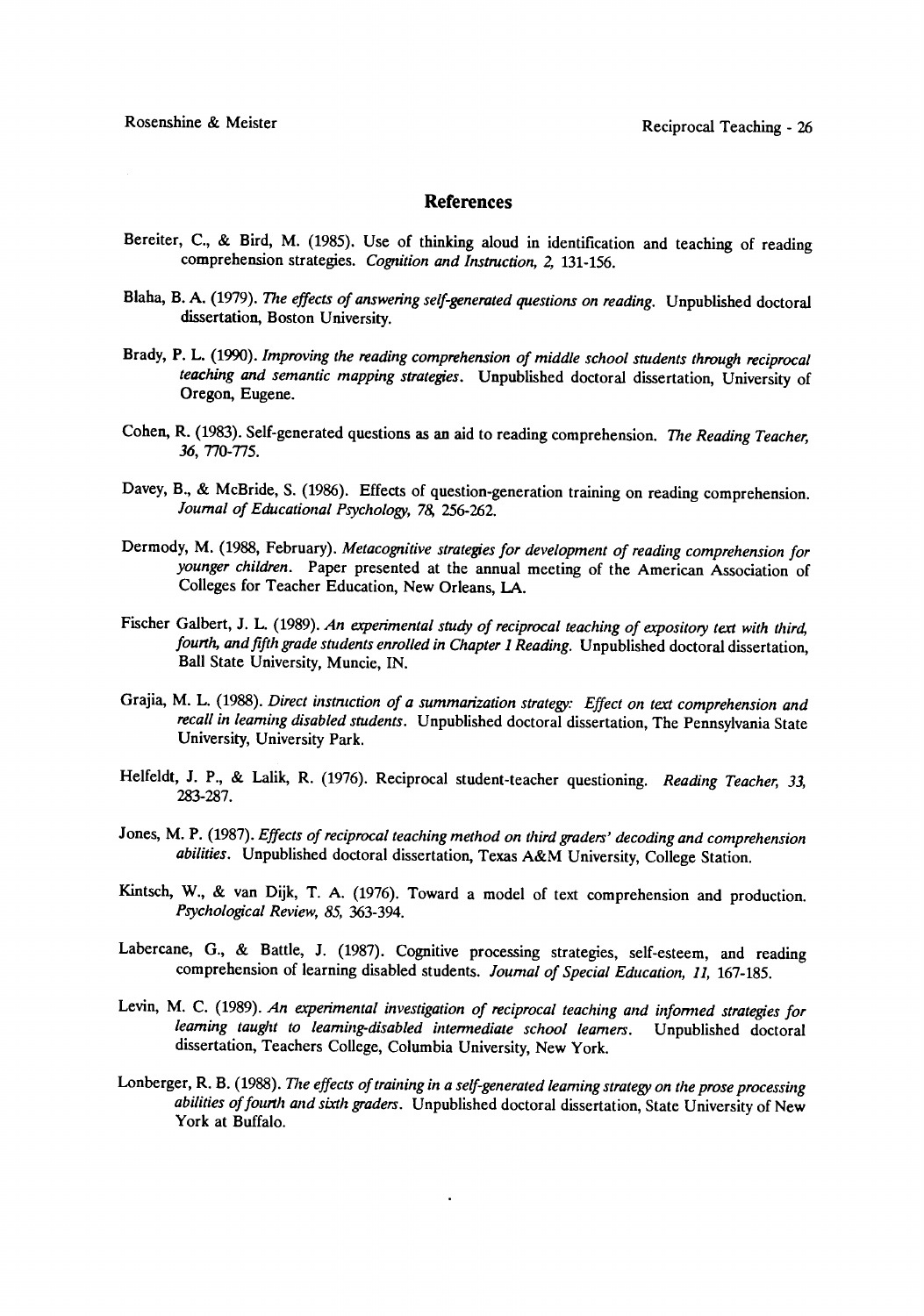- Lysynchuk, L. M., Pressley, M., & Vye, N. J. (1990). Reciprocal teaching improves standardized reading-comprehension performance in poor comprehenders. Elementary School Journal, 90, 471-484.
- Manzo, A. V. (1969). Improving reading comprehension through reciprocal questioning. Unpublished doctoral dissertation, Syracuse University.
- Nolte, R. Y., & Singer, H. (1985). Active comprehension: Teaching a process of reading comprehension and its effects on reading achievement. The Reading Teacher, 39, 24-31.
- Padron, Y. N. (1985). Utilizing cognitive reading strategies to improve English reading comprehension of Spanish-speaking bilingual students. Unpublished doctoral dissertation, University of Houston.
- Palincsar, A. S. (1982). Improving the reading comprehension of junior high students through the reciprocal teaching of comprehension-monitoring strategies. Unpublished doctoral dissertation, University of Illinois at Urbana-Champaign.
- Palincsar, A. S. (1986). The role of dialogue in providing scaffolded instruction. Educational Psychologist, 21, 73-98.
- Palincsar, A. S. (1987, April). Collaborating for collaborative learning of text comprehension. Paper presented at the annual meeting of the American Educational Research Association, Washington, DC.
- Palincsar, A. S., & Brown, A. L. (1984). Reciprocal teaching of comprehension-fostering and comprehension-monitoring activities. Cognition and Instruction, 2, 117-175.
- Palincsar, A. S., & Brown, A. L. (1985). Reciprocal teaching of comprehension strategies: A natural history of one program for enhancing learning (Tech. Rep. No. 334). Urbana-Champaign: University of Illinois, Center for the Study of Reading.
- Palincsar, A. S., Stevens, D. D., & Gavelek, J. R. (1989). Collaborating with teachers in the interest of student collaboration. International Journal of Educational Research, 13, 41-53.
- Paris, S. C., Cross, D. R., & Lipson, M. Y. (1984). Informed strategies for learning: A program to improve children's reading awareness and comprehension. Journal of Educational Psychology, 76, 1239-1252.
- Pearson, P. D., & Dole, J. A. (1987). Explicit comprehension instruction: A review of research and a new conceptualization of instruction. Elementary School Journal, 88, 151-165.
- Raphael, T. E., & Pearson, P. D. (1985). Increasing student awareness of sources of information for answering questions. American Educational Research Journal, 22, 217-237.
- Resnick, L. B. (1987). Education and learning to think. Washington, DC: National Academic Press.
- Rich, R. Z. (1989). The effects of training adult poor to use text comprehension strategies. Unpublished doctoral dissertation, Teachers College, Columbia University, New York.
- Risko, V. J., & Feldman, N. (1986). Teaching young remedial readers to generate questions as they read. Reading Horizons, 27, 54-64.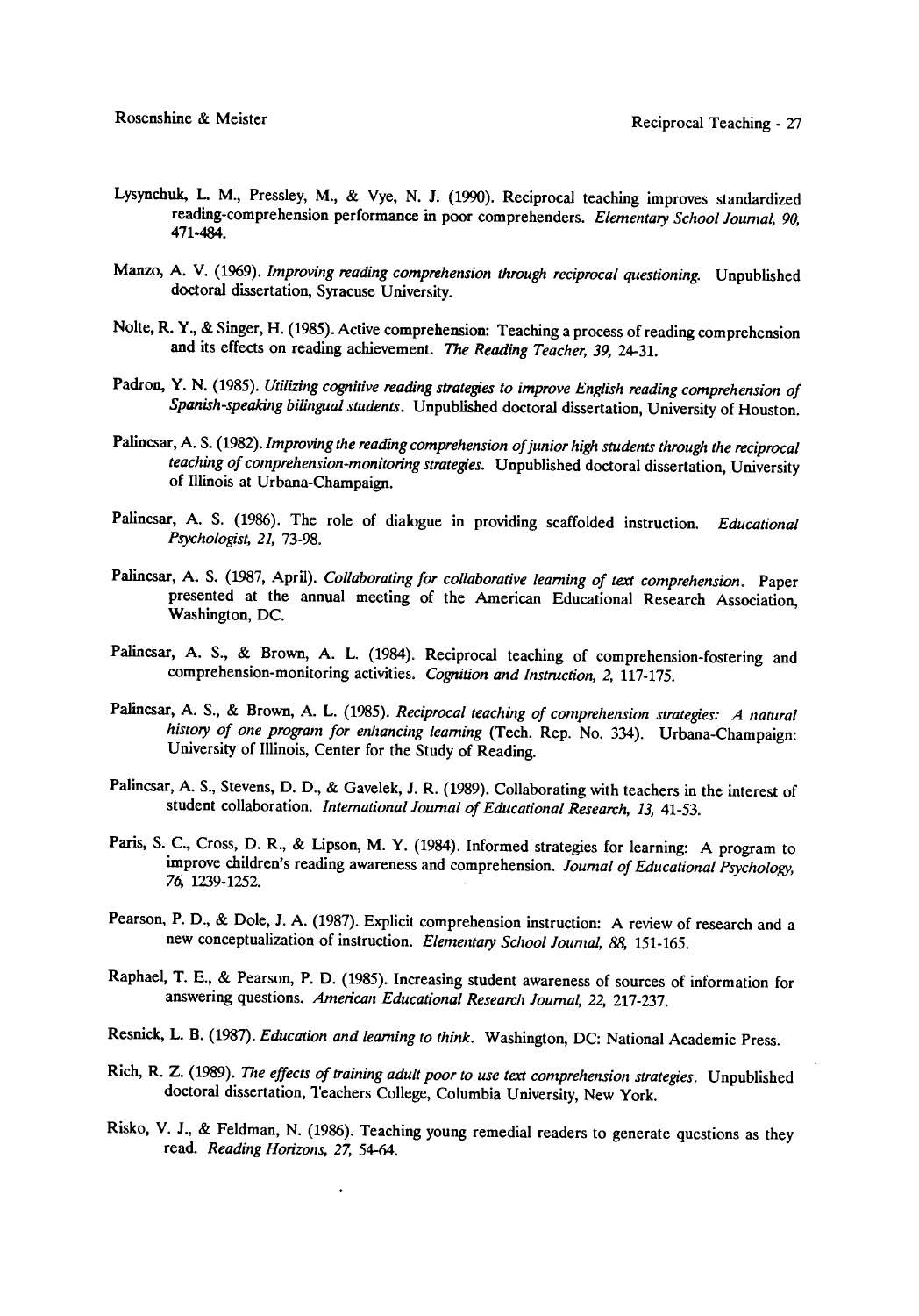- Rush, R. T., & Milburn, J. L. (1988, November). The effects of reciprocal teaching on self-regulation of reading comprehension in a postsecondary technical school program. Paper presented at the annual meeting of the National Reading Conference, Tucson, AZ.
- Scardamalia, M., & Bereiter, C. (1985). Fostering the development of self-regulation in children's knowledge processing. In S. F. Chipman, J. W. Segal, & R. Glaser (Eds.), Thinking and learning skills: Research and open questions. Hillsdale, NJ: Erlbaum.
- Shortland-Jones, B. (1986). The development and testing of an instructional strategy for improving reading comprehension based on schema and metacognitive theories. Unpublished doctoral dissertation. University of Oregon, Eugene.
- Taylor, B. M., & Frye, B. (1988). Skill pretests: Replacing unnecessary skill activities with pleasure reading and comprehension strategy instruction. Unpublished document, University of Minnesota. Minneapolis.
- Tharp, R. G., & Gallimore, R. (1988). Rousing minds to life. New York: Cambridge University Press.
- Williamson, R. A. (1989). The effect of reciprocal teaching on student performance gains in third grade basal reading instruction. Unpublished doctoral dissertation, Texas A&M University, College Station.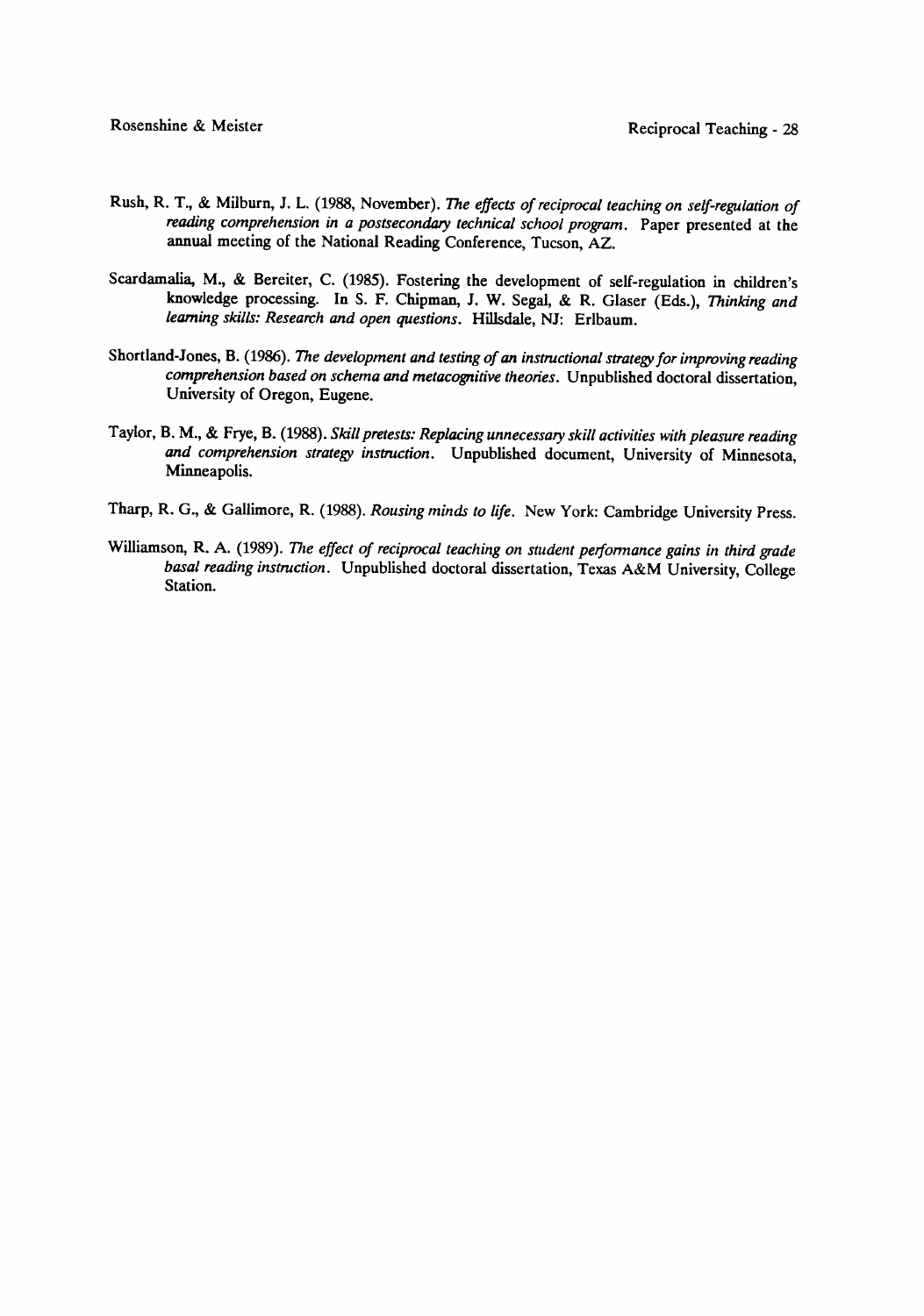#### **Author Note**

This research was supported by the Bureau of Educational Research, College of Education, University of Illinois at Urbana-Champaign. Special thanks are extended to those colleagues who assisted us during the writing of this review: Patti Alexander, Philip Brady, Courtney Cazden, Saul Chapman, Lynn Corno, Margaret Dermody, Mark Gall, John Helfeldt, Fran Lehr, Anthony Manzo, Annemarie Palincsar, Mike Pressley, Rebecca Rich, Bill Rupley, Jo Shepard, Bob Slavin, and Donna Weisman.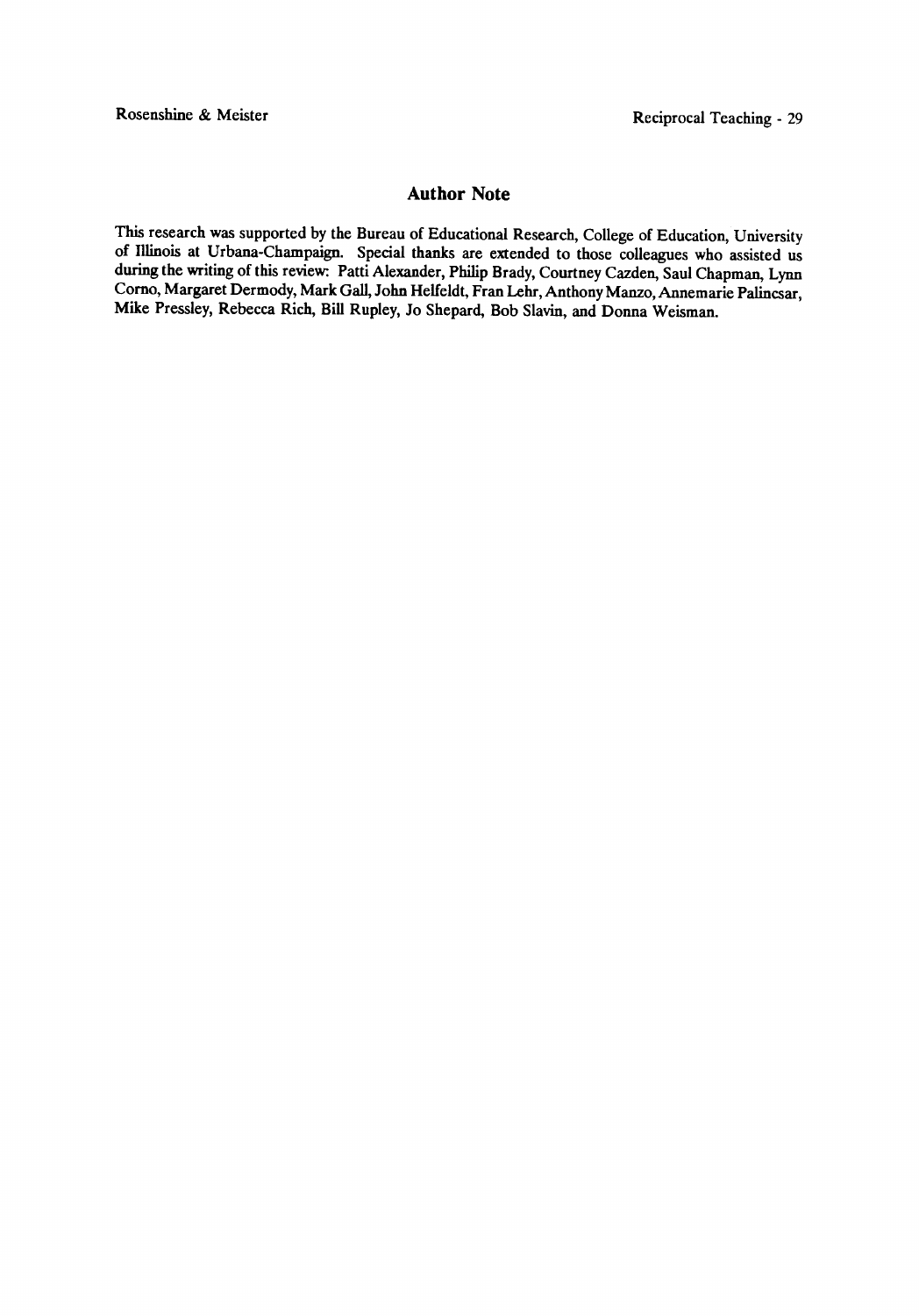## **OVERALL RESULTS**

## Effect Size for All Studies<sup>a</sup>

|                    | S | S/NS | <b>NS</b> | Median <sup>b</sup> Effect<br><b>Size</b> |
|--------------------|---|------|-----------|-------------------------------------------|
| <b>All Studies</b> | − | ↖    | ┑         | .57<br>(13)                               |

 $\bar{z}$ 

<sup>a</sup>Each study was counted only once in this table.

"The number in parentheses after each effect size is the number of studies on which it is based.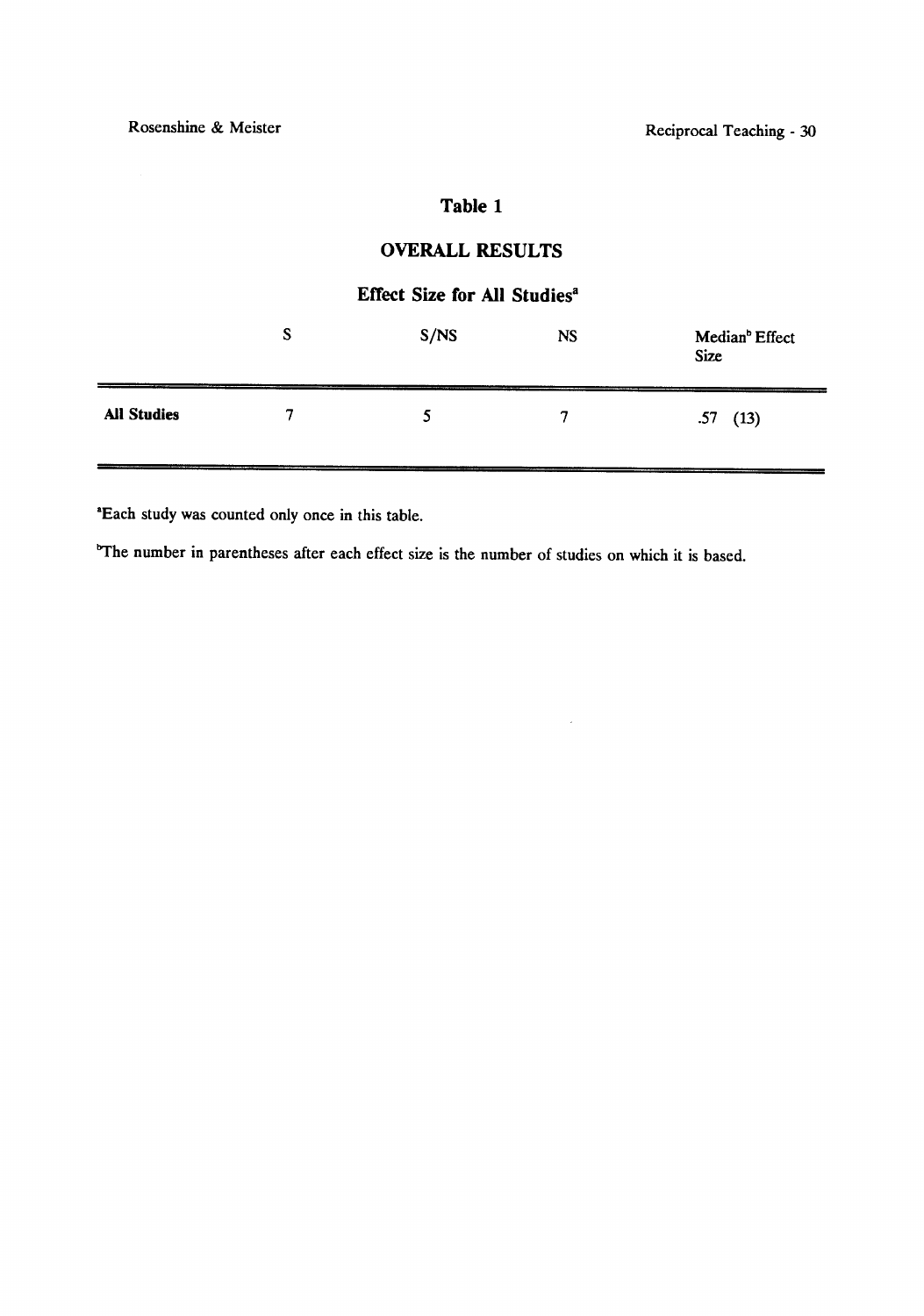Reciprocal Teaching - 31

## Table 2

## **ADDITIONAL ANALYSES**

### **Effect Size for All Studies<sup>a</sup>**

|                                       | $\mathbf S$             | S/NS         | NS               | Median <sup>b</sup> Effect<br><b>Size</b> |  |  |  |
|---------------------------------------|-------------------------|--------------|------------------|-------------------------------------------|--|--|--|
| All Studies by Instructional Approach |                         |              |                  |                                           |  |  |  |
| ET/RT                                 | 4                       | 5            | $\mathbf{1}$     | .60<br>(8)                                |  |  |  |
| <b>RTO</b>                            | $\overline{\mathbf{3}}$ | $\bf{0}$     | 6                | (5)<br>.34                                |  |  |  |
| All Studies by Type of Student        |                         |              |                  |                                           |  |  |  |
| Good-poor/all                         | 5                       | 4            | 3                | $.57$ (9)                                 |  |  |  |
| Below-average                         | $\mathbf 2$             | $\mathbf{1}$ | 4                | .48(4)                                    |  |  |  |
|                                       |                         |              |                  |                                           |  |  |  |
| All Studies by Type of Test           |                         |              |                  |                                           |  |  |  |
| Standardized                          | $\overline{\mathbf{4}}$ | $\bf{0}$     | 9                | .32<br>(9)                                |  |  |  |
| Experimenter<br>Developed             | $\bf 8$                 | $\mathbf{1}$ | $\boldsymbol{2}$ | .87<br>(9)                                |  |  |  |

<sup>a</sup>Each study was counted only once in the analyses by type of instructional approach and type of student. In the section showing results by type of test, studies using both types of test were included in both categories and, therefore, counted twice.

<sup>b</sup>The number in parentheses after each effect size is the number of studies on which the effect size is based.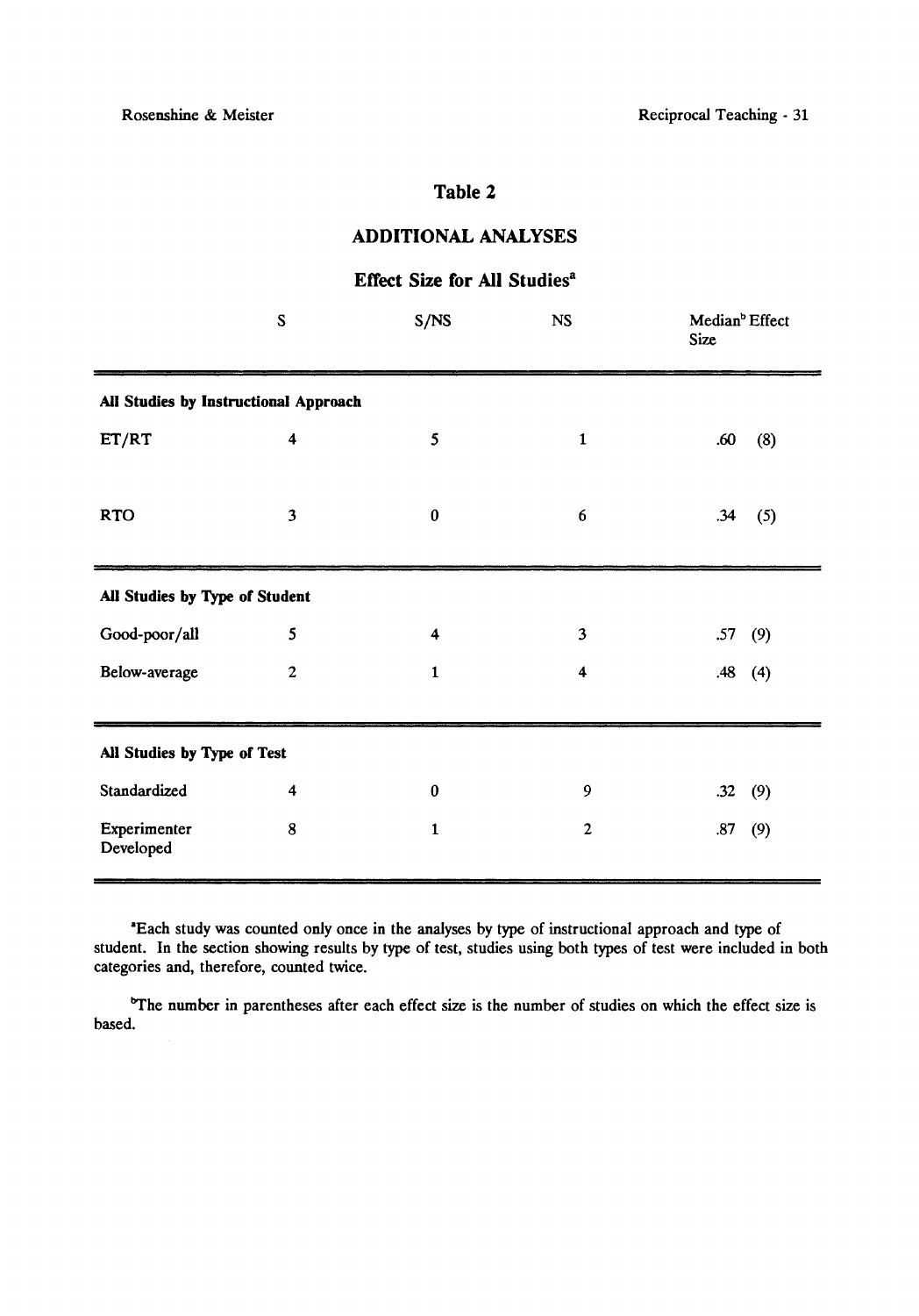|                                                                | S              | S/NS                    | <b>NS</b>        | Median <sup>b</sup> Effect<br><b>Size</b> |  |  |
|----------------------------------------------------------------|----------------|-------------------------|------------------|-------------------------------------------|--|--|
| <b>All Studies</b>                                             |                |                         |                  |                                           |  |  |
| ET/RT                                                          | 3              | $\overline{\mathbf{4}}$ | $\mathbf{1}$     | .57<br>(7)                                |  |  |
| <b>RTO</b>                                                     | $\overline{2}$ | $\bf{0}$                | $\overline{c}$   | .59<br>(2)                                |  |  |
| Total                                                          | 5              | $\overline{\mathbf{4}}$ | 3                | .57<br>(9)                                |  |  |
| <b>Standardized Tests</b>                                      |                |                         |                  |                                           |  |  |
| ET/RT                                                          | $\overline{c}$ | $\bf{0}$                | 3                | .32<br>(5)                                |  |  |
| <b>RTO</b>                                                     | $\mathbf{1}$   | $\bf{0}$                | $\mathbf{1}$     | .84<br>(1)                                |  |  |
| Total                                                          | 3              | $\bf{0}$                | 4                | (6)<br>.44                                |  |  |
| <b>Experimenter-Developed</b><br><b>Comprehension Measures</b> |                |                         |                  |                                           |  |  |
| ET/RT                                                          | 5              | $1^{\circ}$             | $\mathbf{1}$     | .93<br>(6)                                |  |  |
| <b>RTO</b>                                                     | 1              | $\bf{0}$                | $\mathbf{1}$     | (1)<br>.34                                |  |  |
| Total                                                          | 6              | $\mathbf{1}$            | $\boldsymbol{2}$ | .85<br>(7)                                |  |  |

## Effect Sizes for Good-Poor/All Students<sup>a</sup>

<sup>a</sup>Each study was counted only once in each of the appropriate tables. If a study had two dependent measures for a specific category, an average effect size was used.

<sup>b</sup>The number in parentheses after each effect size is the number of studies on which it was based.

'Grade 4 was significant; Grade 7 was not.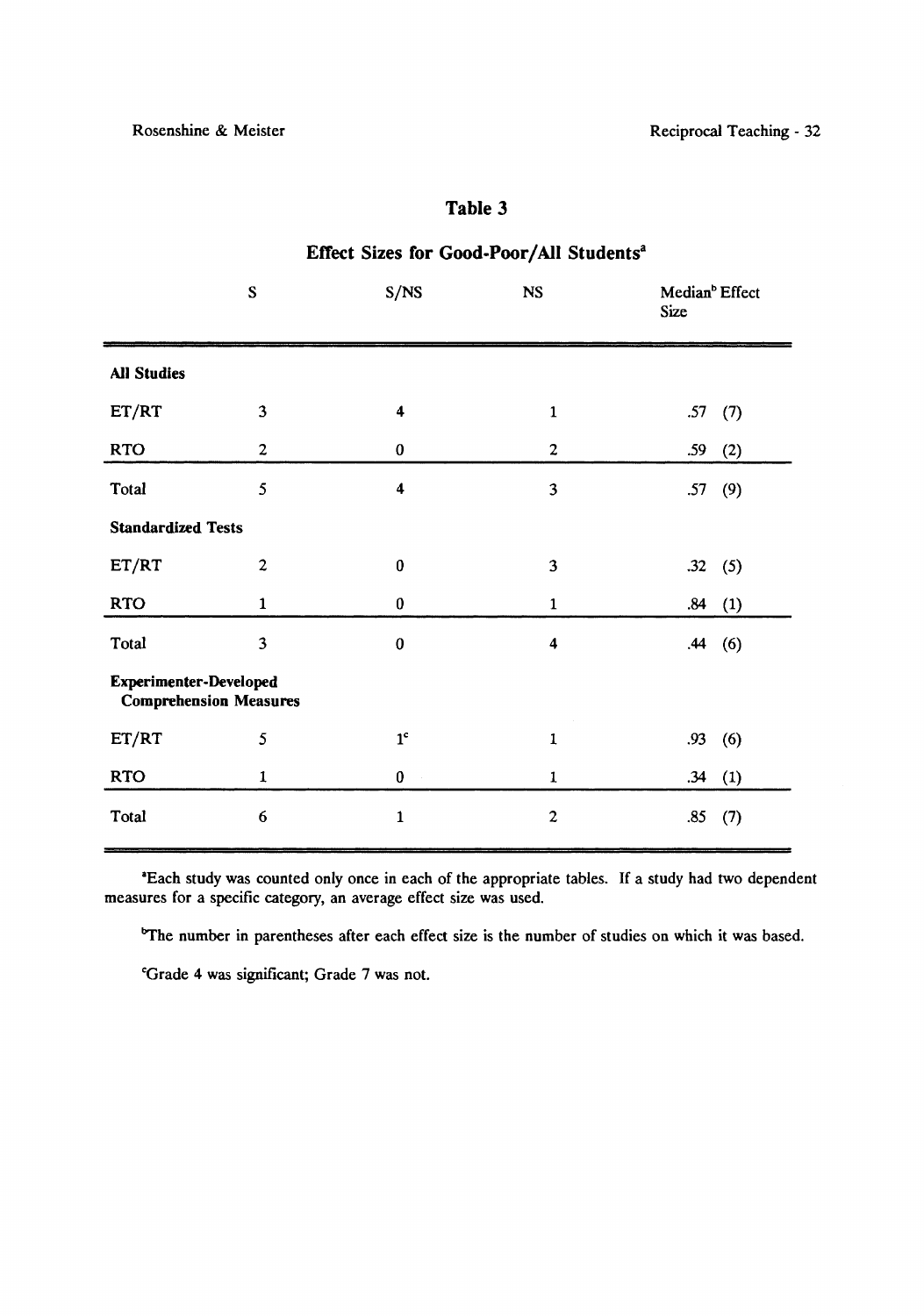|                                                                | $\mathbf S$  | S/NS         | <b>NS</b>               | <b>Median Effect</b><br>Size <sup>b</sup> |  |  |
|----------------------------------------------------------------|--------------|--------------|-------------------------|-------------------------------------------|--|--|
| <b>All Studies</b>                                             |              |              |                         |                                           |  |  |
| ET/RT                                                          | $\mathbf{1}$ | $\mathbf{1}$ | $\pmb{0}$               | .87(1)                                    |  |  |
| <b>RTO</b>                                                     | $\mathbf{1}$ | $\bf{0}$     | $\overline{\mathbf{4}}$ | .14(3)                                    |  |  |
| Total                                                          | $\mathbf{2}$ | $\mathbf{1}$ | $\boldsymbol{4}$        | .48(4)                                    |  |  |
| <b>Standardized Tests</b>                                      |              |              |                         |                                           |  |  |
| ET/RT                                                          | $\mathbf{1}$ | $\bf{0}$     | $\mathbf{1}$            | .36(1)                                    |  |  |
| <b>RTO</b>                                                     | $\bf{0}$     | $\bf{0}$     | $\overline{\mathbf{4}}$ | $-.21(2)$                                 |  |  |
| Total                                                          | $\mathbf{1}$ | $\bf{0}$     | 5                       | .14(3)                                    |  |  |
| <b>Experimenter-Developed</b><br><b>Comprehension Measures</b> |              |              |                         |                                           |  |  |
| ET/RT                                                          | $\mathbf{1}$ | $\bf{0}$     | $\bf{0}$                | .87(1)                                    |  |  |
| <b>RTO</b>                                                     | $\mathbf{1}$ | $\bf{0}$     | $\bf{0}$                | 1.44(1)                                   |  |  |
| Total                                                          | $\mathbf{2}$ | $\bf{0}$     | $\bf{0}$                | 1.16(2)                                   |  |  |

## Effect Sizes for Below-average Students<sup>a</sup>

<sup>a</sup>Each study was counted only once in each of the appropriate tables. If a study had two dependent measures for a specific category, an average effect size was used.

"The number in parentheses after each effect size is the number of studies on which it was based.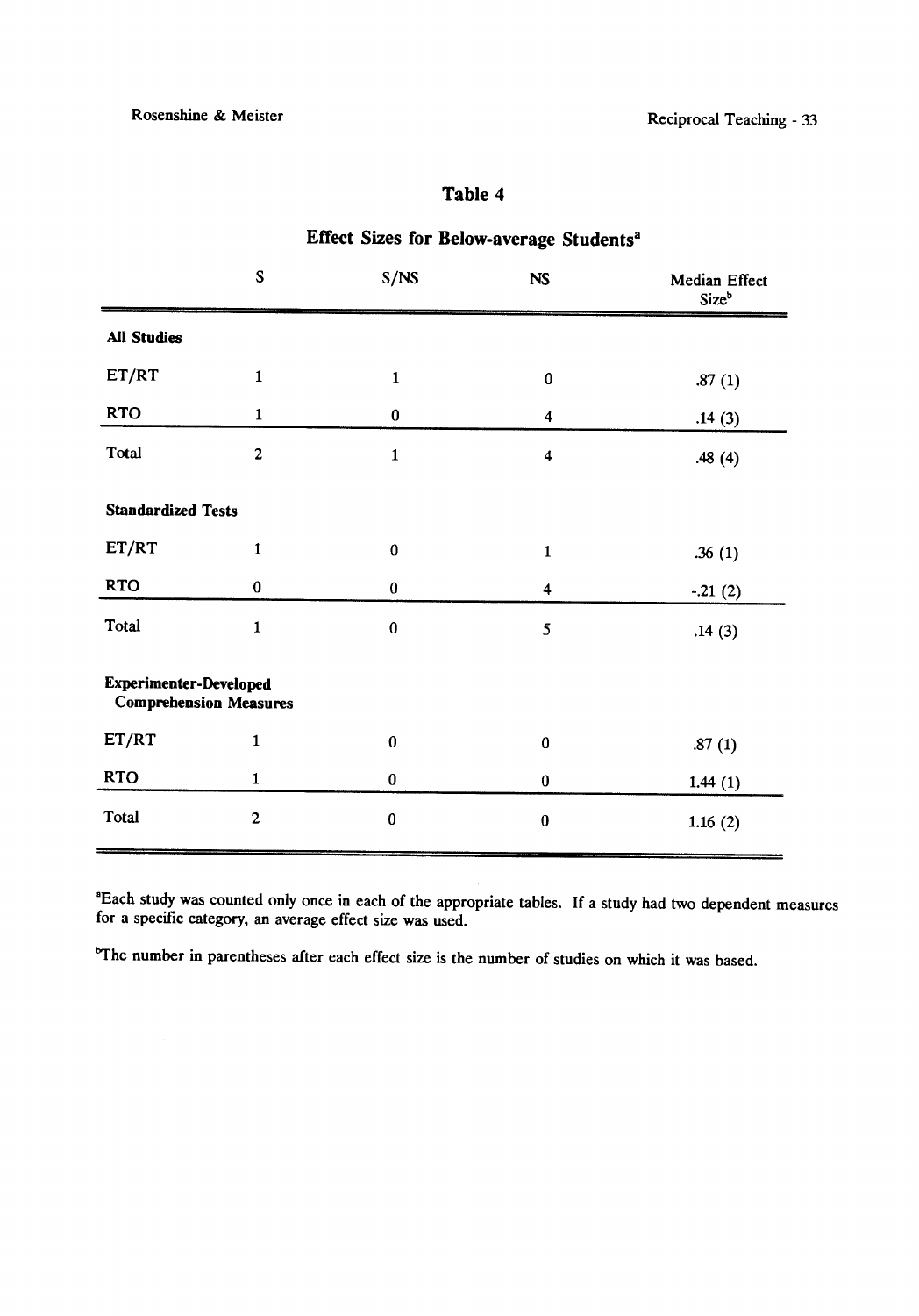**Effect Sizes for All Studies<sup>a</sup>** 

|                               | by Type of Test               |              |                   |                                    |  |  |  |
|-------------------------------|-------------------------------|--------------|-------------------|------------------------------------|--|--|--|
|                               | S                             | S/NS         | NS                | Median <sup>b</sup> Effect<br>Size |  |  |  |
| <b>Standardized Tests</b>     |                               |              |                   |                                    |  |  |  |
| ET/RT<br><b>RTO</b>           | 3                             | 0<br>0       | 4<br>5            | .34<br>(6)<br>.14<br>(3)           |  |  |  |
| Total                         | 4                             | $\bf{0}$     | 9                 | (9)<br>.32                         |  |  |  |
| <b>Experimenter-Developed</b> | <b>Comprehension Measures</b> |              |                   |                                    |  |  |  |
| ET/RT<br><b>RTO</b>           | 6<br>2                        | 1<br>0       | $\mathbf{1}$<br>1 | .87<br>(7)<br>.89<br>(2)           |  |  |  |
| Total                         | 8                             | $\mathbf{1}$ | $\overline{2}$    | .87<br>(9)                         |  |  |  |

<sup>a</sup>Each study was counted only once in each of the appropriate tables. If a study had two dependent measures for a specific category, an average effect size was used.

<sup>b</sup>The number in parentheses after each effect size is the number of studies on which it was based.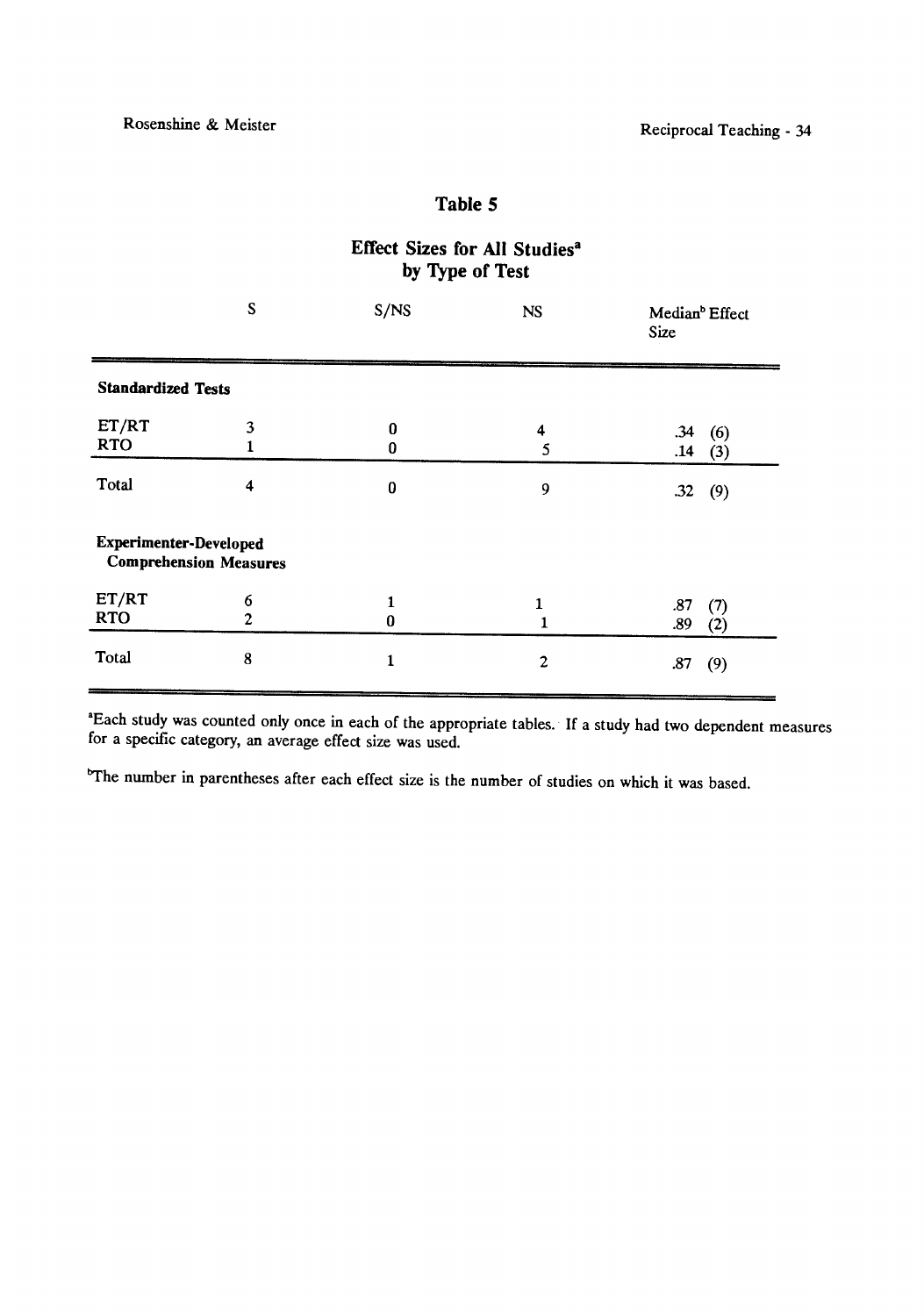## **Grade Level of Students**

|             | Good-Poor/All |           | Below-average |      |               |
|-------------|---------------|-----------|---------------|------|---------------|
| $\mathbf S$ | S/NS          | <b>NS</b> | S             | S/NS | <b>NS</b>     |
| $6 - 8$     | 4 & 7         | 3         | $4-6$         | 7th  | $3 - 5$       |
| $4-5$       | $5-6$         | 3         | adult         |      | 5             |
| 4 & 6       | 4             | Voc. Col. |               |      | 7-25 yr. olds |
| 5           | $1-6$         |           |               |      | 8-12 yr. olds |
| 7           |               |           |               |      |               |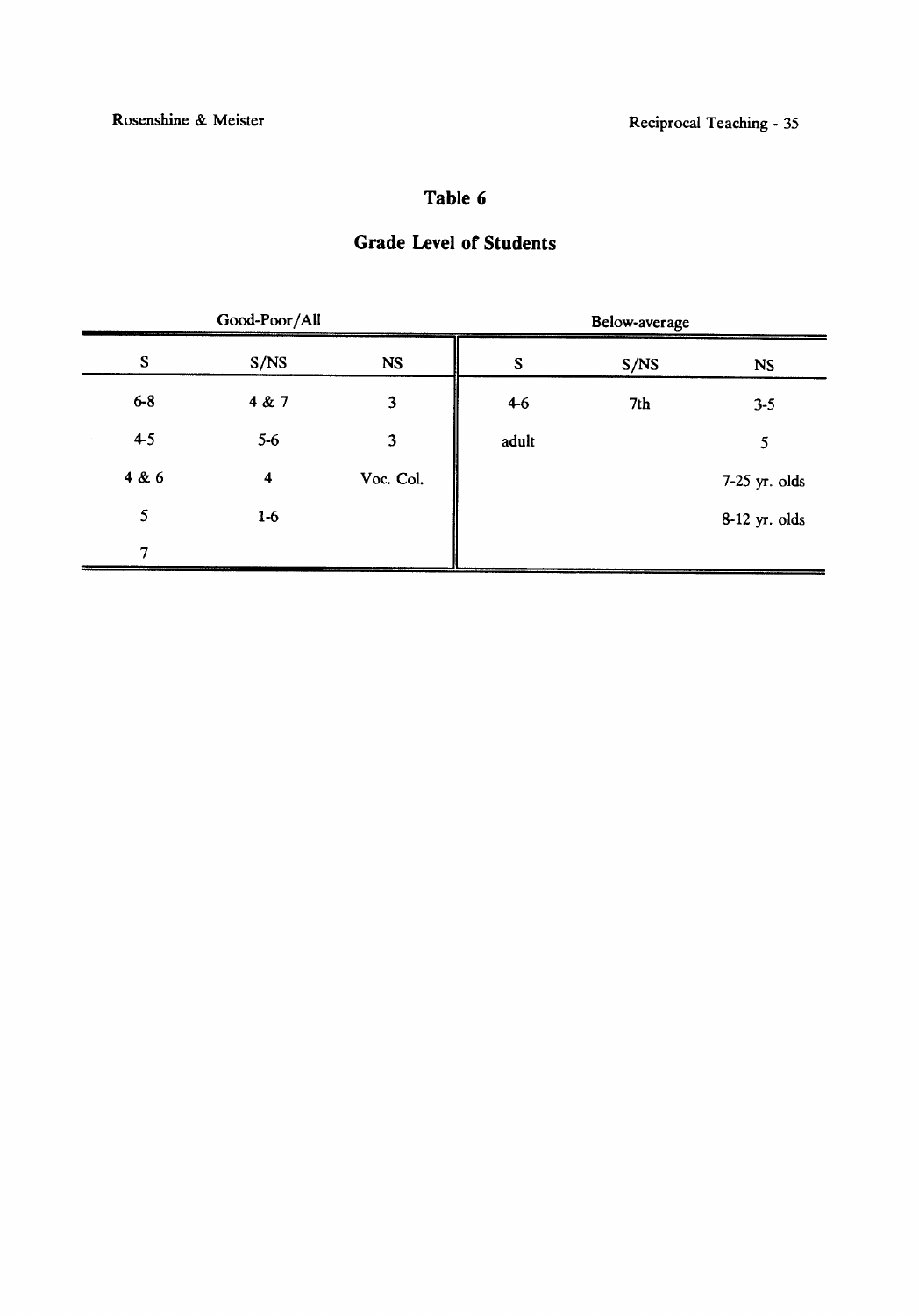## **Median Number of Instructional Sessions**

| ET/RT<br>_____<br>_________ |      |    | and many states the members of the control of the present present presented presented in the first state of the present | <b>RTO</b> |    |
|-----------------------------|------|----|-------------------------------------------------------------------------------------------------------------------------|------------|----|
|                             | S/NS | NS |                                                                                                                         | S/NS       | NS |
| 20<br>_________             | 15   | 20 |                                                                                                                         | 25         | 2a |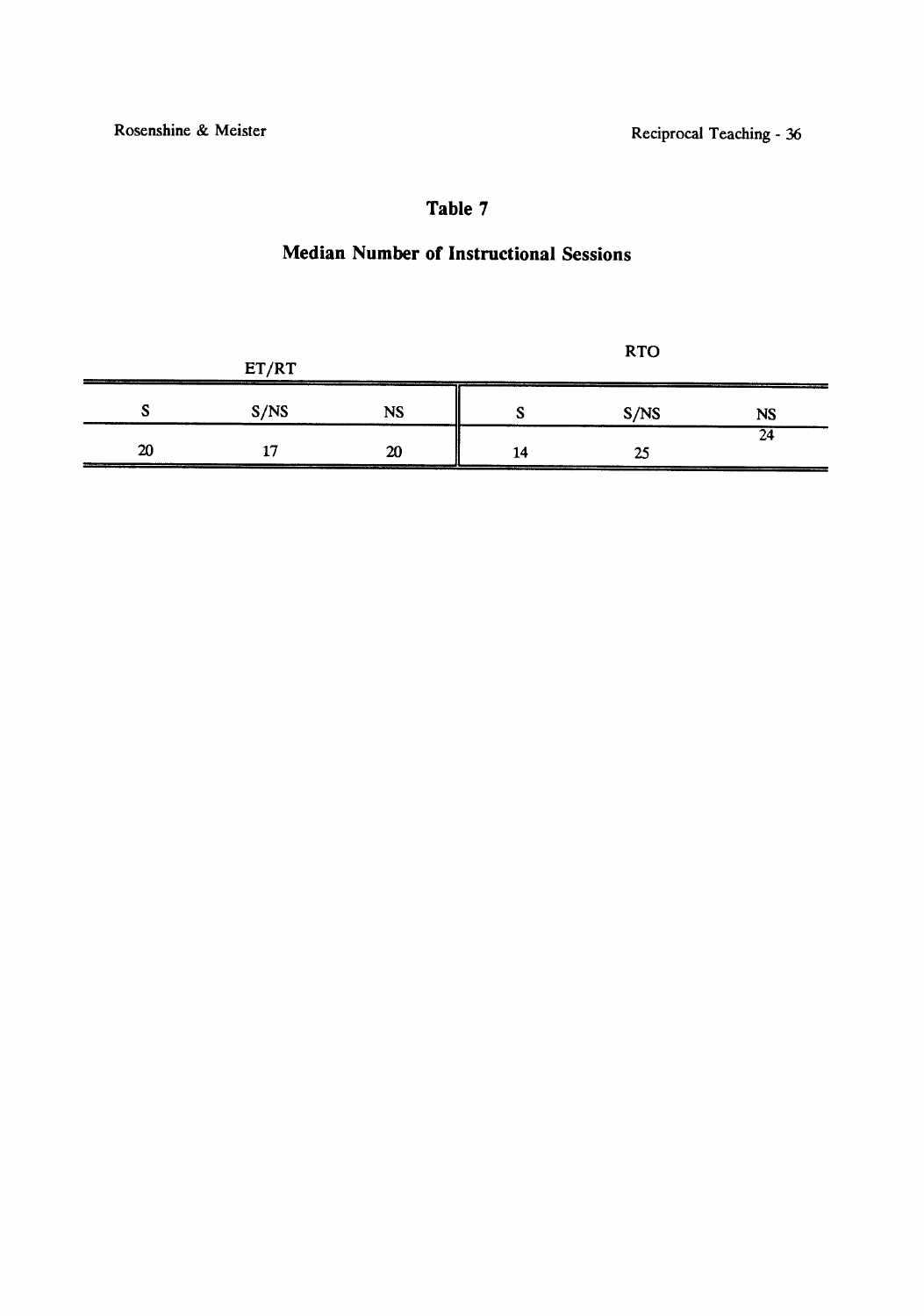## **Instructional Group Size Medians**

| Good-Poor/All |      |    | Below-average |    |
|---------------|------|----|---------------|----|
|               | S/NS | NS | S/NS          | NS |
| 11.5          | 10   |    |               |    |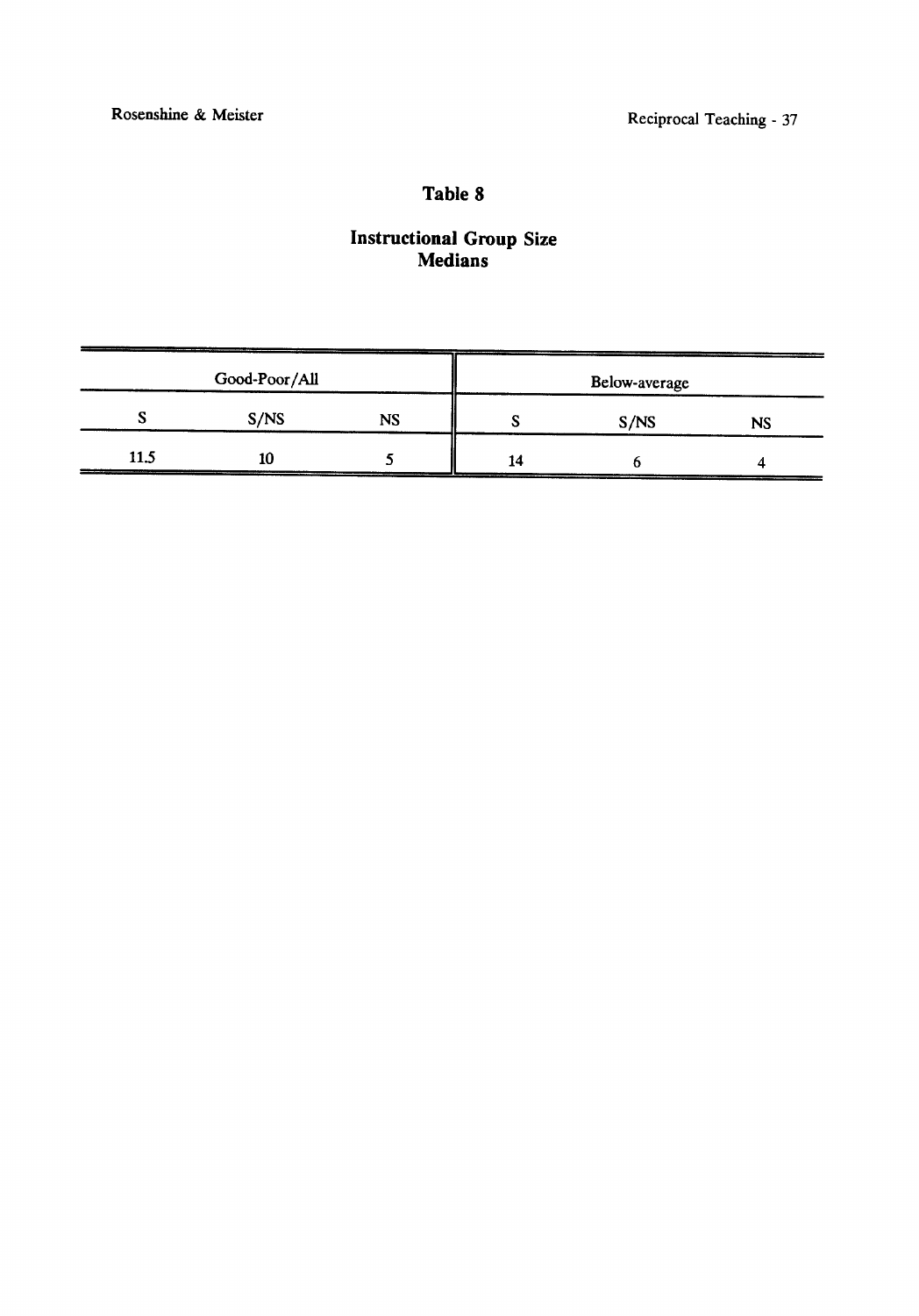## Median Number of Cognitive Strategies Taught

|   | Good-Poor/All |           |    | Below-average |           |
|---|---------------|-----------|----|---------------|-----------|
| S | S/NS          | <b>NS</b> |    | S/NS          | <b>NS</b> |
|   | $\mathcal{P}$ |           | 10 |               |           |
|   | э             |           |    |               | Δ         |
| 2 |               |           |    |               | Δ         |
|   | Δ             |           |    |               | 4         |
| 4 |               |           |    |               |           |
|   | 3.5           |           | 10 |               |           |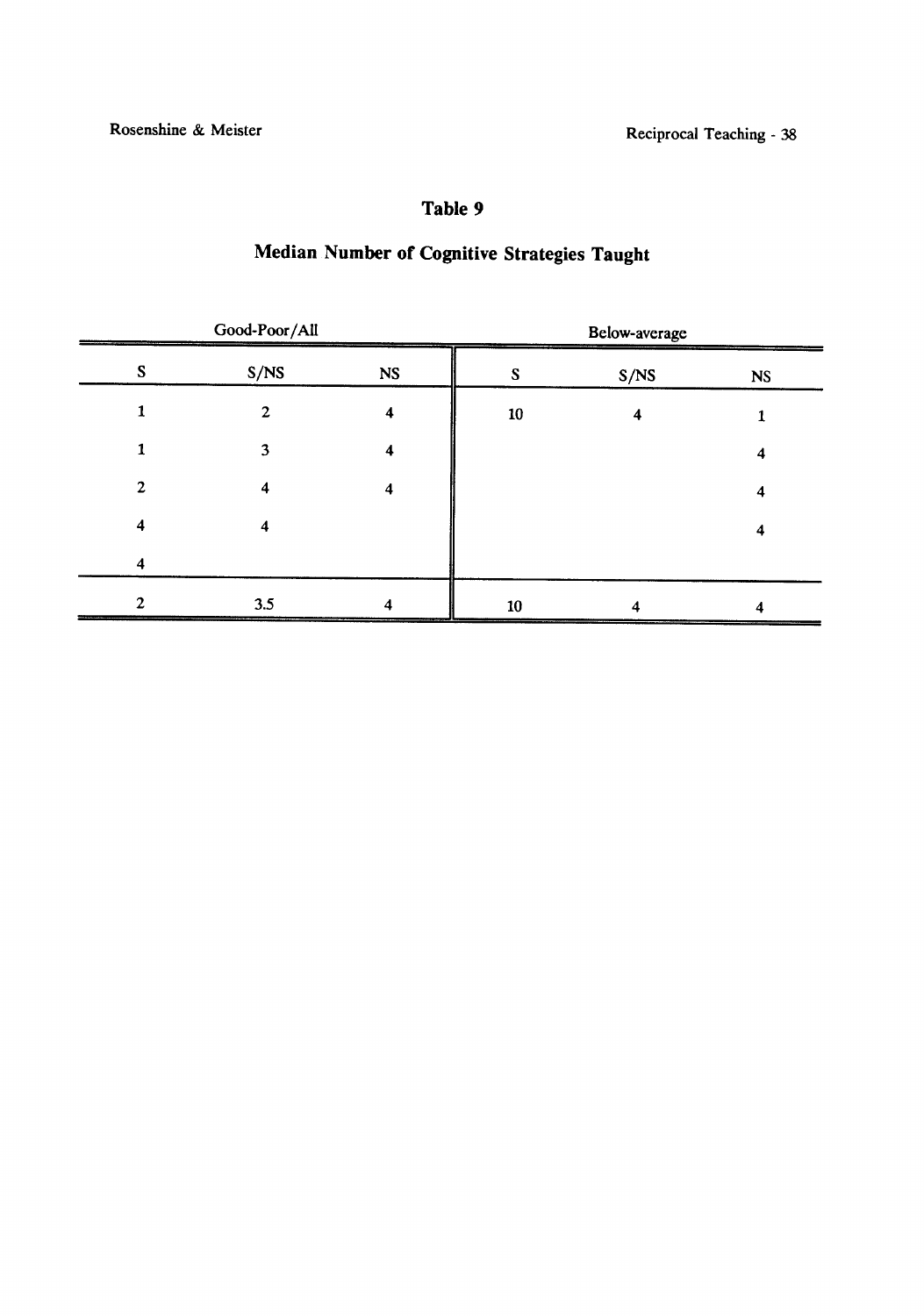## **Person Providing Instruction**

| Experimenter |      |    | Teacher |        |    |
|--------------|------|----|---------|--------|----|
|              | S/NS | NS |         | S/NS   | NS |
|              |      |    |         | ______ |    |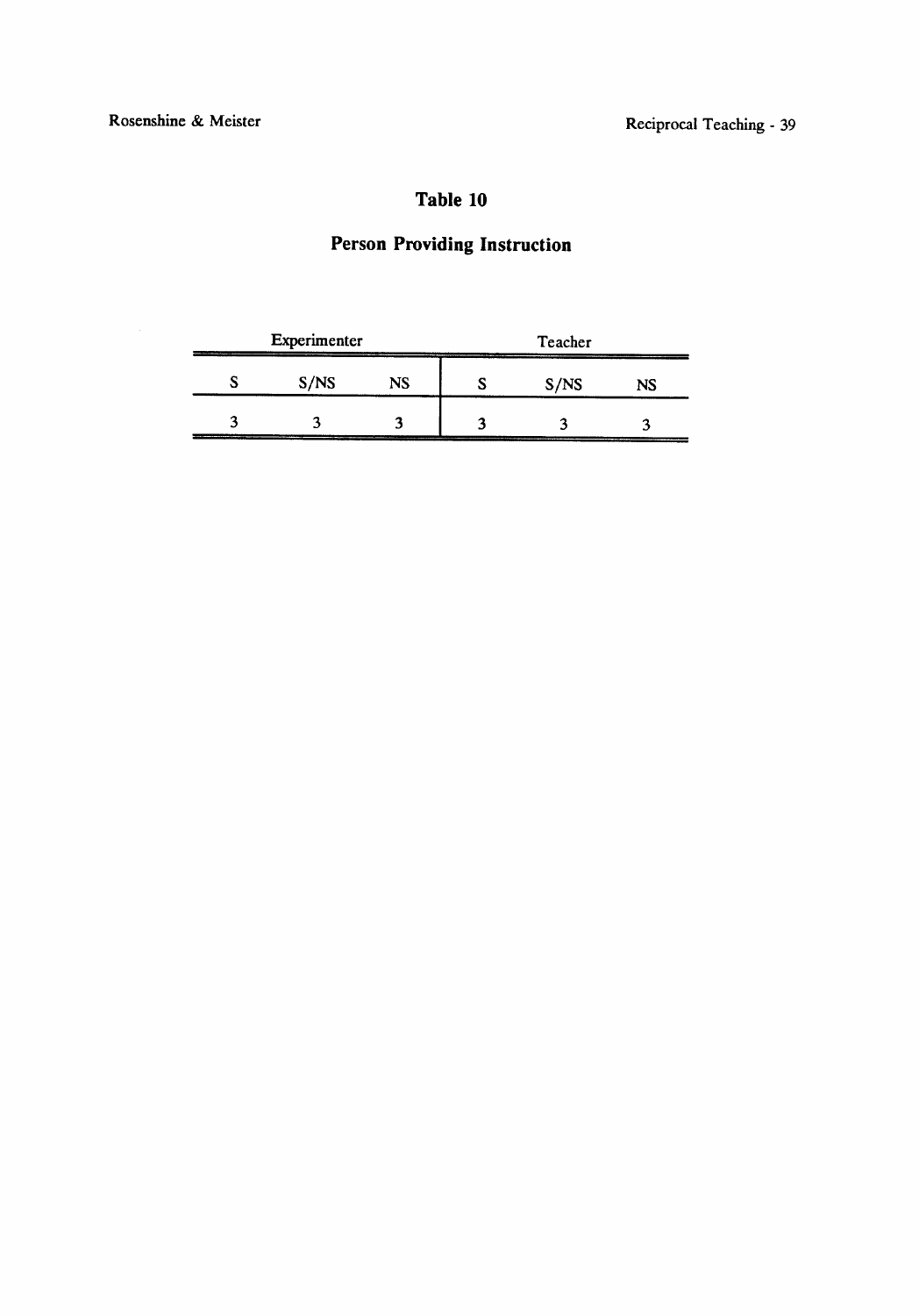## **Effect Size for Studies With Acceptable Control Groups**

|                                         | S/NS | NS | Median <sup>ª</sup> Effect<br><b>Size</b> |
|-----------------------------------------|------|----|-------------------------------------------|
| All studies with acceptable<br>controls |      |    | .40(8)                                    |

 $\hat{\mathcal{A}}$ 

"The number in parentheses after each effect size is the number of studies on which it is based.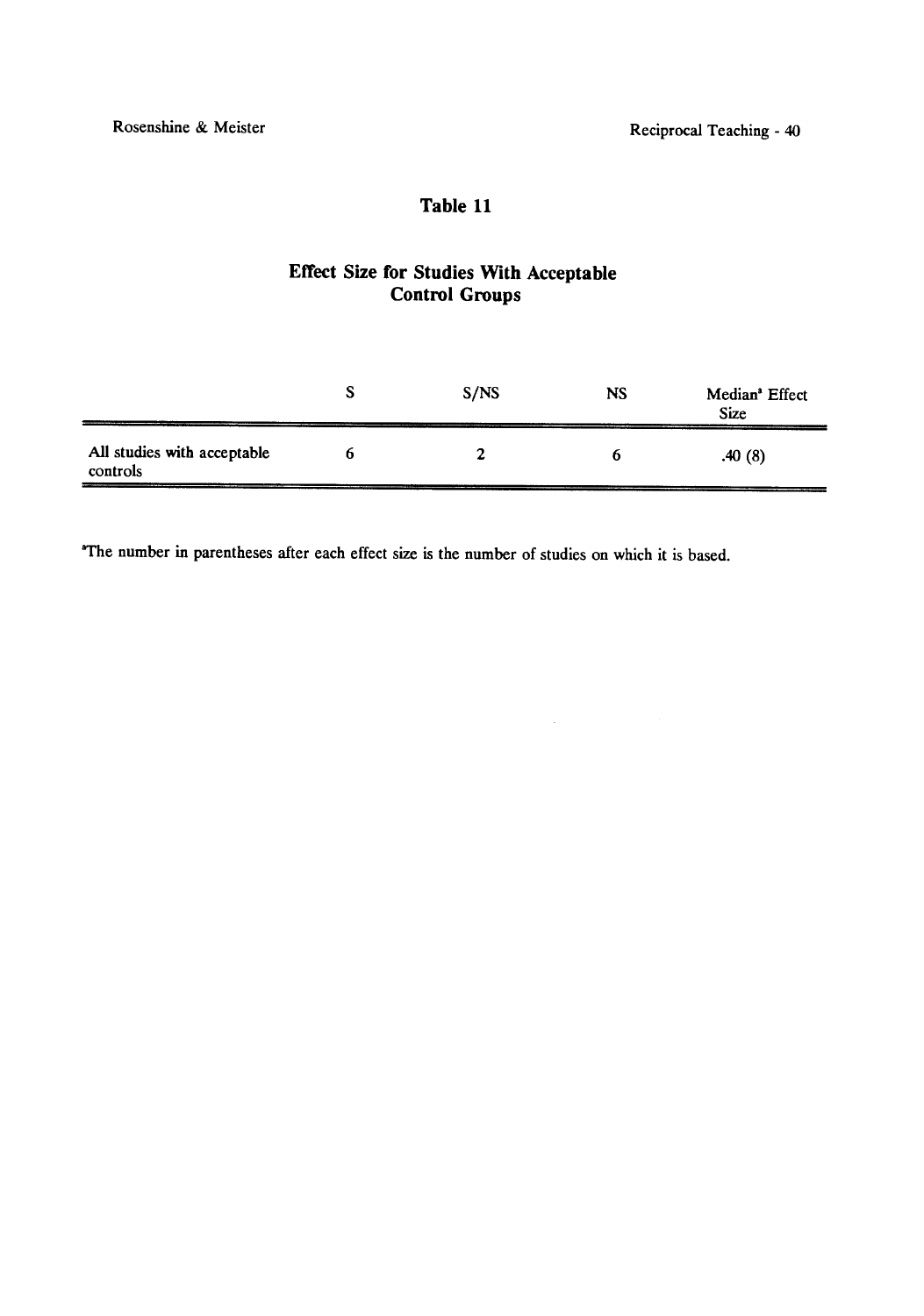#### **Teacher Implementation**

1. Palincsar (1987)

Two raters, who had conducted reciprocal teaching instruction, listened to an audiotape and rated the quality of instruction. "The raters noted that each of the teachers indicated fidelity to the reciprocal teaching procedure" (p. 18). The specific criteria used to judge the quality were not given in the study.

2. Palincsar & Brown (1984)

A random selection of audio tapes from five different sessions with each of the three groups allowed an independent evaluator to carry out procedural reliability checks. The evaluator "verified that the procedure was indeed implemented as described" (Palincsar, 1982, p. 74). The specific criteria used to judge the quality were not given in the study.

#### 3. Manzo (1969)

Data were collected on the frequency and the type of questions asked by teachers and students in both the experimental and control groups. The six categories of questions were as follows:

- (1) recognition
- $(2)$  recall
- (3) translation
- (4) conjecture
- (5) explanation
- (6) evaluation

Reciprocal teaching teachers were higher than control teachers in percentage of questions coded as translation, conjecture, and explanation, and lower than control teachers in questions coded as recognition and recall.

4. Taylor & Frye (1988)

Each week, one of the two researchers met individually with each teacher for 5 to 15 minutes to talk about the study, answer concerns, and answer questions. "Based on these discussions it was felt that the teachers were following procedures as requested." No specific rating items were given (p. 15).

#### 5. Levin (1989)

There were three full-period observations, by the experimenter, of the control teachers. Four variables were observed:

- (1) students leading the lessons
- (2) students formulating questions about the material
- (3) mention of ISL strategies
- (4) basal or phonics book in use

For the control classes, no occurrences of variables 1, 2, or 3; variable 4 was consistently observed.

Experimental teachers were observed four times for 45 minute observations using an ISL Observational Checklist developed by Paris (1984). The checklist included 12 teaching behaviors:

- (1) gains students' attention
- (2) introduces lesson
- (3) states goals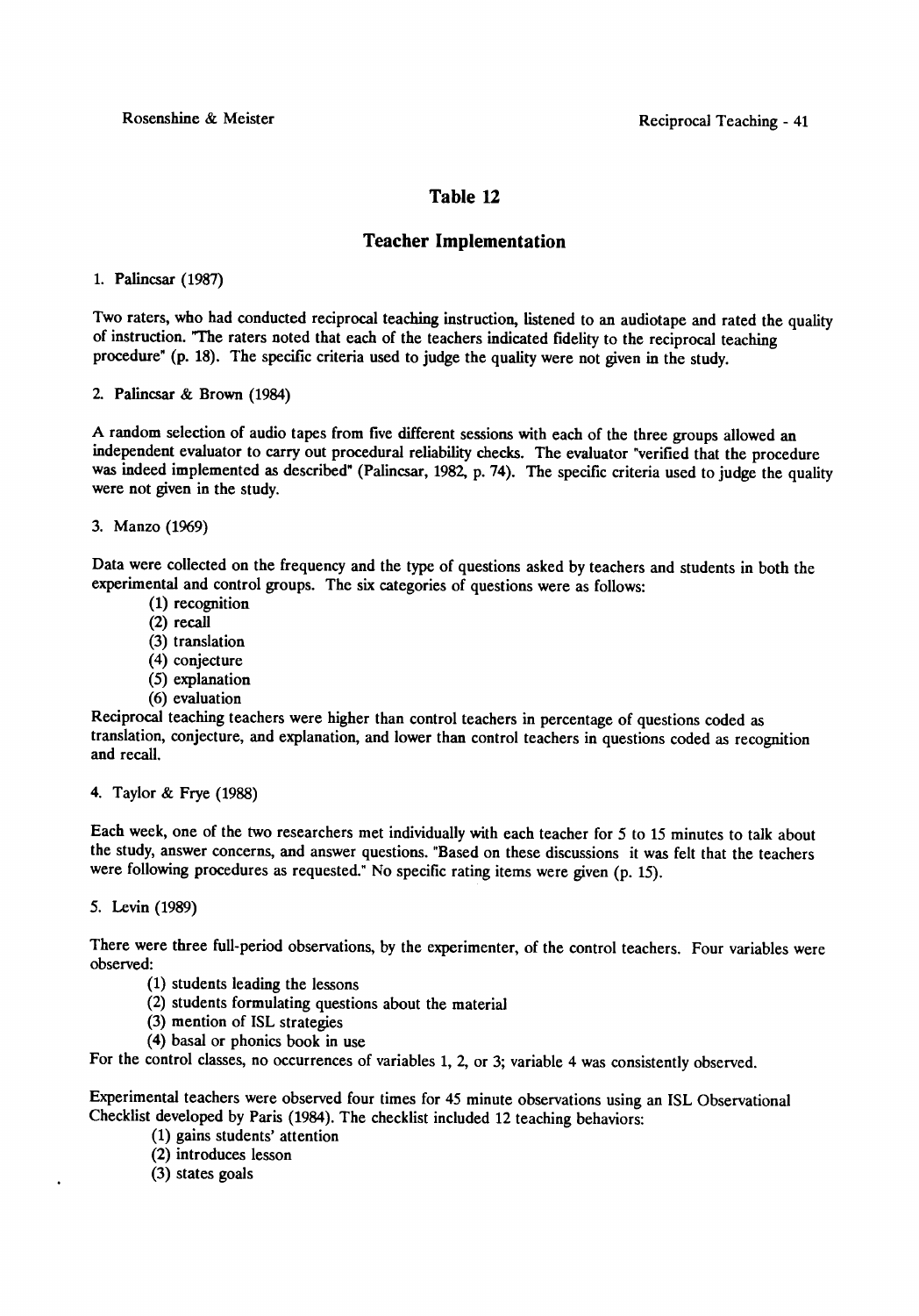- (4) reviews previous information
- (5) informs students about (a) what it is, (b) how it works, and (c) when and when not to use
- (6) encourages metaphorical reasoning
- (7) persuades why strategy is useful
- (8) models and demonstrates strategy
- (9) allows immediate practice
- (10) provides praise and corrective feedback
- (11) fades support
- (12) bridges to other reading/learning (p. 185)

The experimental teachers had difficulty with behaviors 6, 7, and 8. Although these three behaviors were infrequently observed at the beginning of the program, they were observed most of the time during the end of the program. Remedial work with the teachers was conducted throughout the program. No data were provided on the other nine behaviors found on the ISL checklist.

In addition to observations based on the above ISL checklist, the researcher made three observations of each class during reciprocal teaching sessions and recorded anecdotal field notes. These observations appear to have been focused more on the reciprocal teaching procedure than on the ILS behaviors. The notes revealed two types of teacher error.

Some teachers moved too quickly to take over when students were having problems formulating questions or working out strategies for getting classmates' cooperation (Teachers 1, 3A, 4, and 5). Others (Teachers 2 and 3A) did not interfere even when students made mistakes, but allowed students to mispronounce important words or to accept incorrect answers (p. 81).

Discussion and review of reciprocal teaching protocols and additional demonstrations of the procedure succeeded in helping most of the teachers overcome the problems mentioned above.

#### 6. Shortland-Jones (1986)

The experimenter developed a checklist and observed teachers in four stages of a lesson:

- (1) introduction/motivation
- (2) introduction of the graphic organizer
- (3) students generation of metacognitive strategies
- (4) lesson conclusion

"It appears that both groups of teachers [for experimental and control groups] achieved a high rate of implementation of techniques in the introductory stage and in the graphic overview stage" (p. 71).

7. Williamson (1989)

All participating teachers (for both control and experimental groups) were observed by the researcher on three different occasions during regular reading instruction. A checklist containing criteria items related to each of the four reciprocal teaching activities was given to experimental teachers prior to implementation and was used during the observations. The actual checklist or a discussion of the criteria, however, was not provided. Individual conferencing was provided for any experimental teacher having difficulty adhering to the guidelines of reciprocal teaching.

The researcher reported a low degree of implementation overall.

It was observed that not all teachers were equally effective in applying the reciprocal teaching strategy activities. Suggestions and additional coaching did not adequately remedy the situation. (p. 64)

The actual weaknesses found during implementation observations were not discussed in the study.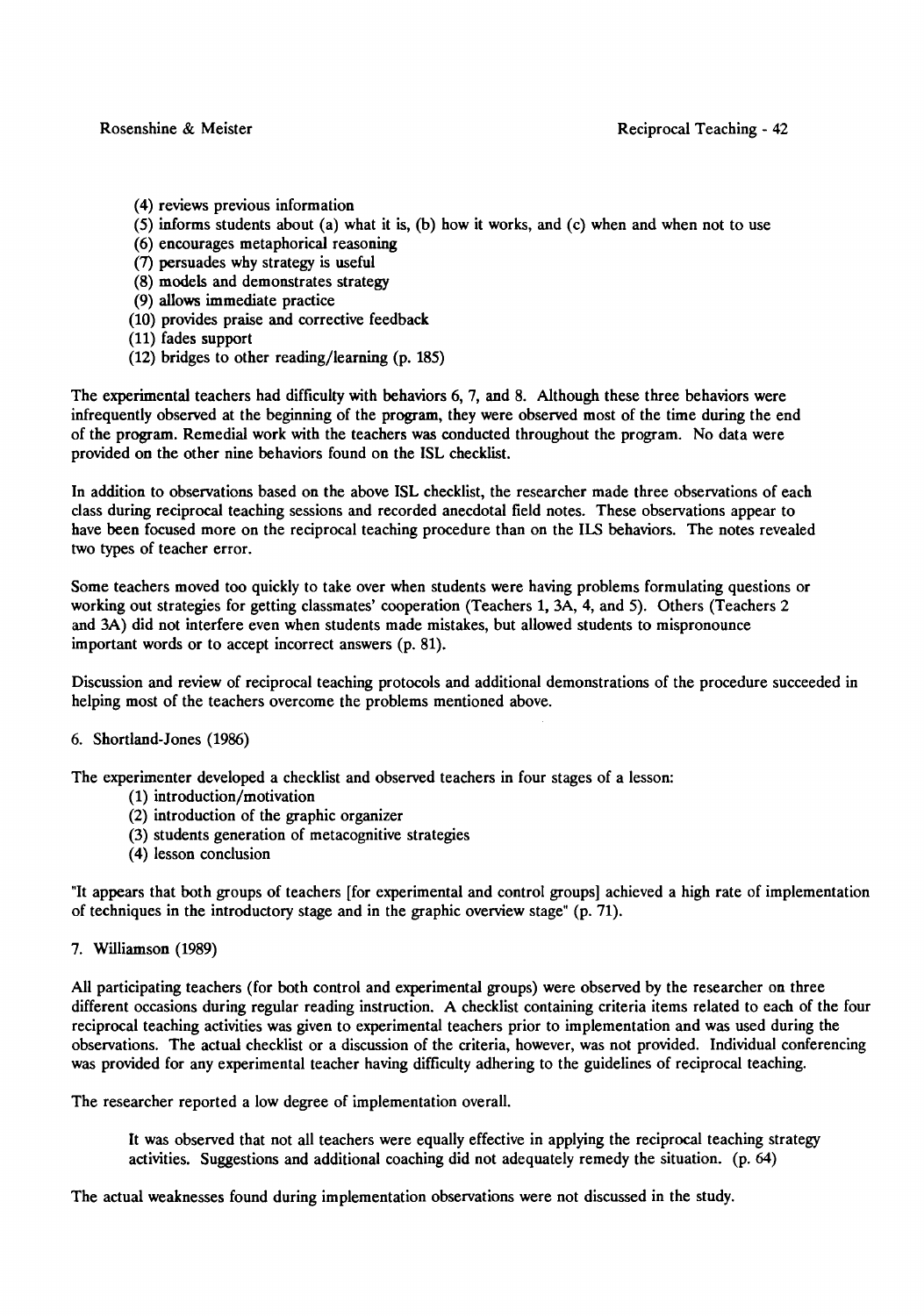#### Assessing Student Learning of the Strategies

1. Asking students to generate questions about a new passage Dermody, 1988 Lysynchuk et al., 1990 Padron, 1985 Palincsar, 1987 Palincsar & Brown, 1984 Shortland-Jones, 1986 Taylor & Frye, 1988

- 2. Coding student questions during sessions Manzo, 1969
- 3. Asking students to summarize a passage Dermody, 1988 Lysynchuk et al., 1990 Palincsar, 1987 Palincsar & Brown, 1984 Shortland-Jones, 1986 Taylor & Frye, 1988
- 4. Asking students to make predictions Dermody, 1988

 $\bar{\epsilon}$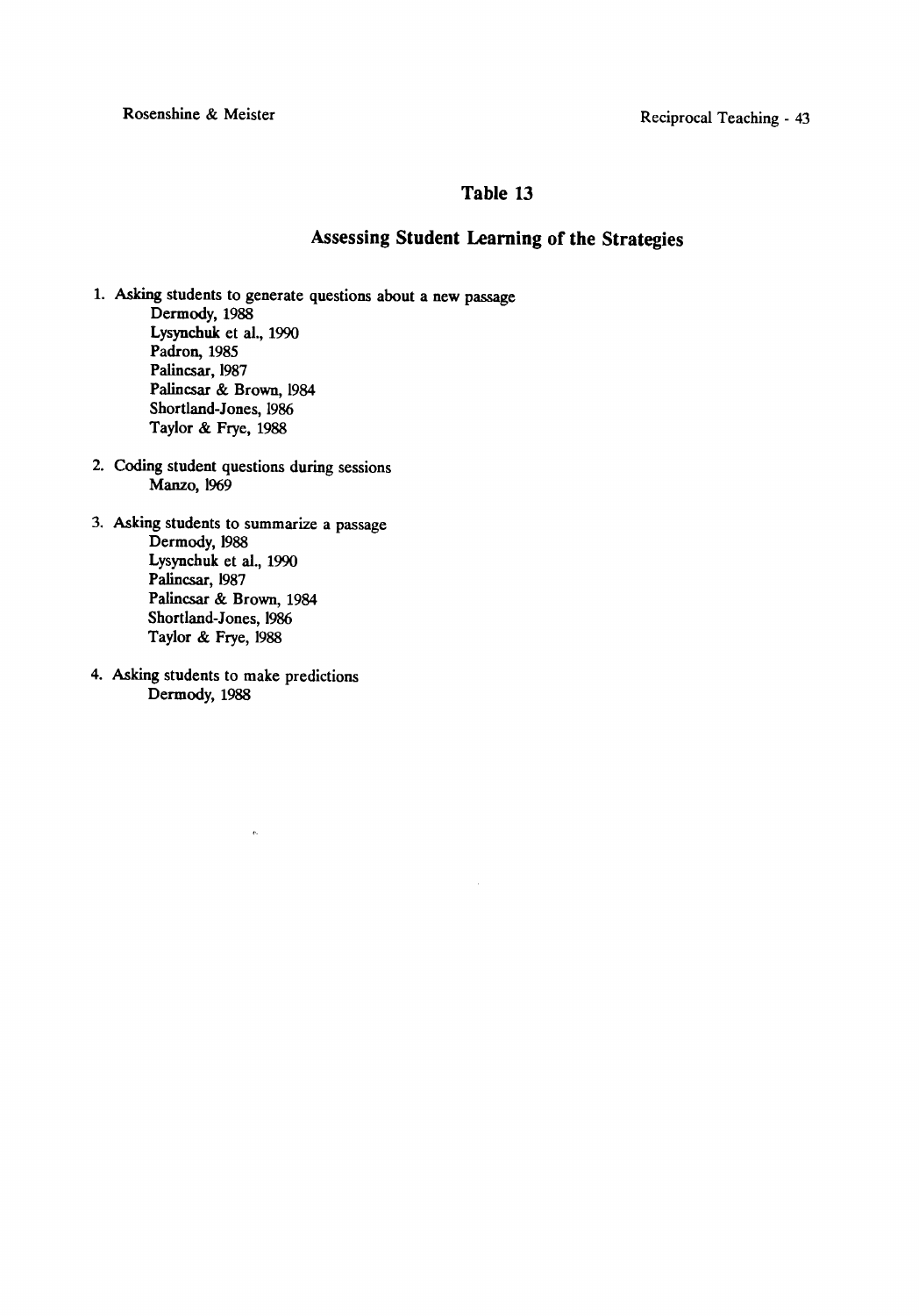Rosenshine & Meister

Reciprocal Teaching - 44

#### Table 14

## Prompts/Facilitators for Questioning and Summarizing Taught in Different **Reciprocal Teaching Studies**

#### 1. Question-generation

signal words (Brady, 1990; Lysynchuk et al., 1990; Palincsar, 1987; Palincsar & Brown, 1984; Taylor & Frye, 1988; Williamson, 1989)

question types (Dermody, 1988)

locate main idea (Lonberger, 1988; Rich, 1989)

story grammar (Nolte & Singer, 1985)

#### 2. Summarization

Kintsch-van Dijk procedures (Brady, 1990; Palincsar, 1987)

legs-and-table procedures (Dermody, 1988; Lonberger, 1988; Taylor & Frye, 1988)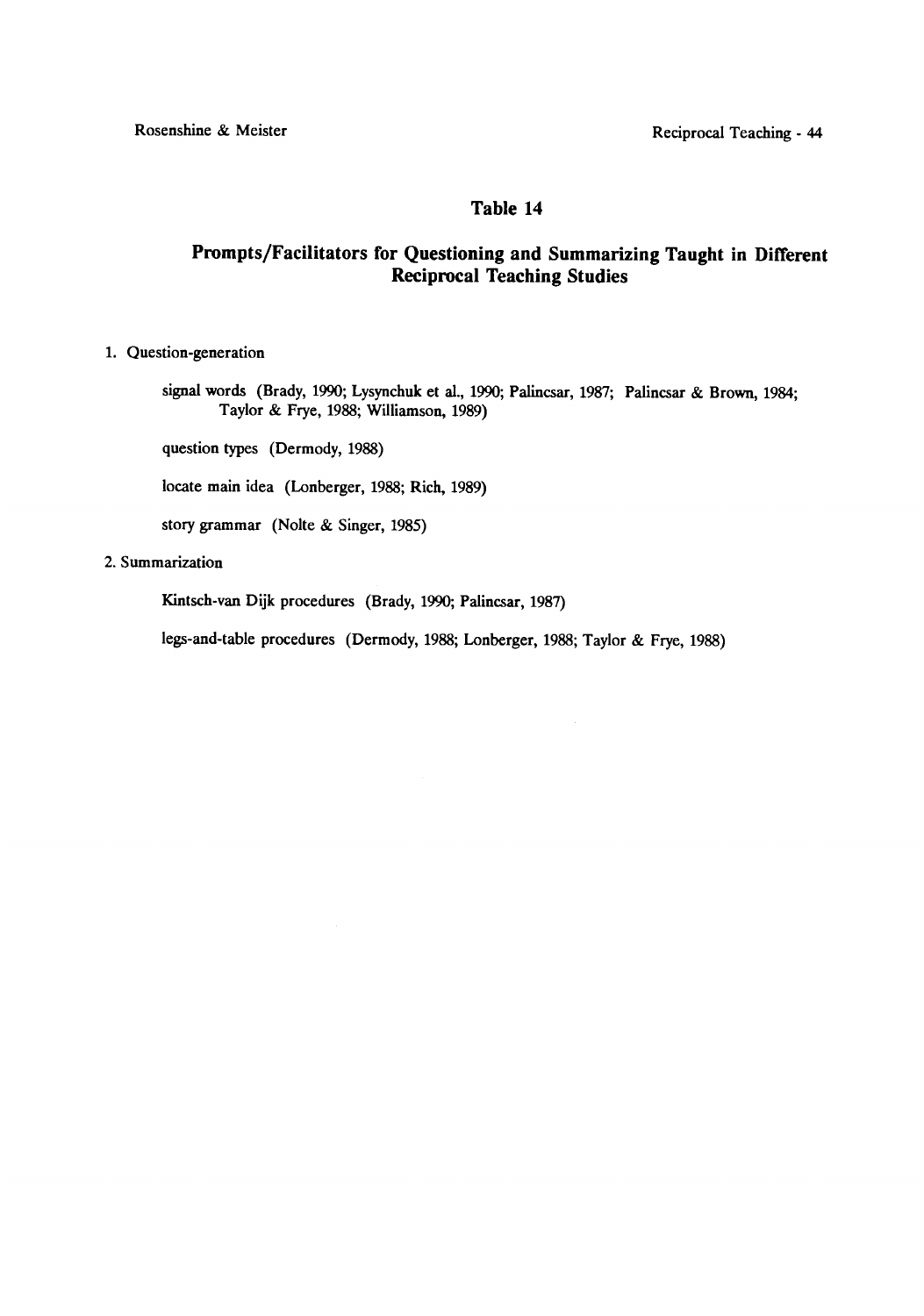#### **APPENDIX A**

## STUDIES THAT USED RECIPROCAL TEACHING ONLY

| Study                               | Length                     | Level                | Type of Student                  | Dependent<br>Measure                          | Sign.           | <b>Effect Size</b>     |
|-------------------------------------|----------------------------|----------------------|----------------------------------|-----------------------------------------------|-----------------|------------------------|
| Fischer<br>Galbert, 1989            | 100 sessions <sup>a</sup>  | 3rd, 4th,<br>and 5th | Chapter 1                        | <b>Iowa TBS</b>                               | NS <sup>b</sup> | $-.21$ (est.)          |
| Helfeldt &<br>Lalik, 1976           | 14 sessions                | 5th                  | average                          | Van Wagenen<br>Anal. Reading<br><b>Scales</b> | S               | .84                    |
| Jones, 1987                         | 20 sessions                | 3rd                  | all students                     | Informal reading<br>inventory                 | <b>NS</b>       | .34 <sup>c</sup>       |
| Labercane &<br><b>Battle</b> , 1987 | 28 sessions                | 5th                  | learning disabled                | Gates-MacGin.                                 | <b>NS</b>       | $.36$ (est.)           |
| Manzo, 1969                         | $30$ sessions <sup>d</sup> | $7-25$ years<br>old  | remedial<br>(summer<br>tutorial) | Gates-MacGin.                                 | <b>NS</b>       | .36 (est.)             |
| Padron, 1985                        | 8 sessions                 | 8-12 year<br>olds    | Hispanic<br>bilingual            | Stan. DRT<br>(comp. subtest)                  | <b>NS</b>       | $-0.55$                |
| Palincsar &<br>Brown, 1984          | 20 sessions                | 7th                  | poor comp./<br>good decoders     | comp. quest.<br>(open ended)                  | S               | $1.0 + (est.)$         |
| Rich, 1989                          | 6 sessions                 | adult                | poor readers                     | Mult. choice<br>comprehension                 | S               | $1.74$ <sup>e</sup>    |
|                                     |                            |                      |                                  | Recall (idea<br>units)                        | S               | 1.10 <sup>e</sup>      |
| Rush $\&$<br>Milburn, 1988          | 9 sessions                 | VOC.<br>college      | all                              | Cooperative<br>English test                   | <b>NS</b>       | no SD;<br>4 treatments |

<sup>a</sup>number represents the total number of Chapter 1 classes.

<sup>b</sup>may favor control.

'average of two experimental groups.

<sup>d</sup>number of sessions for total reading instruction program.

'average of three experimental groups.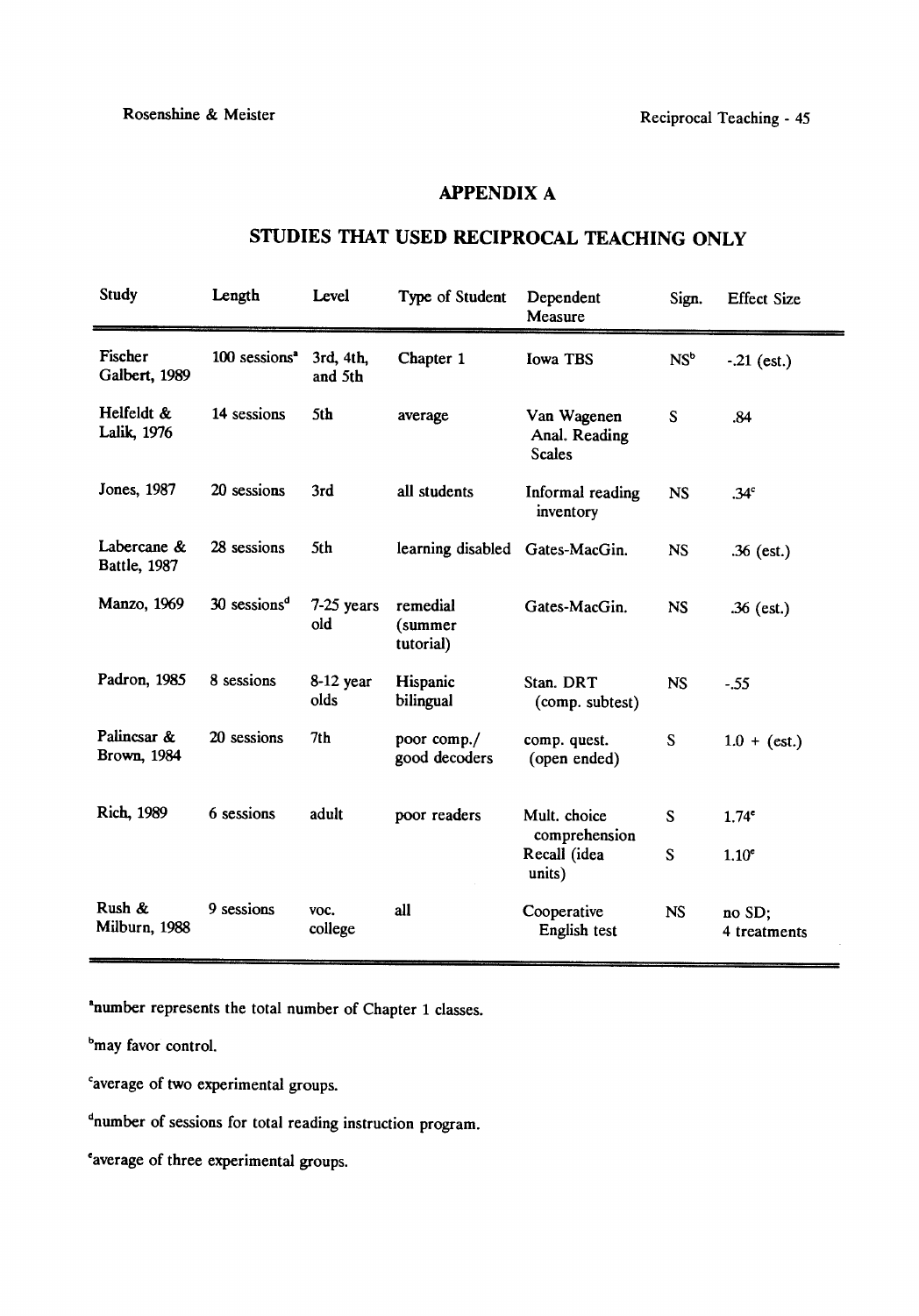### **APPENDIX B**

## **STUDIES THAT USED EXPLICIT TEACHING PLUS RECIPROCAL TEACHING**

| Study                                   | Length                   | Level            | Type of Student                      | Dependent<br>Measure           | Sign.         | <b>Effect Size</b> |
|-----------------------------------------|--------------------------|------------------|--------------------------------------|--------------------------------|---------------|--------------------|
| <b>Signal Words Facilitator</b>         |                          |                  |                                      |                                |               |                    |
| <b>Brady</b> , 1990                     | 25 sessions              | 7th              | below-average<br>(native             | Comp. test - open<br>ended     | S             | .87                |
|                                         |                          |                  | Alaskan)                             | Gates-MacGin.                  | <b>NS</b>     | .36                |
| Lysynchuk<br>et al., 1990               | 13 sessions              | 4th and<br>7th   | poor comp./<br>good decoders         | Gates-MacGin./<br>Metropolitan | <b>NS</b>     | .55                |
|                                         |                          |                  |                                      | comp. test                     | NS/S          | .68                |
| Palincsar,<br>1987                      | 25 sessions              | middle<br>school | poor comp./<br>good decoders         | summarizing<br>(levels)        | S             | $.68$ (est.)       |
|                                         |                          |                  |                                      | comp. ques.<br>(open ended)    | ${\mathbb S}$ | $1.08$ (est.)      |
| Taylor &                                | 11 sessions              | 5th and          | average and                          | Gates-MacGin.                  | <b>NS</b>     | .07                |
| Frye, 1988                              |                          | 6th              | above                                | summarizing<br>(levels)        | S             | .85                |
| Williamson,<br>1989                     | 50 sessions <sup>a</sup> | 3rd              | all students                         | IL State Assess.               | <b>NS</b>     | .32                |
| <b>Story Grammar Facilitator</b>        |                          |                  |                                      |                                |               |                    |
| Nolte $\&$<br><b>Singer</b> , 1985      | 10 sessions              | 4th and<br>5th   | all students                         | mult. choice<br>comp. test     | S             | 1.0                |
| <b>Question Type Facilitator</b>        |                          |                  |                                      |                                |               |                    |
| Dermody,<br>1988                        | 24 sessions              | 4th              | all students                         | Stan. DRT<br>summarizing       | <b>NS</b>     | $-32$              |
| Main Idea Facilitator                   |                          |                  |                                      | (total prop.)                  | S             | 3.37               |
| Lonberger,<br>1988                      | 20 sessions              | 4th and<br>6th   | all students                         | CR test (exper.<br>developed)  | S             | 1.24               |
| <b>Graphic Organizer</b>                |                          |                  |                                      |                                |               |                    |
| Shortland-<br>Jones, 1986               | 20 sessions              | 1st-6th          | mixed<br>(summer reading summarizing | Stan. DRT                      | S             | .77                |
|                                         |                          |                  | program)                             |                                | <b>NS</b>     | $-.02$             |
| <b>Informed Strategies for Learning</b> |                          |                  |                                      |                                |               |                    |
| Levin, 1989                             | 50 sessions              | intermed.        | learning<br>disabled                 | Stan. Achiev.<br>comp. subtest | S             | no adj. means      |

 $\cdot$ 

\*number represents total regular reading instructional periods.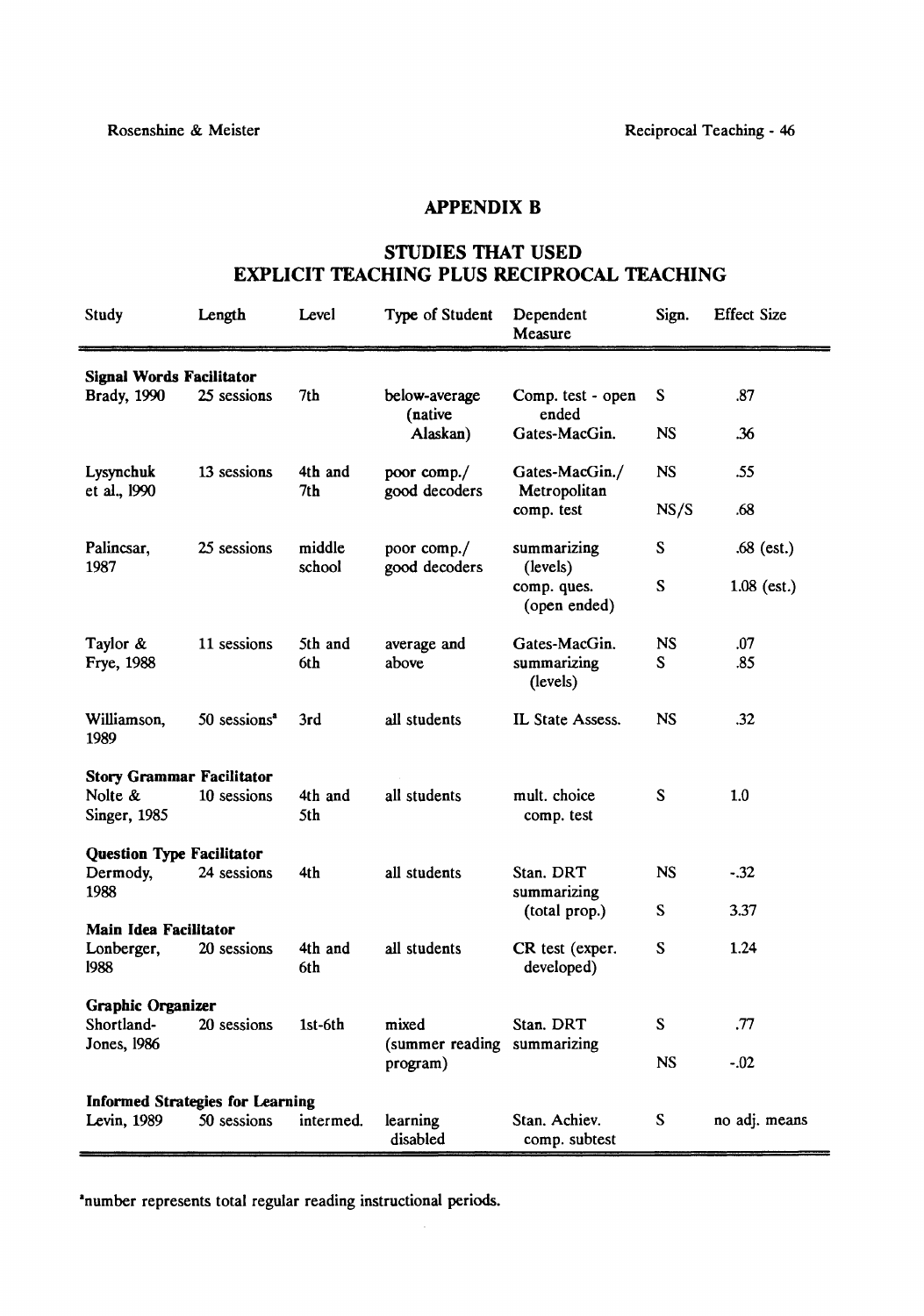Rosenshine & Meister

Reciprocal Teaching - 47

#### **APPENDIX C**

The following is a script illustrating the explicit teaching of questioning prior to the reciprocal teaching dialogue. This script was developed by Annemarie Palincsar.

### **OUESTIONING**

#### Intermediate Level

"Questions play an important part in our lives. Much of our class discussion is focused on answering questions. What are some other occasions, or situations when questions are important?"

Elicit responses from the students that might include the following:

- Reading assignments usually require us to answer questions at the end of a story.
- Tests usually require us to answer a series of questions.
- When we need more information about something, we need to ask questions.

"Let's practice asking some questions for situations when we might need more information. For example, suppose you want to see the movie, 'The Empire Strikes Back,' however, you don't know when the movie begins. You might call the theater and ask (What time does the movie, 'The Empire Strikes Back' begin?

"One of the activities we will be doing for the next couple of weeks is learning to ask good questions about material we have read. We will focus on asking questions about important information rather than about unimportant, trivial, or detailed information.

"There are several reasons why we will learn to ask questions while reading: (list underlined phrases on the chalkboard)

1. It is a way in which we can test ourselves to make sure we understand what we have read.

2. It is a good way to <u>focus</u> on important information in a passage.

3. With a little practice it is possible that we can become skilled enough at questioning that we can predict the kinds of questions we might be asked on a test. This would be very useful while studying.

"Let's begin by talking about the words that are used to ask questions. What are some of the words that we use to begin sentences that are questioning sentences?" (List responses on the chalkboard).

| Who  | What  |
|------|-------|
| When | Where |
| Why  | How   |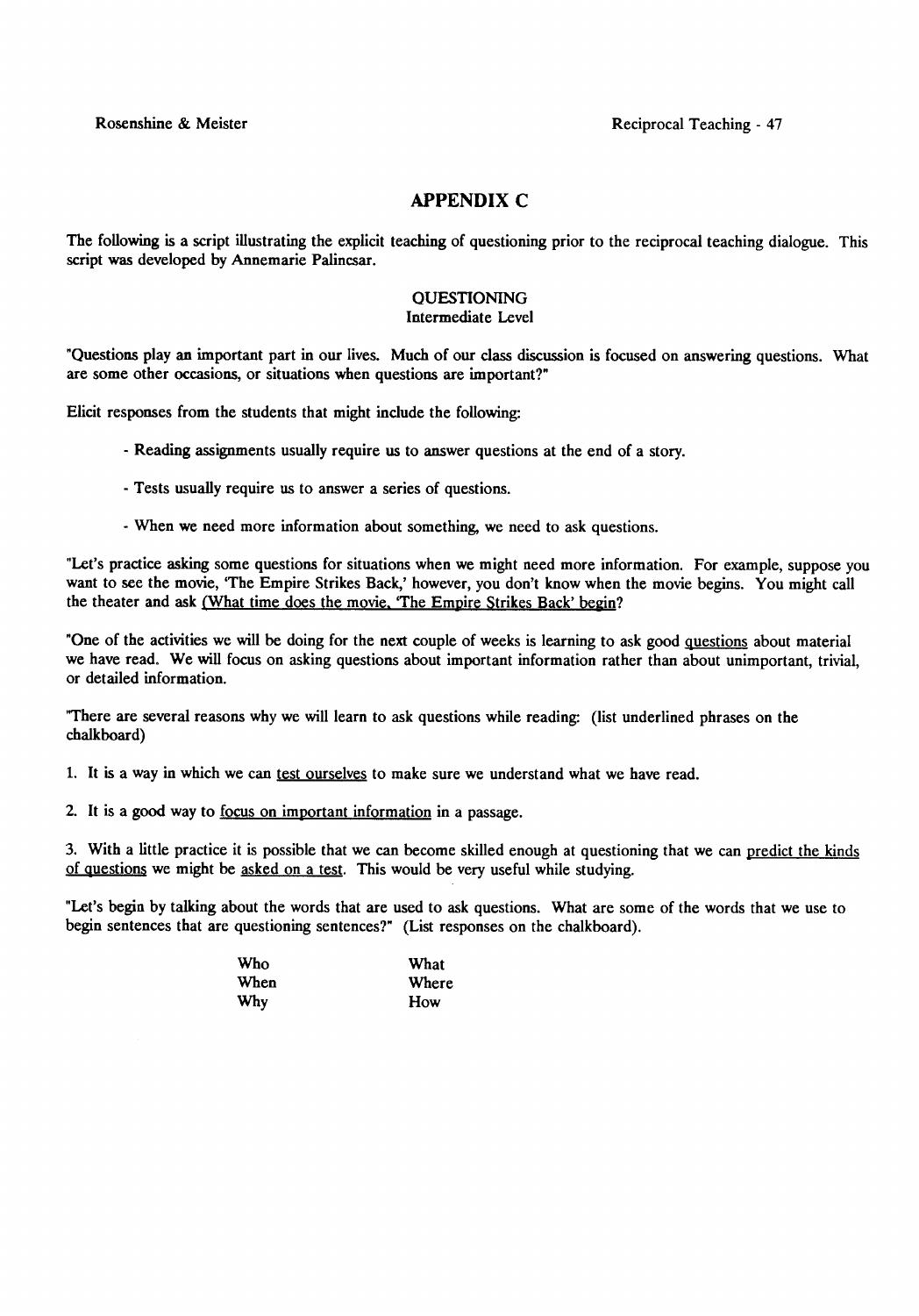"Let's practice by asking questions about the following sentences. At first you will be given the question word, however, later you will be asked to think of your question words. Look at the first sentence on your papers, 'The falcon is a female hunting bird.' Ask a question word about the information in this sentence that begins with the word 'what'."

1. The falcon is a female hunting bird.

What is a falcon? /or/ What is the name of a female hunting bird? /or/ What does a falcon do? (Accept any appropriate responses)

"Ask a question word about the information in sentence  $#2$ . Begin your question with the word 'who'."

2. In medieval times, in Europe, only members of a royal family could own falcons.

#### Who could own falcons in medieval times?

"Ask a question about the third sentence that begins with the word 'why'."

3. The falcon bathes in shallow streams to control bird lice that live in her feathers.

#### Why does the falcon need to bathe?

4. A falcon prefers to hunt for its prey in open areas.

Where do falcons hunt?

5. In the 1950s the falcon populations in North American and Central Europe dropped suddenly.

#### When was there a decline in the falcon population?

6. The falcon hunts by swooping down on her prey and grabbing it with her sharp talons.

#### How does the falcon catch her prey?

"For further practice, make up questions for each of the following sentences #7 through #11. This time, however, no question words are given." You may continue to complete these items as a whole-class discussion or give the students the opportunity to complete them independently by writing down their responses. Discuss their questions and accept any question that captures the main idea of the sentence and is posed clearly.

7. Although animals don't have language as we do, they do communicate with each other by signals of some kind.

8. Scientists study animal communication through experiments and observations.

9. Because snakes are totally deaf, it is the movement of the snake charmer that charms the snake, not the music the snake charmer plays.

10. Some ants give off a special alarm odor that warns nearby ants of danger.

11. The sounds made by bats, moths, and whales are too high for humans to hear.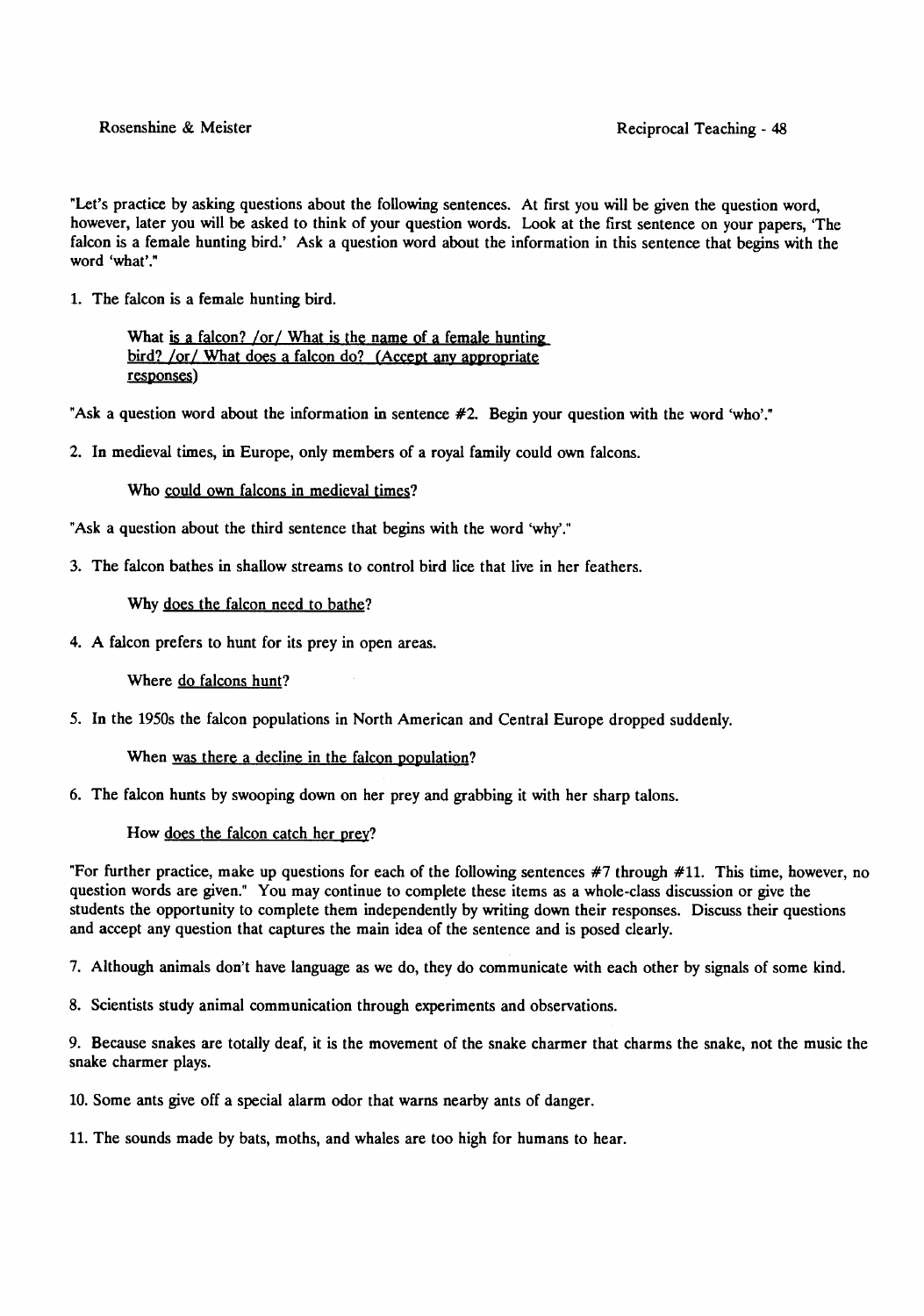"Now that you are successful making up questions, we will discuss selecting the most important information in the paragraph about which to ask a questions. Look at  $#12$  on your papers.  $#12$  is a short paragraph. After the paragraph there are three questions. One of these questions is better than the other two because it is about the most important information in the paragraph. Let's first read the paragraph."

12. Deaths from snakebite have been cut down in recent years by the use of antivenins--medicines that work against the snake poisons. There are now few deaths from snakebite in the United States and Canada.

"Let's read the three questions that follow this paragraph and try to decide which question asks about the most important information." (Read through all three choices).

a. Why do snakes bite people?

"This is not a good main idea question. Can anyone tell us why?" (This is not a good main idea question since the question is not answered in the paragraph. This question would make a good prediction, however, since it shows that you are thinking about what kinds of information might come next in the story.)

b. In what countries do few people die from snakebite?

"This is what we could call a detail question. While the answer is in the paragraph it is not about the most important information in the paragraph."

c. Why do fewer people die from snakebite these days?  $\mathbf{X}$ 

"This question is the best because to answer it you must discuss the antivenin or medicine which is the main topic of the paragraph."

"Let's try another example. Read paragraph #13 and the three questions that follow it. Put a check mark next to the best question. Remember that the best question should be clear and should be about the most important information in the paragraph. Be ready to discuss your choice." Once students have selected the best response, discuss each question and why it is/is not the best choice.

13. Contrary to what some people believe, snakes do not sting with their tongues. Their tongues are used to sharpen their sense of smell. The snake picks up tiny particles of matter in the air with his tongue and puts them in two tiny holes at the bottom of his nostrils so that he can smell better.

- a. How many holes does a snake have at the bottom of his nostrils? (detail question)
- $\mathbf{X}$ b. What does a snake use his tongue for?

(main idea question since paragraph discusses how a snake uses his tongue for smelling rather than for stinging)

c. Why do people use the expression, "he speaks with forked tongue?" (question not answered in the text)

Instruct students to select the best main idea questions for #14 to 16. Tell them to be ready to defend their answer by telling the reasons for their choice. Discuss student responses.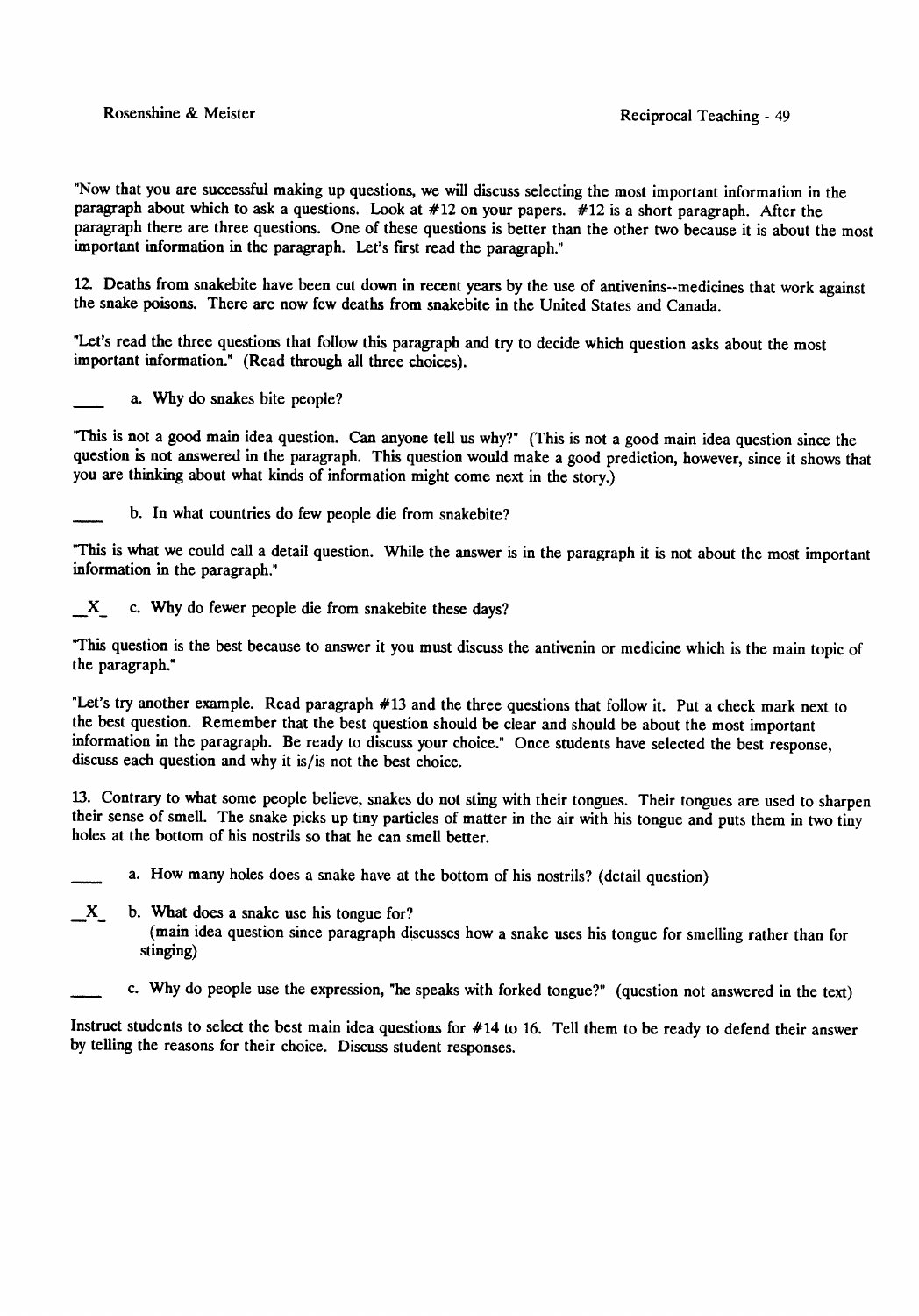14. The smallest snake is just about the size of a worm. The largest snake has been known to reach thirty feet in length which is almost as long as two station wagons. There are many varieties of snakes and they come in many different lengths.

- a. How long do snakes get? (all sentences discuss length of snakes)  $\mathbf{X}$
- b. How many station wagons could fit into 30 feet? (not even mentioned in paragraph)
- c. Where would you find the longest snake? (not discussed in paragraph, a question like this would make a good prediction for the next portion of text)

15. Snakes are very flexible because their body is like a rubber hose with many bones. In fact, a snake's backbone can have as many as 300 vertebrae, almost ten times as many as a human's. Because of all these bones, a snake can twist its body in almost any direction.

- $\mathbf{X}$ a. Why can a snake move its body in so many ways? (entire paragraph is about flexibility and movement of snakes)
- b. Do snakes ever need backrubs the way people do? (not mentioned)
- c. How many vertebrae do snakes have? (detail question)

16. While very small snakes eat very small insects or worms, large snakes can eat small deer, leopards, and goats. All snakes, regardless of size, eat living animals or animal eggs. In fact, some snakes swallow each other.

- a. What snake eats its neighbor snake? (not mentioned in paragraph)
- $\mathbf{X}$ b. What do snakes eat? (good main idea question since entire paragraph describes what snakes eat)
- c. How is the diet of the small snake different from the diet of the snake? (a good question, however, this question is only about one sentence rather than the entire paragraph)

Instruct students to write a main idea question for  $#17$  to  $#20$ . Discuss responses.

17. Camels have been helpful to people who live in deserts for thousands of years. They have carried people as well as their goods on their strangely shaped backs. They are able to cross deserts and mountains on trips that may take two months.

#### (Why or how are camels helpful to people?)

18. Scientists have studied the camel carefully to determine how it can live where other animals would die. They have found that the camel's body is especially well designed for its life in the hot, dry, sandy parts of the world. There are many characteristics of the camel that are useful to it including its feet, legs, eyelashes, and nostrils.

#### (Why is the camel able to live in the desert?)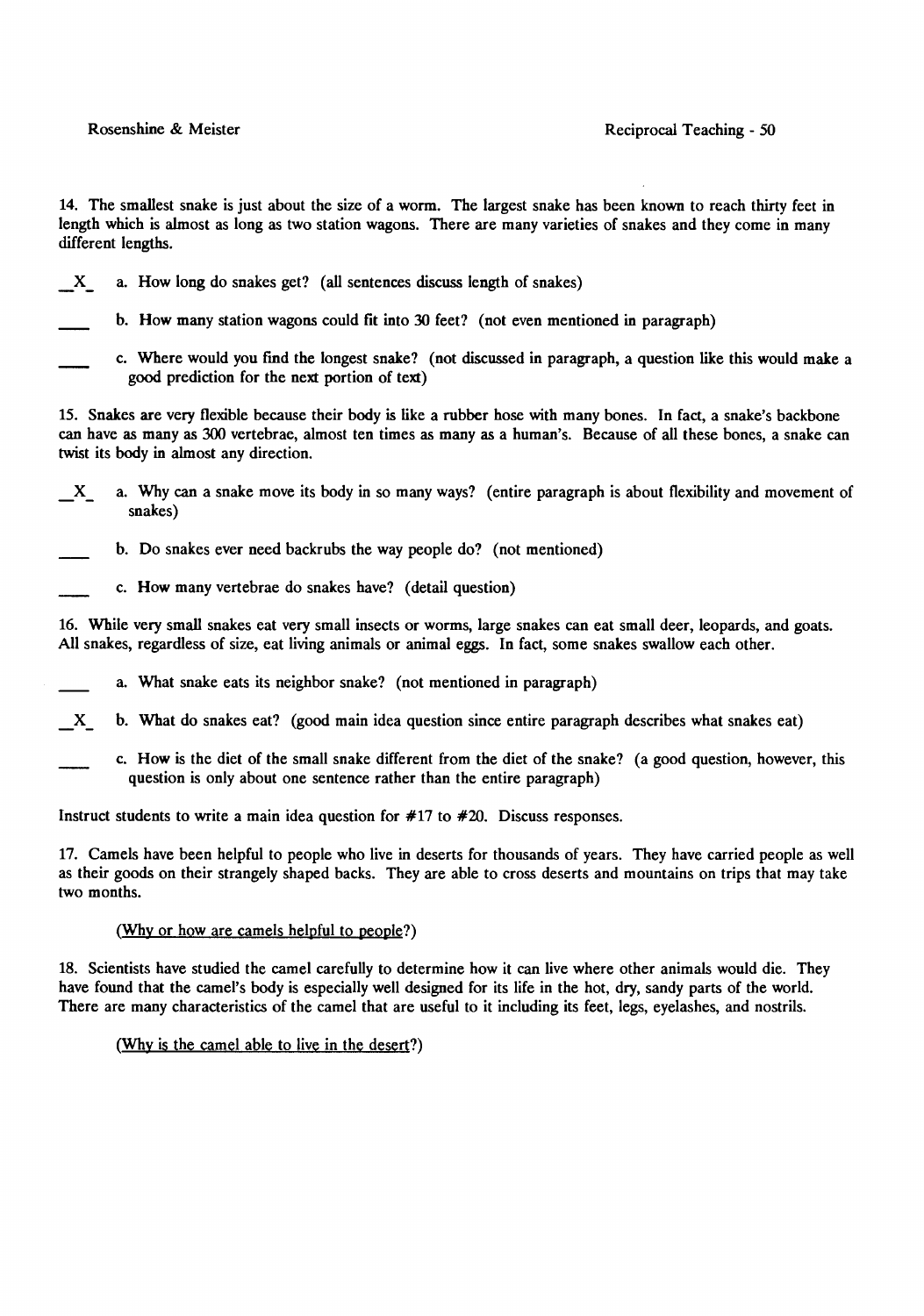19. There have been many prominent women in America's history who have done much good for mankind. One of these women was Alice Hamilton. Dr. Hamilton was very concerned about the health of industrial workers. Through her research and leadership she was responsible for many changes that improved working conditions for laborers.

## (What did Dr. Alice Hamilton do to help people? or What was important about Dr. Alice Hamilton?)

20. Scientists have been asking themselves what energy is for hundreds of years, but no one has come up with a simple answer. About the only definition of energy that scientists can agree on is that energy is that something which enables people, machines, and objects to do work.

(What is energy?)

Source: Palincsar, 1987.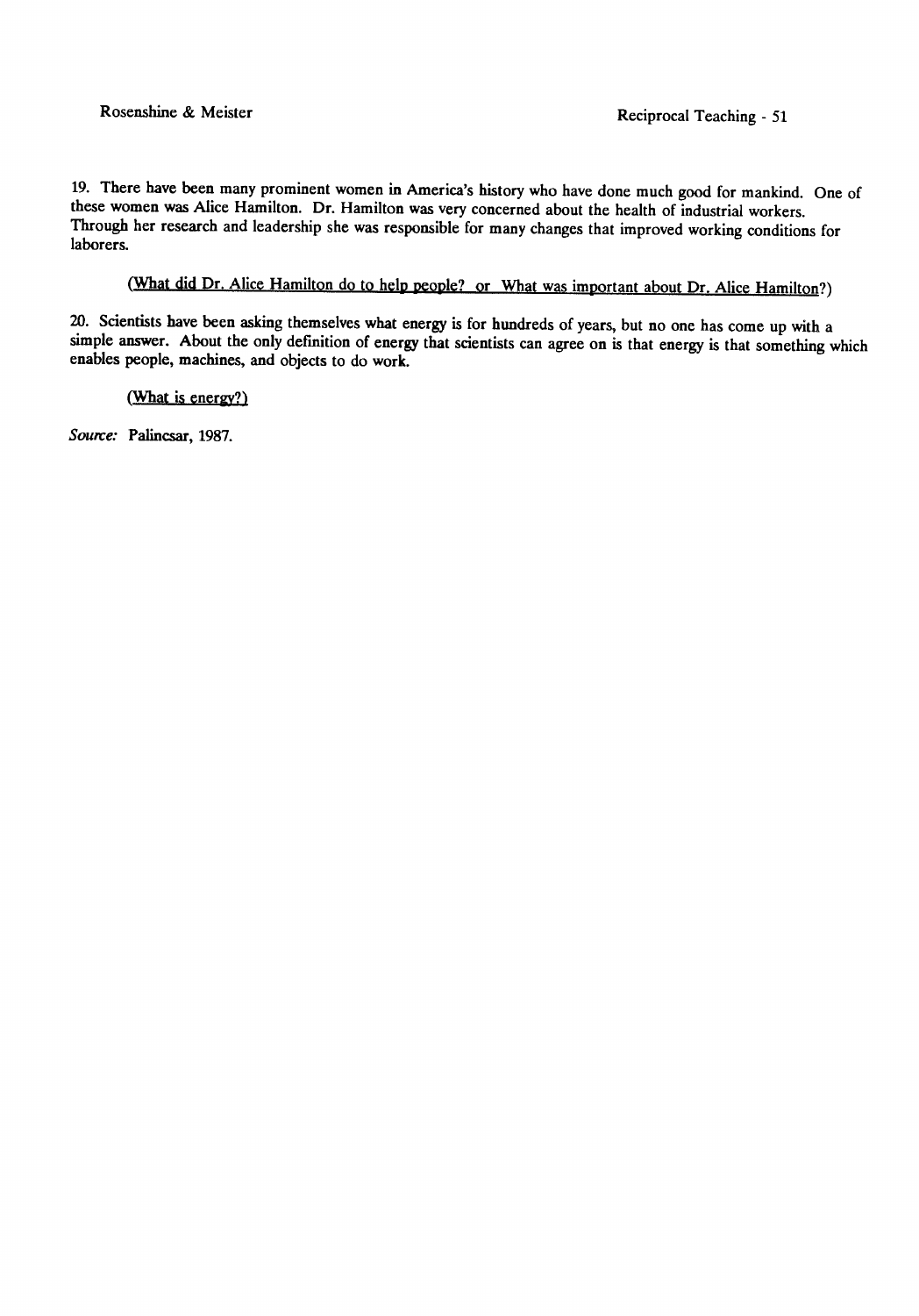$\mathcal{L}^{\text{max}}_{\text{max}}$  ,  $\mathcal{L}^{\text{max}}_{\text{max}}$